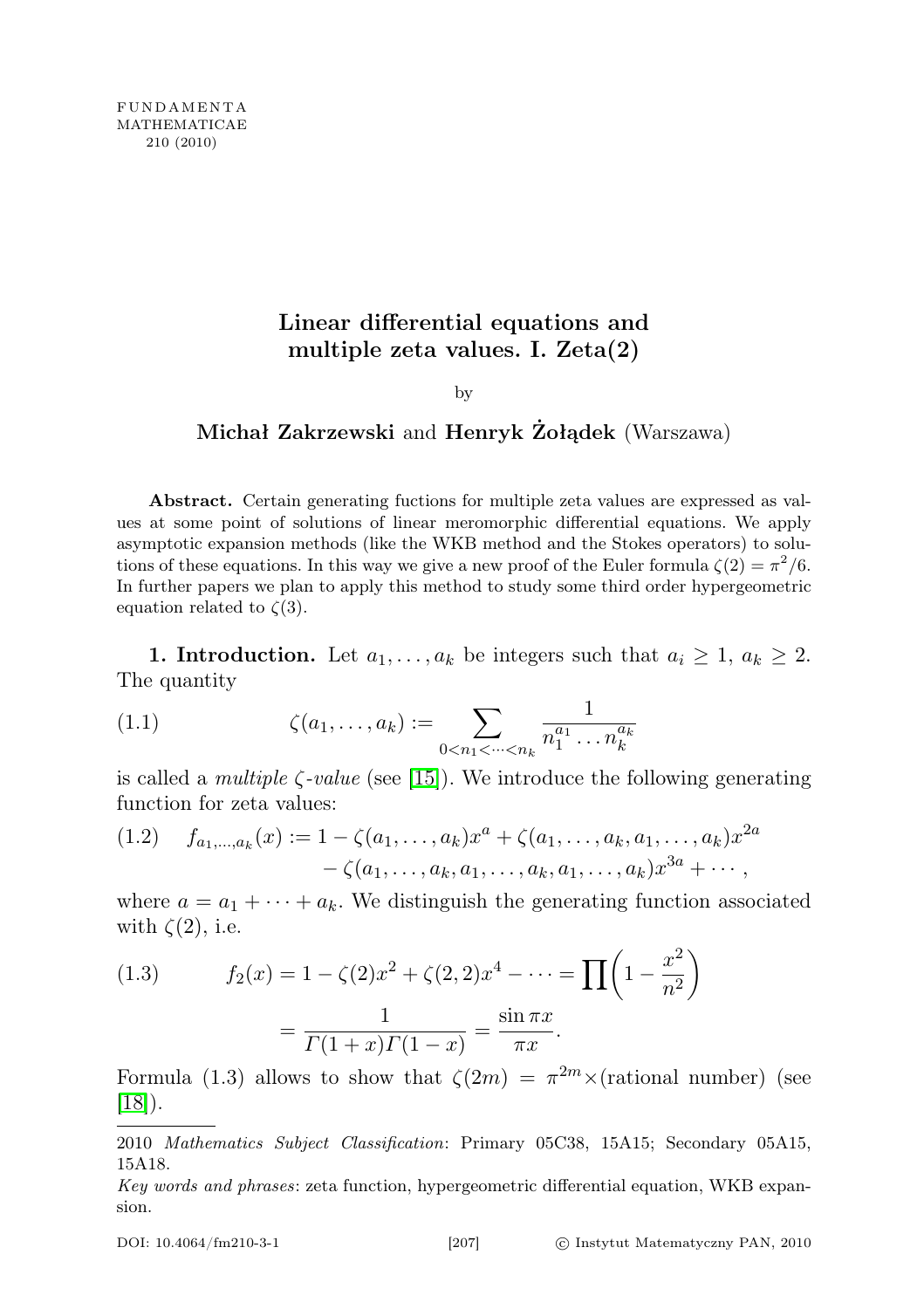In [\[18\]](#page-35-0) the following result was proved. Consider the following differential operators which act on functions  $\theta(t; x)$ ,  $t \in \mathbb{R}$ :

$$
\partial = \partial/\partial t
$$
,  $R = (1 - t)\partial$ ,  $Q = t\partial$ ,  $P = RQ^{a_1-1}RQ^{a_2-1} \dots RQ^{a_k-1}$ .

THEOREM 1.1 ([\[18\]](#page-35-0)). The generating function  $(1.2)$  equals

(1.4) 
$$
f_{a_1,...,a_k}(x) = \varphi_1(1;x),
$$

where  $\varphi_1(t; x)$  is the solution to the differential equation

$$
(1.5) \t\t Pg + x^a g = 0
$$

such that  $\varphi_1(t; x)$  is analytic in t near  $t = 0$  and  $\varphi_1(0; x) = 1$ .

Equation (1.5) associated with the generating function  $f_2(x)$  is the hy*pergeometric equation* (with the parameters  $\alpha = x, \beta = -x$  and  $\gamma = 1$ )

(1.6) 
$$
(1-t)\partial t \partial g + x^2 g = 0
$$

and has a solution

(1.7) 
$$
g = \varphi_1(t; x) = F(x, -x; 1; t) = 1 - \frac{x^2}{(1!)^2}t + \frac{x^2(x^2 - 1)}{(2!)^2}t^2 + \cdots,
$$

which is one of the *hypergeometric functions* (see [\[1\]](#page-34-1)).

The function  $F(x, -x; 1; t)$  is the generating function for the polylogarithms

$$
(1.8) \quad \text{Li}_{a_k,\dots,a_1}(t) = \sum_{0 < n_1 < \dots < n_k} \frac{t^{n_k}}{n_1^{a_1} \dots n_k^{a_k}} \\
= \int_{0 < t_{a_1 + \dots + a_k} < \dots < t_1 < t} \frac{dt_1}{A_{\varepsilon_1}(t_1)} \dots \frac{dt_{a_1 + \dots + a_k}}{A_{\varepsilon_{a_1 + \dots + a_k}}(t_{a_1 + \dots + a_k})}
$$

(see  $[8]$  and  $(2.3)-(2.4)$  below). The latter integral is the Drinfeld–Kontsevich integral ([\[9\]](#page-34-3)) with  $\varepsilon_j = 0$  or  $\varepsilon_j = 1$ ,  $A_0(t) = t$ ,  $A_1(t) = 1-t$  and the sequence  $(\varepsilon_1, \ldots, \varepsilon_{a_1-1}, \varepsilon_{a_1}, \varepsilon_{a_1+1}, \ldots, \varepsilon_{a_1+\cdots+a_k-1}, \varepsilon_{a_1+\cdots+a_k}) = (0, \ldots, 0, 1, 0, \ldots, 0, 1),$ i.e. with 1's in the places  $a_1, a_1 + a_2, ..., a_1 + \cdots + a_k$ .

The generating function  $f_2(x)$  was computed in (1.3) due to the known product expansion of the function sin. The aim of the present paper is to calculate  $f_2(x)$  directly from the hypergeometric equation using so-called WKB asymptotic expansions and Stokes operators.

The space of solutions to  $(1.6)$  is two-dimensional. Near  $t = 0$  the basic solutions are  $\varphi_1(t; x)$  (from (1.7)) and  $\varphi_2(t; x) = \varphi_1(t; x) \ln(x^2 t) + \varphi_3(t; x)$ , with an analytic germ  $\varphi_3$ . Near  $s = 1 - t = 0$  two independent solutions can be chosen in the form  $\theta_1(s;x) = x^2s + a_2s^2 + \cdots$  and  $\theta_2(s;x) =$  $\theta_1(s; x) \ln(x^2 s) + b_0 + b_1 s + \cdots = \theta_1(s; x) \ln(x^2 s) + \theta_3(s; x)$ , where  $b_0 = -1$ and the other coefficients can be effectively calculated (see the next section). Therefore near  $t = 1$  the function  $\varphi_1$  can be written as follows:

(1.9) 
$$
\varphi_1(t;x) = A(x) \cdot \theta_1(1-t;x) + B(x) \cdot \theta_2(1-t;x),
$$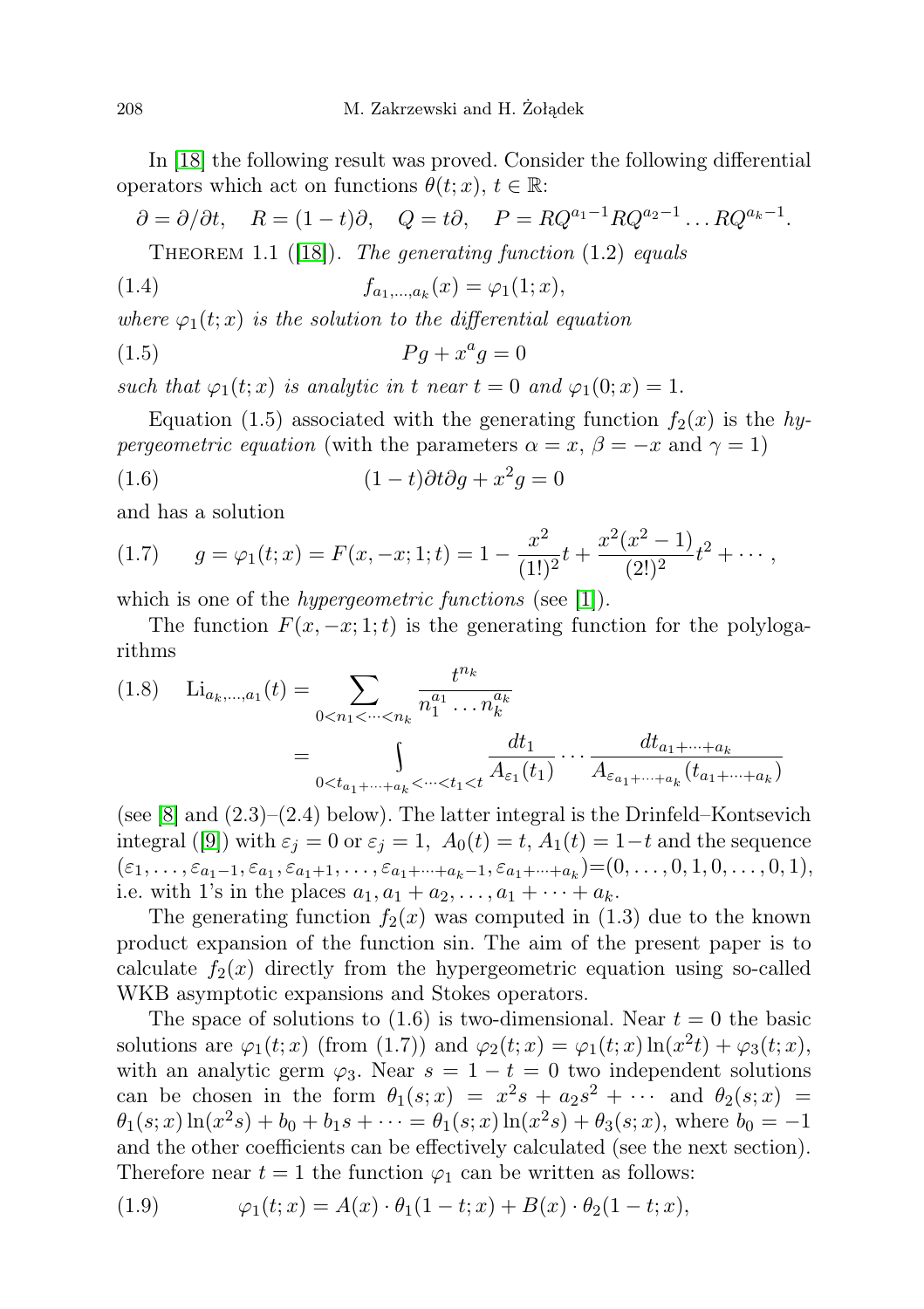and we have

(1.10) 
$$
f_2(x) = \varphi_1(1; x) = B(x)b_0 = -B(x).
$$

So the problem is to find the *connection coefficient*  $B(x)$ . Here the solution  $\varphi_1$  is defined uniquely, while to  $\theta_1$  we can add const  $\theta_1$ , but the formula is invariant with respect to such changes.

The WKB method allows one to find another pair of solutions to the hypergeometric equation (1.6). These are formal asymptotic solutions as  $x \to \infty$  of the following form:

$$
(1.11) \t g_0^{\pm}(t;x) \sim e^{(\pm ix)S(t)} \bigg\{ \frac{\psi_{1/2}(t)}{(\pm ix)^{1/2}} - \frac{\psi_{3/2}(t)}{(\pm ix)^{3/2}} + \cdots \bigg\}.
$$

Here the "action"  $S(t)$  is  $\int_0^t (\tau (1 - \tau))^{-1/2} d\tau$  and the coefficient functions  $\psi_{1/2}, \psi_{3/2}, \dots$  satisfy a series of linear "transport equations"; we solve this system in Section 4.

The initial exponent  $\gamma = -1/2$  of x in (1.11) is calculated from the behavior of the solutions  $\varphi_{1,2}(t;x)$  as  $x \to \infty$ ,  $t \to 0$  but  $y = x^2t$  is finite. We find  $\varphi_{1,2}(t; x) \approx \Phi_{1,2}(y)$ , where  $G = \Phi_{1,2}$  are basic solutions to the Bessel type equation

$$
(1.12)\qquad \qquad \partial_y y \partial_y G + G = 0;
$$

in particular, we have  $\Phi_1(y) = J_0(2\sqrt{y})$  (where  $J_\mu$  is the Bessel function, see (3.2) below). Next, one can use the asymptotic behavior of  $J_0(r)$  as  $r \to \infty$ . Analogously we can look at the asymptotic behavior of the functions  $\theta_i$ as  $x \to \infty$  and  $s = 1 - t \to 0$  and  $z = x^2 s$  is finite. It turns out that  $\theta_{1,2}(s;x) \approx \Theta_{1,2}(z)$ , where  $\Theta_{1,2}$  are basic solutions to another Bessel type equation

$$
(1.13)\t\t\t z\partial_z^2 H + H = 0;
$$

we have  $\Theta_1(z) = \sqrt{z} J_1(2\sqrt{z}).$ 

The idea is to expand the solution  $\varphi_1$  in the WKB basis  $(g_0^+, g_0^-)$ , next represent the functions  $g_0^{\pm}$  in the basis  $(\theta_1, \theta_2)$  and find the desired representation of  $\varphi_1$  in the basis  $(\theta_1, \theta_2)$ . Unfortunately, there is a problem with the series representing WKB solutions of differential equations with large parameter: they are generally divergent. They are also divergent in our case and the divergence is measured in terms of so-called Stokes matrices. To be more precise, there exist asymptotic series  $g^{\pm}(t;x)$  analogous to (1.11) which represent analytic functions in two sector-like domains in the  $(t, x)$  variables (see Proposition 4.1 below). The relations between the WKB solutions  $g^{\pm}$ and the solutions (1.11) are of the form

(1.14) 
$$
g^{\pm} = C_{\pm}(x^{-1})g_0^{\pm},
$$

where  $C_{\pm}(x^{-1}) = 1 + O(x^{-1})$  are some asymptotic series. We shall show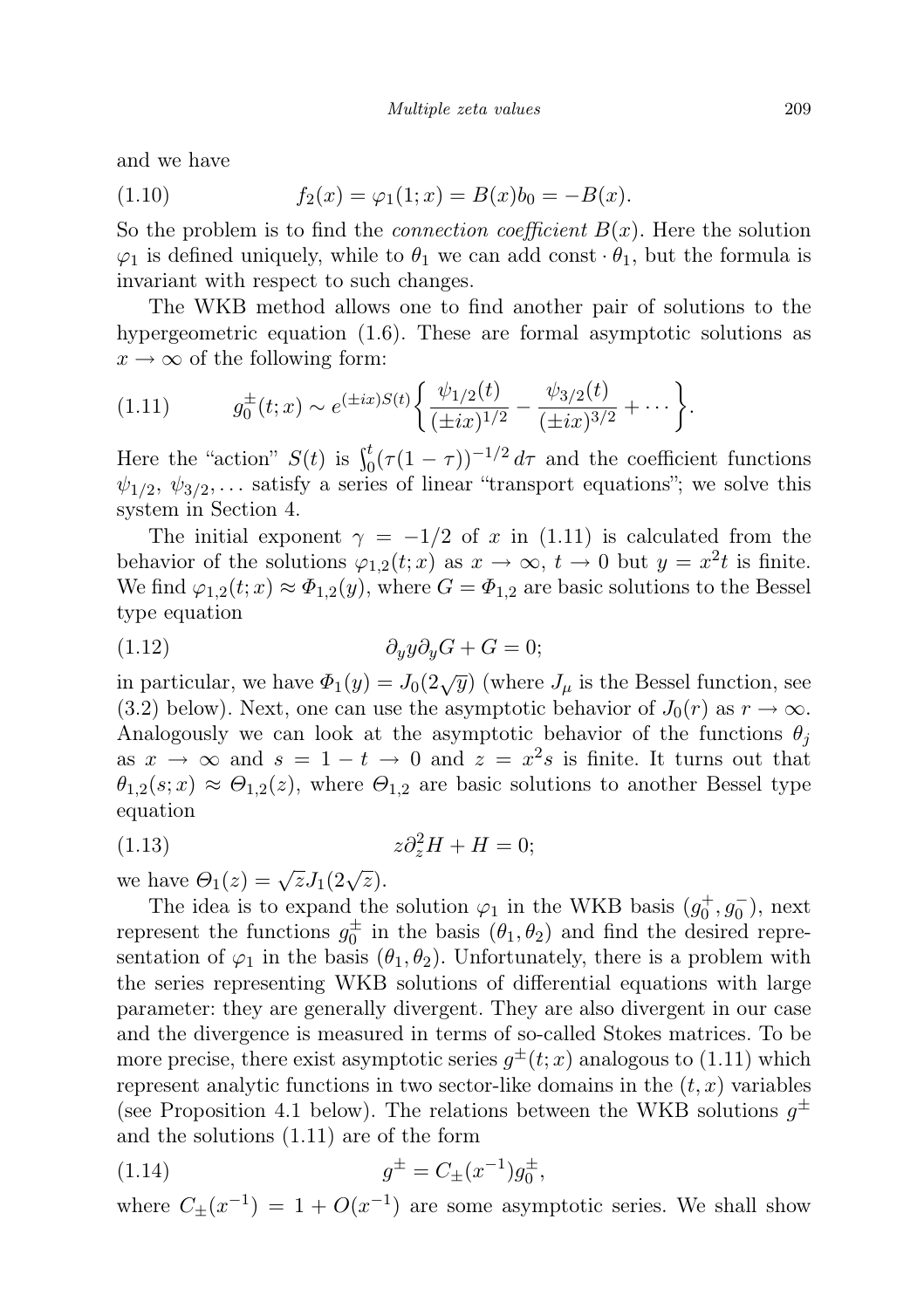that 
$$
C_{+}(x^{-1}) = C_{-}(x^{-1}) = C(x^{-2})
$$
 and that  

$$
\varphi_1 = (1/\sqrt{\pi})(g^+ + g^-);
$$

in the proof we use some oscillatory integrals (see Lemma 4.4) or a direct reduction of the corresponding two-dimensional system to a normal diagonal form (see Remark 4.1). Therefore the solutions  $g^{\pm}$  are more important that the solutions  $g_0^{\pm}$ .

In general, it is hard to compare the solutions in these two domains, but it is possible to do it near  $t = 0$  (and  $x \approx \infty$ ) and near  $s = 0$  (and  $x \approx \infty$ ). In our next paper [\[16\]](#page-34-4) we prove a theorem (see also Proposition 3.1) below) which says that the hypergeometric equation (1.6) is equivalent to the Bessel-like equation (1.12) via a transformation  $\mathcal{H}_0$  which is analytic in  $(t, x^{-1})$  ∈  $(\mathbb{C}^2, (0, 0))$  (this is a generalization of a theorem from Wasow's book [\[13\]](#page-34-5) about an analogous reduction to the Airy equation). For (1.12) the point  $y = \infty$  is an irregular singular point and one finds there asymptotic solutions (also called WKB solutions) of the form

(1.15) 
$$
G^{\pm}(y) = e^{\pm 2i\sqrt{y}} y^{-1/4} \{1 + \cdots\},
$$

also defined by divergent series but being analytic functions in larger sectors (than in the hypergeometric case). Anyway, it is possible to compare these WKB solutions in the intersections of adjacent sectors and in this way the Stokes operators arise.

The above mentioned theorem from [\[16\]](#page-34-4) gives an equivalence of equation (1.6) rewritten using the "time"  $s = 1 - t$  with the Bessel-like equation (1.12) and the equivalence matrix  $\mathcal{H}_1$  is analytic in s and  $x^{-1}$ . The basic WKB solutions to (1.6) are of the form

(1.16) 
$$
H^{\pm}(z) = e^{\mp 2i\sqrt{z}} z^{1/4} \{1 + \cdots\}.
$$

In the case of the hypergeometric equation (1.6) there exists an additional fundamental relation

$$
(1.17) \qquad \qquad \theta_{1,2}(s;x) = -s \partial_s \varphi_{1,2}(s;x)
$$

between solutions near  $t = 0$  and near  $t = 1$  (see Proposition 2.1). One way to find the connection coefficient  $B(x)$  uses the latter relation (and some calculus).

But there exists another way, which seems to admit a generalization to other equations (1.5) from Theorem 1.1. Namely analysis of the Stokes phenomena near the points  $t = 0$  and  $t = 1$  demonstrates that the connection coefficient  $B(x)$  is represented by WKB type functions  $x^{-1}e^{i\pi x}(1+\cdots)$  and  $x^{-1}e^{-i\pi x}(1+\cdots)$  with trivial Stokes operators. So, the corresponding series are convergent and these WKB functions are single valued holomorphic functions on  $\mathbb C$  near  $x = \infty$  (see Theorem 5.1). Then it is easy to see that  $B(x)/(\sin \pi x/x)$  is an entire and bounded function, hence a constant.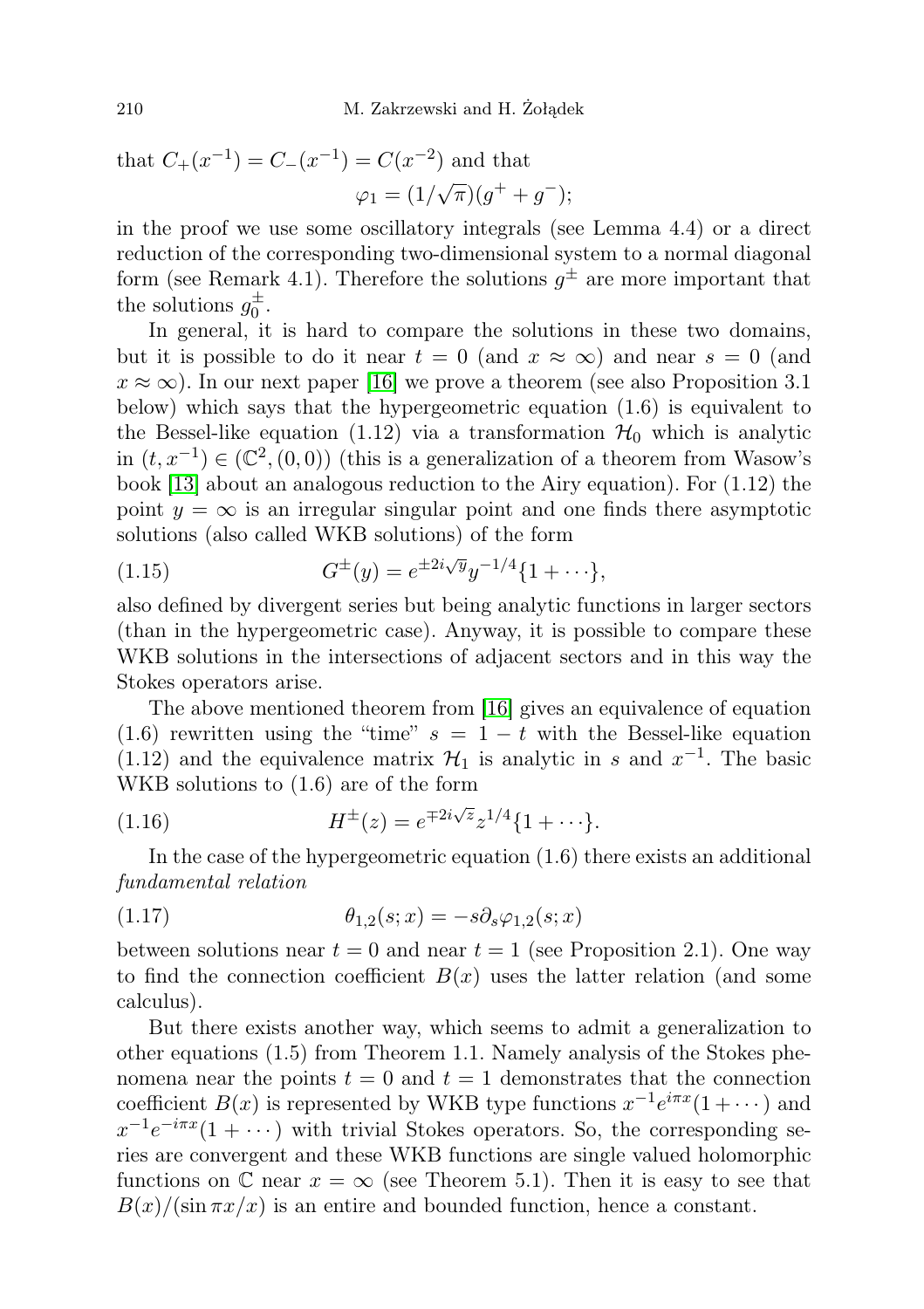Anyway, formulas obtained in this paper are new and seem beautiful. Moreover, we develop an approach to the Stokes phenomenon in the WKB method which has not been used before.

In the paper [\[17\]](#page-35-1) in preparation we calculate some Stokes operators associated with a hypergeometric equation

(1.18) 
$$
(1-t)\partial t \partial t \partial g + x^3 g = 0
$$

related to the generating function  $f_3(x)$  associated with  $\zeta(3)$  (compare Theorem 1.1). It turns out that  $f_3(x)$  can be expressed by WKB type functions  $x^{-3/2}e^{2\pi\sigma x/\sqrt{3}}(1+\cdots), \sigma = -1, e^{i\pi/3}, e^{-i\pi/3}$ . Moreover, it looks as if these WKB type summands are subject to a nontrivial Stokes phenomenon. In some sense the present paper is a testing work; it is easier to make calculations for  $f_2(x)$  and check some conjectures which could be generalized to more general cases.

The plan of the paper is the following. In the next section we present the basic solutions of (1.6). In Section 3 we give some integral formulas for the Bessel functions related to the hypergeometric equation and their asymptotic behavior (via the stationary phase formula). In Section 4 we explore the WKB method for  $(1.6)$  with large x. In Section 5 we study the Stokes phenomenon associated with the WKB solutions.

#### 2. Solutions near  $t = 0$  and near  $t = 1$

**2.1. Solutions near**  $t = 0$ . The indicial equation (for solutions  $g \sim t^{\alpha}$ ) associated with (1.6) near the singular point  $t = 0$  is  $\alpha^2 = 0$ . So we look for a solution of the form

(2.1) 
$$
g = \varphi_1(t; x) = 1 + a_1 t + a_2 t^2 + \cdots
$$

and we get the recurrent relations  $(n+1)^2 a_{n+1} + (x^2 - n^2) a_n = 0$ . The solution to this system gives the hypergeometric series  $\varphi_1 = F(x, -x; 1, t)$ defined in (1.7). Next we look for another solution of the form

(2.2) 
$$
g = \tilde{\varphi}_2(t; x) = \varphi_1 \cdot \ln t + b_1 t + \dots = \varphi_1 \cdot \ln t + \varphi_3(t; x);
$$

thus  $\varphi_3$  satisfies the equation  $\{(1-t)\partial t\partial + x^2\}\varphi_3 + 2(1-t)\partial \varphi_1 = 0$  and it is easy to see that the corresponding recurrent relations for  $b_n$  are solvable. In particular, we have  $b_1 = -2a_1 = 2x^2$ .

We can look at these solutions as functions of  $x$ . We write

(2.3) 
$$
\varphi_1 = \varphi_{1,0}(t) - \varphi_{1,1}(t)x^2 + \varphi_{1,2}(t)x^4 - \cdots ,
$$

$$
\tilde{\varphi}_2 = \varphi_{2,0}(t) - \varphi_{2,1}(t)x^2 + \varphi_{2,2}(t)x^4 - \cdots ,
$$

where  $\varphi_{j,k}$  satisfy the system

$$
(t\partial)^2 \varphi_{j,0} = 0, \quad (1-t)\partial t \partial \varphi_{j,k+1} = \varphi_{j,k}.
$$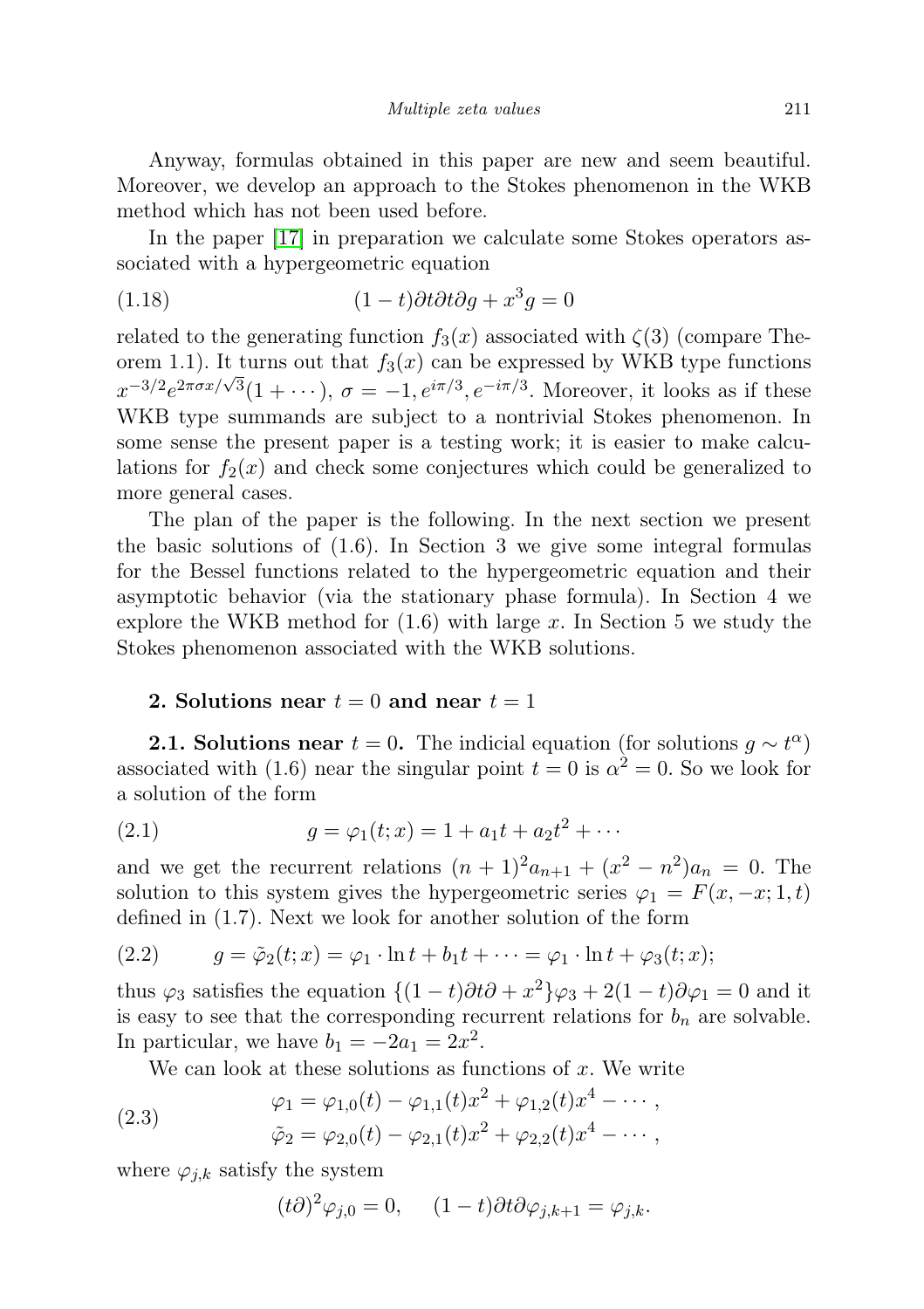The first equation has solutions  $\varphi_{1,0}(t) = 1$  and  $\varphi_{2,0}(t) = \ln t$ , and the other equations are solved by

$$
\varphi_{j,k+1}(t) = \int_0^t \frac{dt_1}{t_1} \int_0^{t_1} \frac{\varphi_{j,k}(t_2)}{1-t_2} dt_2.
$$

We get

$$
\varphi_{1,1}(t) = \sum_{n} \int_{0}^{t} \frac{dt_1}{t_1} \int_{0}^{t_1} t_2^n dt_2 = \text{Li}_2(t)
$$

(see  $(1.8)$ ) and, generally,

(2.4) 
$$
\varphi_{1,k}(t) = \text{Li}_{2,...,2}(t)
$$

(with  $k$  2's). Using the formula

$$
\int_{0}^{t} t_1^{n} \ln t_1 dt_1 = \frac{t^{n+1}}{n+1} \left( \ln t - \frac{1}{n+1} \right)
$$

we get  $\varphi_{2,1}(t) = \text{Li}_2(t) \ln t - 2 \text{Li}_3(t)$  and, generally,

(2.5) 
$$
\varphi_{2,k}(t) = \text{Li}_{2,\dots,2}(t) \cdot \ln t - 2 \sum_{j=1}^{k} \text{Li}_{2,\dots,3,\dots,2}(t),
$$

where the indices of the  $Li_{a_1,...,a_k}$  are either  $a_1 = \cdots = a_k = 2$ , or  $a_j = 3$ and other  $a_i = 2$  (in the sum).

REMARK 2.1. Putting  $t = 1$  in (2.4) and (2.5) we get  $\varphi_{1,k}(1) = \zeta(2, \ldots, 2)$ (as expected) and  $\varphi_{2,k}(1) = -2 \cdot \sum_{j=1}^{k} \zeta(2,\ldots,3,\ldots,2)$ . After a simple resummation of the series we find

(2.6) 
$$
\tilde{\varphi}_2(1) = 2x^2 \cdot f_2(x) \cdot \{\zeta(3) + \zeta(5)x^2 + \zeta(7)x^4 + \cdots\}.
$$

Therefore the value at  $t = 1$  of the second solution to the hypergeometric equation defines a generating function for the zeta values at odd integers.

However we should not regard (2.6) as something important. The fact is that only the solution  $\varphi_1$  is unique, while  $\tilde{\varphi}_2$  can be changed to  $\tilde{\varphi}_2 + P(x)\varphi_1$ without affecting the basic properties of this solution, e.g. monodromy about  $t = 0$ . Below we shall see that some other choices of the second (non-analytic) solution are more natural.

One of the choices of the second solution is

(2.7) 
$$
\varphi_2(t; x) = \varphi_1(t; x) \cdot \ln(x^2 t) + \varphi_3(t; x).
$$

**2.2. Solutions near**  $t = 1$ . With the variable  $s = 1 - t$  equation (1.6) takes the form

(2.8) 
$$
s\partial_s(1-s)\partial_sg+x^2g=0,
$$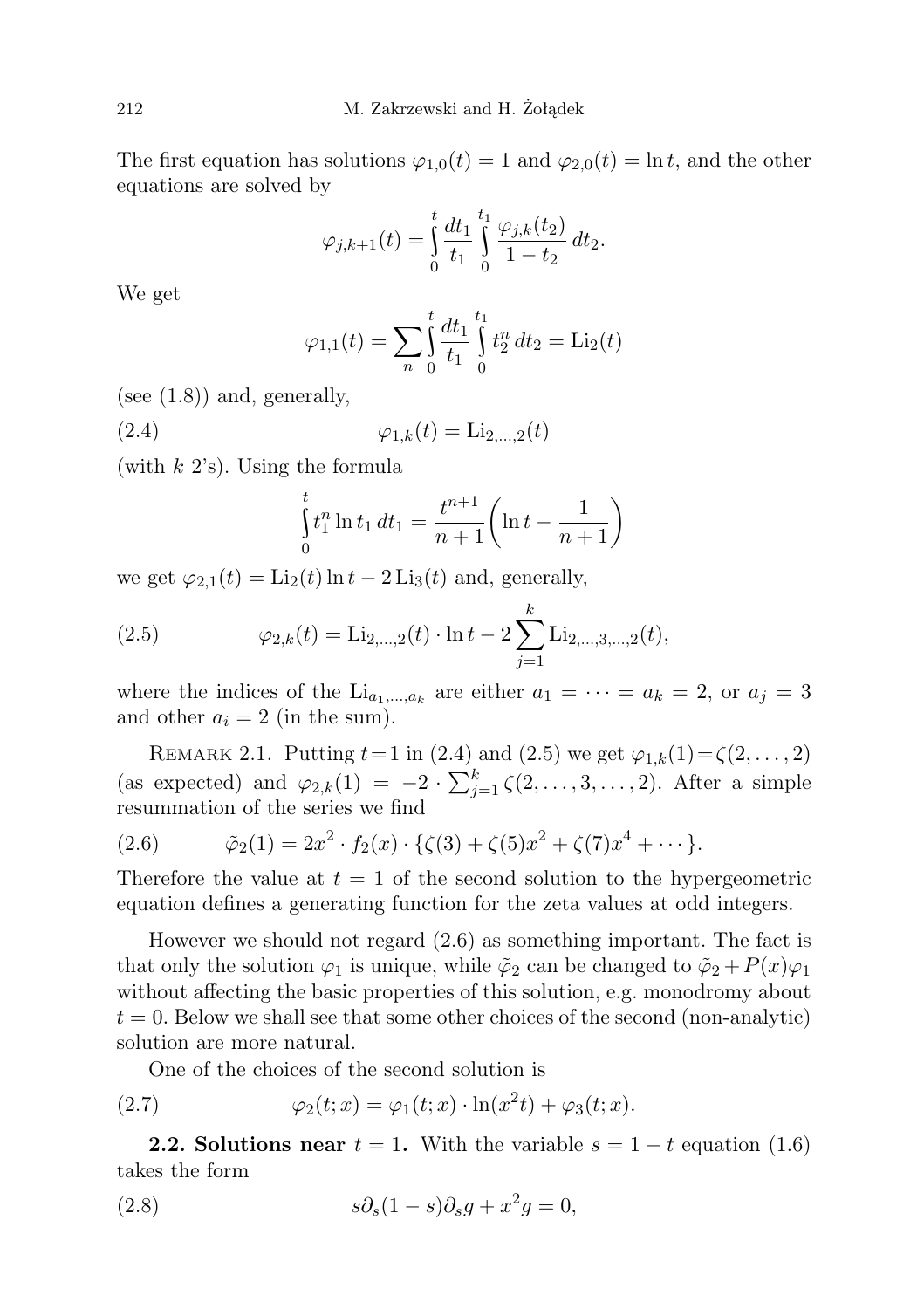where  $\partial_s = \partial/\partial_s$ . We easily find that the independent basic solutions can be chosen in the following form:

(2.9) 
$$
\theta_1(s;x) = x^2 s - \frac{x^2 (x^2 - 1)}{2! \cdot 1!} s^2 + \frac{x^2 (x^2 - 1) (x^2 - 2^2)}{3! \cdot 2!} s^3 - \cdots,
$$

$$
\tilde{\theta}_2(s;x) = \theta_1(s;x) \cdot \ln s - 1 + b_1 s + \cdots = \theta_1 \cdot \ln s + \theta_3(s;x),
$$

where the function  $\theta_3(s; x)$  is analytic near  $s = 0$ .

We shall also consider the following "second solution"

(2.10) 
$$
\theta_2(s;x) = \theta_1 \cdot \ln(x^2s) + \theta_3.
$$

The following result is mentioned in the Introduction.

Lemma 2.1. Let

$$
\varphi_1(t;x) = A(x) \cdot \theta_1(1-t;x) + B(x) \cdot \theta_2(1-t;x)
$$

be the representation of the function  $\varphi_1(t; x)$  near  $t = 1$  in the basis  $\theta_1, \theta_2$ . Then the generating function  $f_2$  for the zeta values equals

$$
f_2(x) = -B(x).
$$

Finally, we note the following fundamental relation between solutions to the hypergeometric equation (1.6) near  $t = 0$  and near  $s = 1 - t = 0$ .

PROPOSITION 2.1. A function  $g(t)$  is a solution to (1.6) if and only if the function

$$
h(s) = s \partial_s g(s)
$$

is a solution to (2.8). In particular,

$$
\theta_1(s;x)=-s\partial_s\varphi_1(s;x),\hspace{0.5cm}\theta_2(s;x)=-s\partial_s\varphi_2(s;x),
$$

where  $\varphi_{1,2}$  are defined in Subsection 2.1. Moreover,

$$
\theta_2(s; x) = -\varphi_1(0; x) + O(s), \quad s \to 0.
$$

*Proof.* Putting  $h(s)$  into (2.8) we get

$$
s\partial_s(1-s)\partial_sh + x^2h = s\partial_s[(1-s)\partial_s s\partial_sg + x^2g] = 0.
$$

Next, since the functions  $s\partial_s\varphi_1(s)$  and  $s\partial_s\varphi_2(s)$  are independent, they form a basis of solutions to  $(2.8)$ .

REMARK 2.2. The functions  $\varphi_1(t; x)$  and  $\tilde{\varphi}_2(t; x)$  are entire functions of x (being the generating functions for polylogarithms). Moreover, for any fixed x they are independent as functions of t. The same is true of  $\theta_1(s; x)$ and  $\theta_2(s; x)$ .

Moreover, for  $x = 0$  near  $t = 1$  we have  $\varphi_1(t; 0) = 1$  and  $\tilde{\varphi}_2(t; 0) = \ln t =$  $-s+O(s^2)$ . This implies that the connection matrix  $M(x)$  between the bases  $(\varphi_1, \tilde{\varphi}_2)$  and  $(\theta_1, \tilde{\theta}_2)$  is entire as a function of  $x \in \mathbb{C}$ .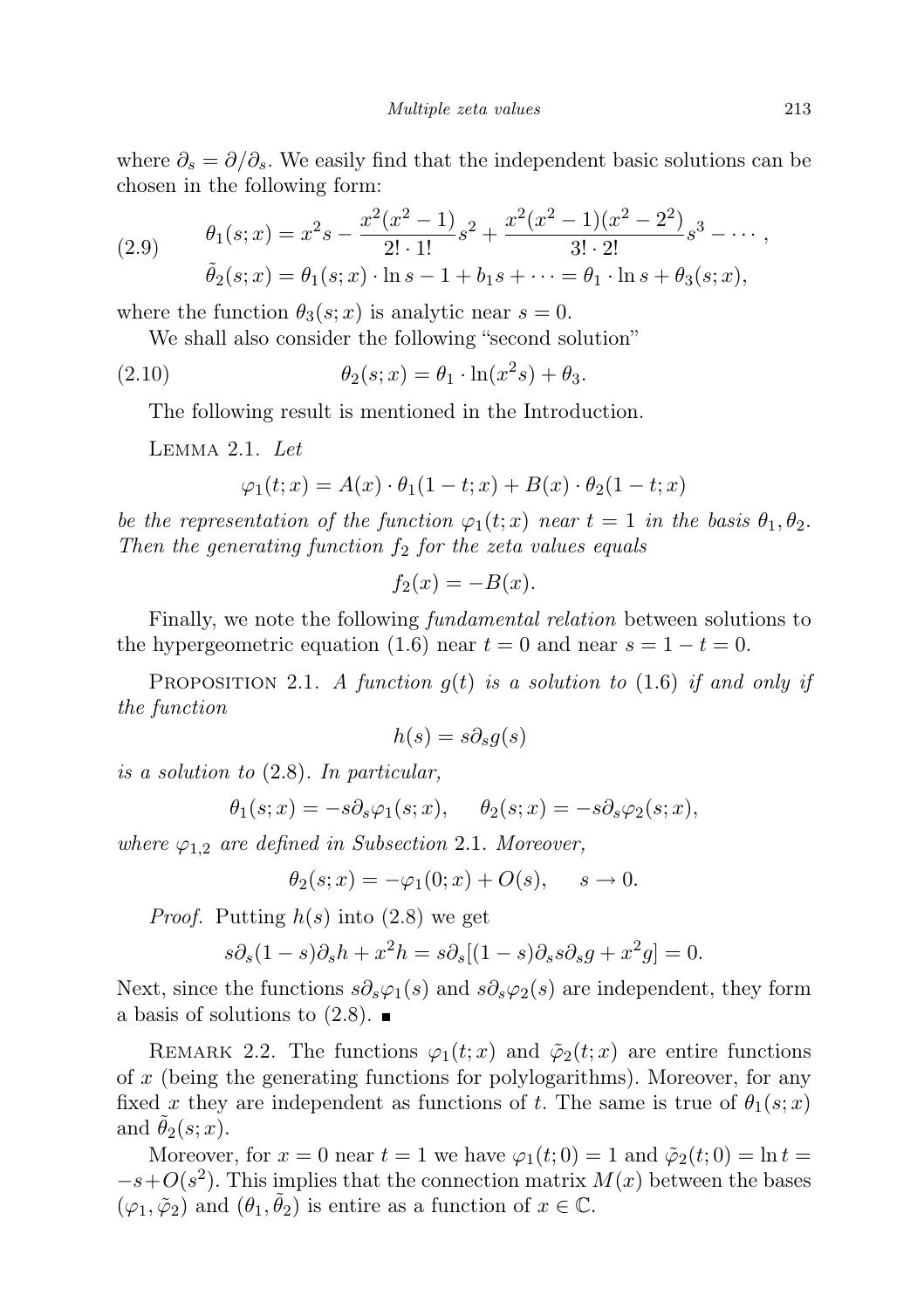### 3. Bessel type approximations and their asymptotic expansions

**3.1. Bessel approximations.** Let us consider the series in  $(1.7)$  when  $x \to \infty$ . Then the recurrent relations for the coefficients in (2.1) become  $a_{n+1} \approx -\left(\frac{x}{n+1}\right)^2 a_n$  and we find that when  $x \to \infty$  but  $y = x^2 t$  remains finite,

(3.1) 
$$
\varphi_1(t;x) \approx \Phi_1(y) := \sum_{n=0}^{\infty} \frac{(-y)^n}{(n!)^2} = J_0(2\sqrt{y}).
$$

Here and below,

(3.2) 
$$
J_{\mu}(w) = \sum_{n=0}^{\infty} \frac{(-1)^n}{\Gamma(\mu+n+1)n!} \left(\frac{w}{2}\right)^{2n+\mu}
$$

is the *Bessel function* with index  $\mu$  (see [\[2,](#page-34-6) [6\]](#page-34-7)).

The function  $G = \Phi_1(y)$  satisfies the equation  $\partial_y y \partial_y G + G = 0$ , obtained from (1.6) by replacing t with  $y/x^2$  and passing with x to infinity; it is the Bessel type equation (1.12) from the Introduction.

Another solution to (1.12) is of the form

(3.3) 
$$
\Phi_2(y) = \Phi_1(y) \ln y + \Phi_3(y),
$$

where  $\Phi_3(y) = O(y)$  is an entire function of  $y \in \mathbb{C}$ .

We call a linear meromorphic equation of the *Bessel type* if it has only two singular points, at  $t = 0$  and at  $t = \infty$  (see also [\[16\]](#page-34-4)).

For solutions near  $t = 1$  we analogously find that when  $x \to \infty$  but  $z = x^2$ s is bounded,

(3.4) 
$$
\theta_1(s;x) \approx \Theta_1(z) := \sqrt{z} J_1(2\sqrt{z}),
$$

where the function  $\Theta_1(z)$  satisfies the Bessel type equation (1.13), with another solution

(3.5) 
$$
\Theta_2(z) = \Theta_1(z) \ln z + \Theta_3(z)
$$

(where  $\Theta_3(z)$  is an entire function).

The importance of the above approximations can be seen from the following result, which is a special case of a more general theorem proved in [\[16,](#page-34-4) Theorem 2].

PROPOSITION 3.1. There exist matrix-valued functions  $\mathcal{H}_0(t, x^{-1})$  and  $\mathcal{H}_1(s,x^{-1}),$  defined in a neighborhood of  $(0,0) \in \mathbb{C}^2$  and analytic there, such that

$$
(\varphi_1, \varphi_2) \mathcal{H}_0 = (\Phi_1, \Phi_2), \quad (\theta_1, \theta_2) \mathcal{H}_1 = (\Theta_1, \Theta_2).
$$

Remark 3.1. Let

$$
\mathcal{F}_0 = \begin{pmatrix} \varphi_1 & \varphi_2 \\ \partial \varphi_1 & \partial \varphi_2 \end{pmatrix}, \quad \mathcal{G}_0 = \begin{pmatrix} \Phi_1 & \Phi_2 \\ \partial \Phi_1 & \partial \Phi_2 \end{pmatrix}
$$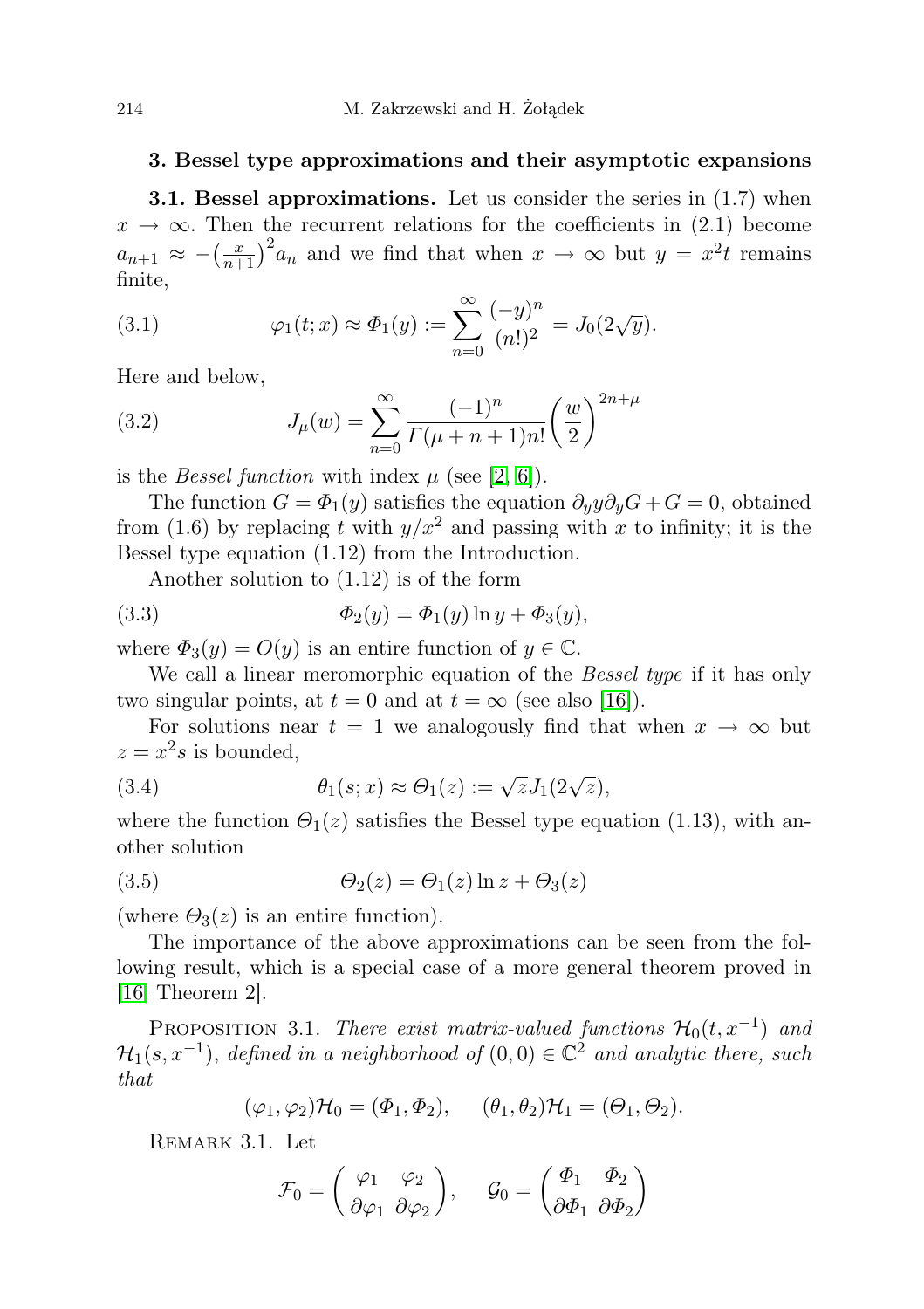be the fundamental matrices associated with the bases  $(\varphi_1, \varphi_2)$  (see (2.1) and (2.7)), and  $(\Phi_1, \Phi_2)$  (see (3.1) and (3.3)), and  $\partial \Phi_j = x^2 \partial_y \Phi_j$  means differentiation with respect to the time  $t$ . Then we have

$$
\mathcal{H}_0(t;x) = \mathcal{F}_0^{-1}\mathcal{G}_0.
$$

Analogously the fundamental matrices

$$
\mathcal{F}_1 = \begin{pmatrix} \theta_1 & \theta_2 \\ \partial_s \theta & \partial_s \theta_2 \end{pmatrix}, \quad \mathcal{G}_1 = \begin{pmatrix} \Theta_1 & \Theta_2 \\ \partial_s \Theta_1 & \partial_s \Theta_2 \end{pmatrix}
$$

(where  $\partial_s = x^2 \partial_z$ ) define the matrix-valued function

$$
\mathcal{H}_1(s; x) = \mathcal{F}_1^{-1} \mathcal{G}_1.
$$

It was proved in [\[16\]](#page-34-4) that the matrices  $\mathcal{H}_{0,1}$  are analytic in  $(t, x^{-1})$  and in  $(s, x^{-1})$  (respectively) near  $(0, 0)$ . (In the proof one uses the fact that the matrices  $\mathcal{F}_0$  and  $\mathcal{G}_0$  have the same monodromy properties as t goes around 0 and as x goes around  $\infty$  and have almost the same asymptotics as  $t \to 0$ and  $x \to \infty$ , e.g. in sectorial domains.)

Theorem 2 from [\[16\]](#page-34-4) is a generalization of a theorem of W. Wasow from [\[13\]](#page-34-5) about reduction of equations of the form  $\ddot{x} = \lambda^2 t a(t) + \lambda b(t, 1/\lambda)$ ,  $a(0) = 1$  (with analytic germs a and b and large  $\lambda$ ) to the Airy equation  $\partial_T^2 y = T y$ ,  $T = t \lambda^{2/3}$ , which is also of the Bessel type.

3.2. Integral formulas. Bessel functions admit representations via contour integrals.

LEMMA 3.1. The following formula holds for all integer  $n$ :

(3.6) 
$$
J_n(2\sqrt{y}) = \frac{1}{2\pi} \int_{-\pi}^{\pi} \exp(2i\sqrt{y}\sin \alpha) e^{-in\alpha} d\alpha.
$$

Proof. Formula (3.6) was obtained by Bessel and can be found in the literature (see [\[2,](#page-34-6) [6\]](#page-34-7) ). Let us recall the simple argument that can be used in more general situations.

We have

$$
J_n(2\sqrt{y}) = \sum_{m=0}^{\infty} \frac{(-1)^m y^{m+n/2}}{(m+n)!m!}
$$
  
= res<sub>u=0</sub>  $\frac{1}{u^{n+1}} \left( \sum \frac{(\sqrt{y}u)^m}{m!} \right) \left( \sum \frac{(-\sqrt{y}/u)^m}{m!} \right)$   
=  $\frac{1}{2\pi i} \int_{|u|=1} \exp(\sqrt{y}(u-1/u)) \frac{du}{u^{n+1}}.$ 

Putting  $u = e^{i\alpha}$  we get the result.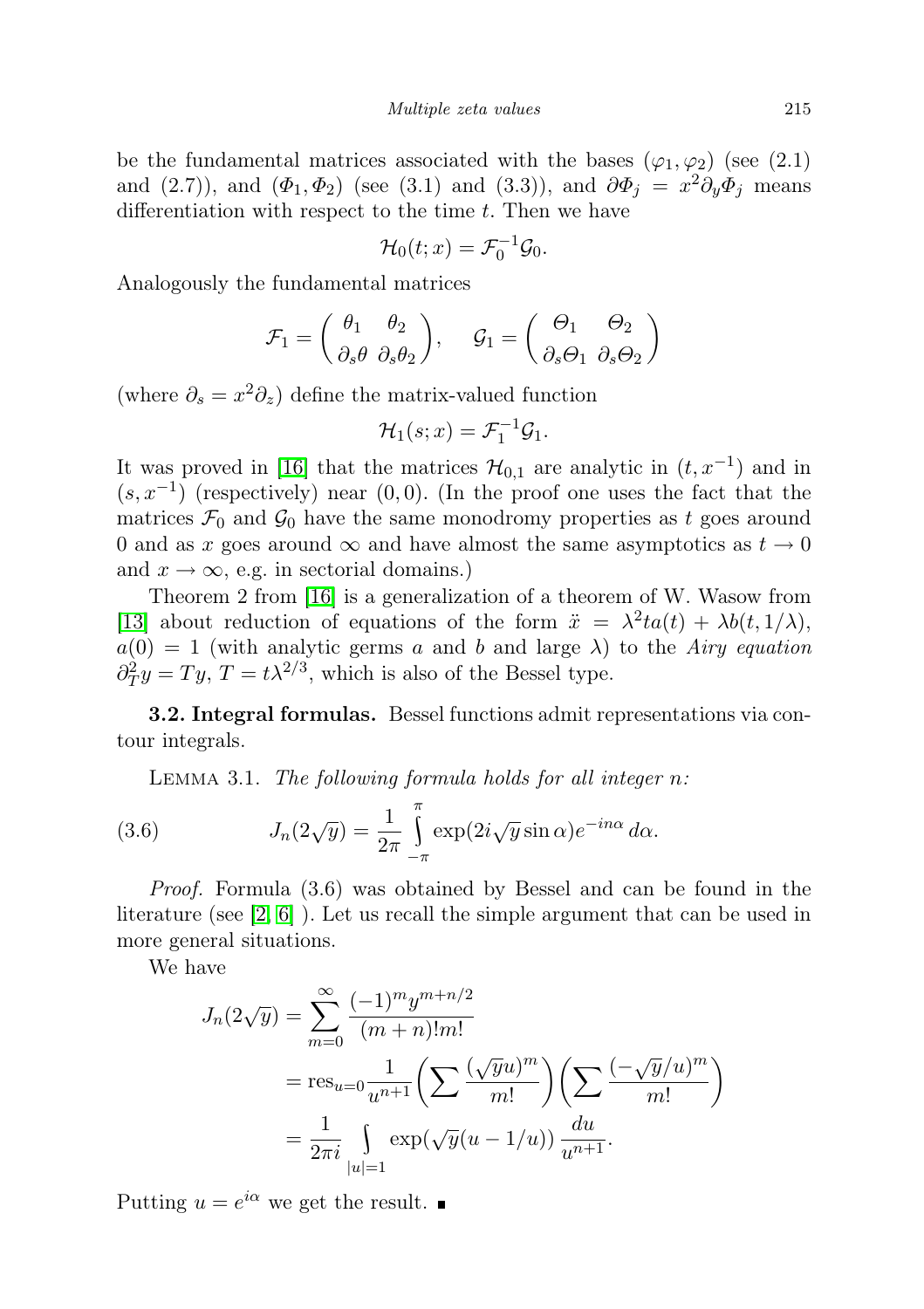LEMMA 3.2. For a non-integer index  $\mu$  we have the following Schläfli representation:

(3.7) 
$$
J_{\mu}(w) = \frac{1}{2\pi} \int_{-\pi}^{\pi} \exp(i(w \sin \alpha - \mu \alpha)) d\alpha - \frac{\sin \pi \mu}{\pi} \int_{0}^{\infty} \exp(-w \sinh \beta - \mu \beta) d\beta.
$$

Proof. This follows from some generalization of the residue formula for  $J_n$  with integer n. We have

$$
J_{\mu}(w) = \frac{1}{2\pi i} \int_{C} \exp\left(\frac{1}{2}w(u - 1/u)\right) u^{-\mu - 1} du
$$

where C is a contour which begins and ends at  $u = -\infty$  and surrounds  $u = 0$  in the positive direction. Next the contour C is deformed to two half-lines along  $(-\infty, -1)$  (parametrized by  $-e^{\beta}$ ) and the circle  $|u|=1$ . For more details we refer the reader to [\[2,](#page-34-6) formula 7.3(9)] (see also the proof of Lemma 4.2 below).

In the original Schläfli formula the first integral in (3.7) is replaced with  $\pi^{-1} \int_0^{\pi} \cos(w \sin \alpha - \mu \alpha) d\alpha.$ 

LEMMA 3.3. The solution  $\Phi_2$  to the Bessel type equation (1.12) can be defined as

(3.8) 
$$
\Phi_2(y) = \lim_{\nu \to 0} \frac{1}{\nu} \{ J_\nu(2\sqrt{y}) - J_{-\nu}(2\sqrt{y}) \} - 2\gamma \Phi_1(y),
$$

where  $\gamma$  is the Euler–Mascheroni constant. It admits the following integral formula:

(3.9) 
$$
\Phi_2(y) + 2\gamma \Phi_1(y) = \frac{1}{i\pi} \int_{-\pi}^{\pi} \alpha \exp(2i\sqrt{y}\sin \alpha) d\alpha \n- 2 \int_{0}^{\infty} \exp(-2\sqrt{y}\sinh \beta) d\beta
$$

where the function  $\Phi_2(y)$  is given in formula (3.3).

Proof. Take the following perturbation of (1.12):

$$
\{(y\partial_y)^2 + y - \nu^2/4\}G = 0,
$$

where  $\nu \neq 0$  is a small parameter. Its independent solutions are  $J_{\nu}(2\sqrt{y})$ and  $J_{-\nu}(2\sqrt{y})$ , as can be easily checked. Of course, the right hand side of (3.8) defines a solution to the unperturbed equation. Next, we have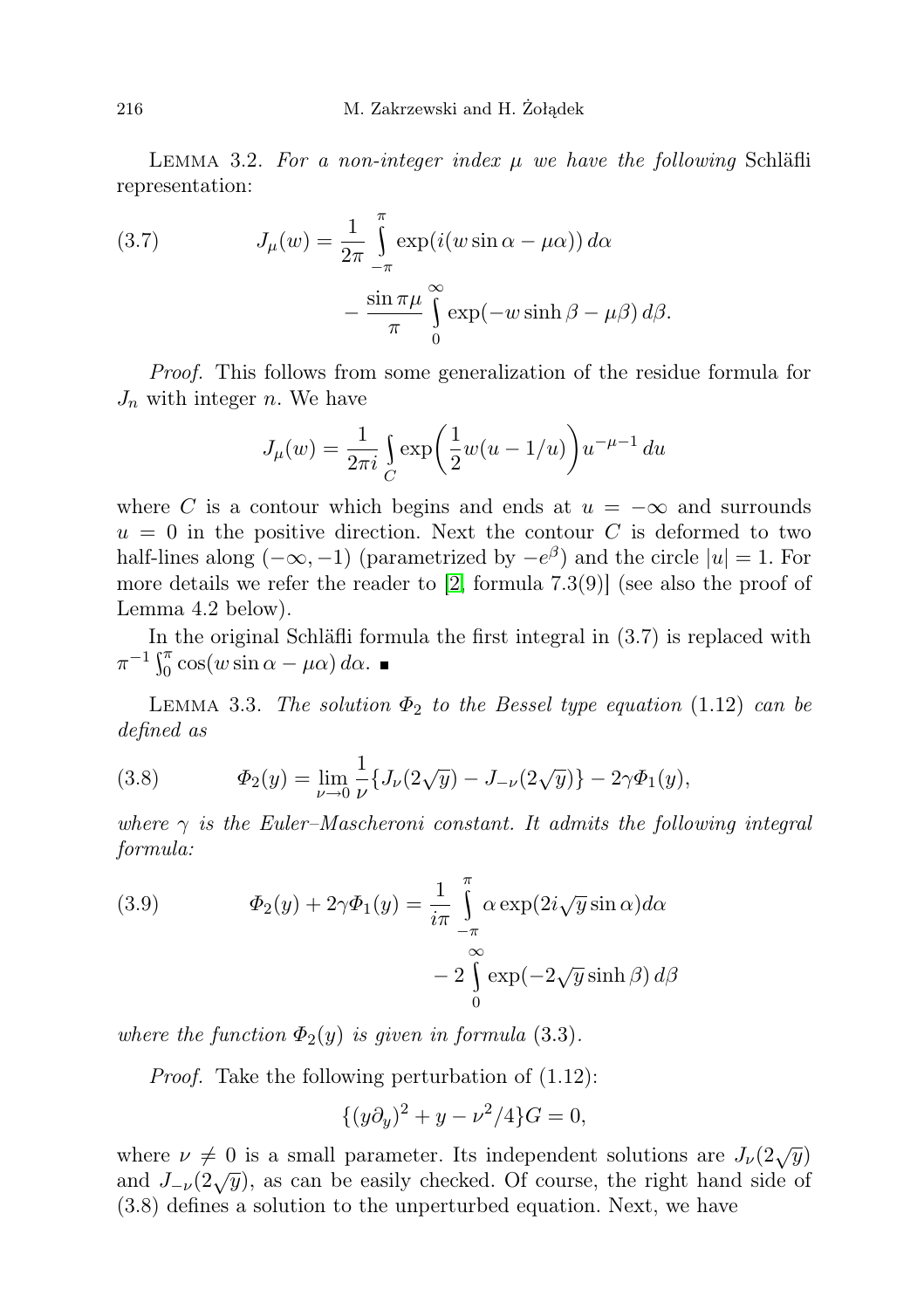$$
J_{\nu}(2\sqrt{y}) = \frac{1}{\Gamma(1+\nu)} y^{\nu/2} \left\{ 1 - \frac{y}{(1+\nu)1!} + \frac{y^2}{(1+\nu)(2+\nu)2!} - \cdots \right\}
$$
  
=  $J_0(2\sqrt{y}) \{ 1 - \nu\Psi(1) + (\nu/2) \ln y \} + \nu \{ c_1 y + c_2 y^2 + \cdots \} + O(\nu^2)$ 

 $(see (3.2))$ , where

$$
\varPsi(z)=\varGamma'(z)/\varGamma(z)
$$

is the Euler Psi-function (with  $\Psi(1) = -\gamma$ ).

To prove formula (3.9) we first note that  $\lim_{\nu\to 0} \nu^{-1}\left\{J_{\nu}(2\sqrt{y})-J_{-\nu}(2\sqrt{y})\right\}$ =  $2 \frac{\partial}{\partial \nu} J_{\nu}(2\sqrt{y})|_{\nu=0}$ . Next we use the Schläfli formula (3.7).

**3.3. Oscillatory integrals.** Recall (see [\[7\]](#page-34-8)) that the stationary phase formula concerns integrals of the type

(3.10) 
$$
I(\lambda) = \int e^{\lambda \phi(\alpha)} \chi(\alpha) d^k \alpha
$$

over a k-dimensional manifold when  $|\lambda| \to \infty$ . Assuming that the "phase"  $\phi(\alpha)$  has finitely many critical points  $\alpha_1, \ldots, \alpha_n$ , which are Morsean, one has the following asymptotic *stationary phase formula*:

(3.11) 
$$
I(\lambda) \sim \sum_{i} \chi(\alpha_i) \frac{1}{\sqrt{\det(-D^2 \phi(\alpha_i))}} e^{\lambda \phi(\alpha_i)} \left(\frac{2\pi}{\lambda}\right)^{k/2}.
$$

Usually, in applications, the large parameter  $\lambda$  is imaginary and the phase  $\phi$  is a real function; then the integral in (3.10) is called an *oscillatory integral*. This is the case considered in this paper.

**3.4.** Asymptotics for  $\Phi_j$  and  $\Theta_j$ . In the integral (3.10), specified to (3.6), the phase function  $\phi(\alpha) = 2i \sin \alpha$  has two critical points  $\alpha_1 = \pi/2$ with  $\phi(\alpha_1) = 2i$ ,  $\phi''(\alpha_1) = -2i$  and  $\alpha_2 = -\pi/2$  with  $\phi(\alpha_2) = -2i$ ,  $\phi''(\alpha_2)$  $= 2i$ . Therefore we obtain the following (well known) asymptotic formula for  $y \rightarrow \infty$ :

(3.12) 
$$
\Phi_1(y) = J_0(2\sqrt{y}) \sim \frac{1}{2\sqrt{\pi}y^{1/4}} \left(e^{i(2\sqrt{y}-\pi/4)} + e^{-i(2\sqrt{y}-\pi/4)}\right).
$$

On the right hand side of (3.9) the second integral can be ignored, because it decreases like  $y^{-1/2}$  (without any exponent). The first integral in that formula is an oscillatory integral and a standard application of (3.11) gives (for  $y \to \infty$ )

(3.13) 
$$
\Phi_2(y) + 2\gamma \Phi_1(y) \sim \frac{\sqrt{\pi}}{2iy^{1/4}} (e^{i(2\sqrt{y}-\pi/4)} - e^{-i(2\sqrt{y}-\pi/4)}).
$$

Concerning the solutions  $\Theta_i(z)$  to the Bessel type equation (1.13), we could find integral formulas (analogous to those above). But it is more natural to use Proposition 2.1, which implies

(3.14) 
$$
\Theta_j(z) = -z \partial_z \Phi_j(z).
$$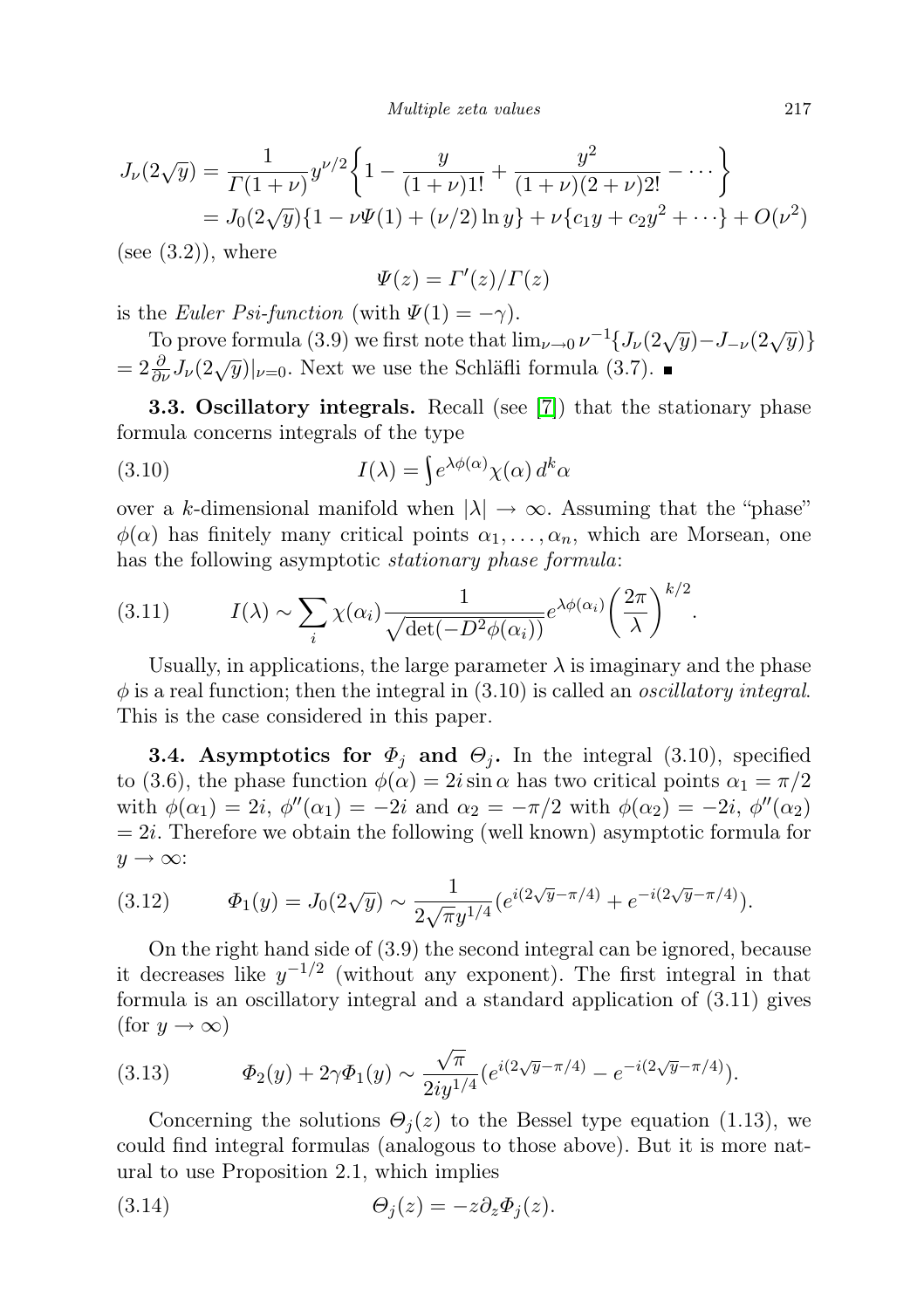Therefore  $(3.12)$ – $(3.13)$  give (for  $z \to \infty$ )

(3.15) 
$$
\Theta_1(z) \sim \frac{z^{1/4}}{2i\sqrt{\pi}} \left(e^{i(2\sqrt{z}-\pi/4)} - e^{-i(2\sqrt{z}-\pi/4)}\right),
$$

$$
(3.16) \qquad \Theta_2(z) + 2\gamma \Theta_1(z) \sim -\frac{\sqrt{\pi}}{2} z^{1/4} (e^{i(2\sqrt{z} - \pi/4)} + e^{-i(2\sqrt{z} - \pi/4)}).
$$

REMARK 3.2. The above asymptotic formulas are true when  $y$  is real (respectively when  $z$  is real). In the case of a non-real argument only one term, which dominates, is correct. This is related to the Stokes phenomenon discussed in Section 5.

4. The WKB solutions. Equation (1.5) for a large parameter x theoretically can be solved using the WKB method. This means that one represents a solution as a finite sum of terms of the form

$$
e^{xS(t)}\{\psi_\gamma(t)x^{-\gamma}+\psi_{\gamma+1}(t)x^{-\gamma-1}+\cdots\}.
$$

In general the series in the above formula are divergent, but this divergence can be somehow controlled. Below we present three approaches to the WKB solutions to (1.6): formal, via the stationary phase formula and via normal forms.

The name of the method comes from the names of its authors, G. Wentzel [\[14\]](#page-34-9), H. Kramers [\[10\]](#page-34-10) and L. Brillouin [\[4\]](#page-34-11). Originally it was used to solve approximately the Schrödinger equation [\[11\]](#page-34-12), but here we apply it to the hypergeometric equation.

4.1. Formal WKB solutions to the hypergeometric equation. We look for so-called WKB solutions to the hypergeometric equation (1.6) of the form  $g = e^{x\tilde{S}(t)}\psi(t; x)$ . Substituting this to (1.6) we get the equation

(4.1) 
$$
\{(1-t)t(\partial \tilde{S})^2 + 1\} + x^{-1}(1-t)\{2(t\partial \tilde{S})\partial \psi + (\partial (t\partial \tilde{S}))\psi\} + x^{-2}(1-t)\partial (t\partial \psi) = 0.
$$

This implies the "Hamilton–Jacobi equation"

$$
t(1-t)(\partial \tilde{S})^2 = -1
$$

with two solutions

(4.2) 
$$
\tilde{S}(t) = \pm i \int_{0}^{t} \frac{d\tau}{\sqrt{\tau(1-\tau)}} =: \pm i S(t).
$$

Thus we get two independent solutions to the hypergeometric equation,  $g_0^{\pm}(t; x) = e^{\pm i x S(t)} \psi^{\pm}(t; x).$ 

Let

$$
x_{\pm}=\pm ix.
$$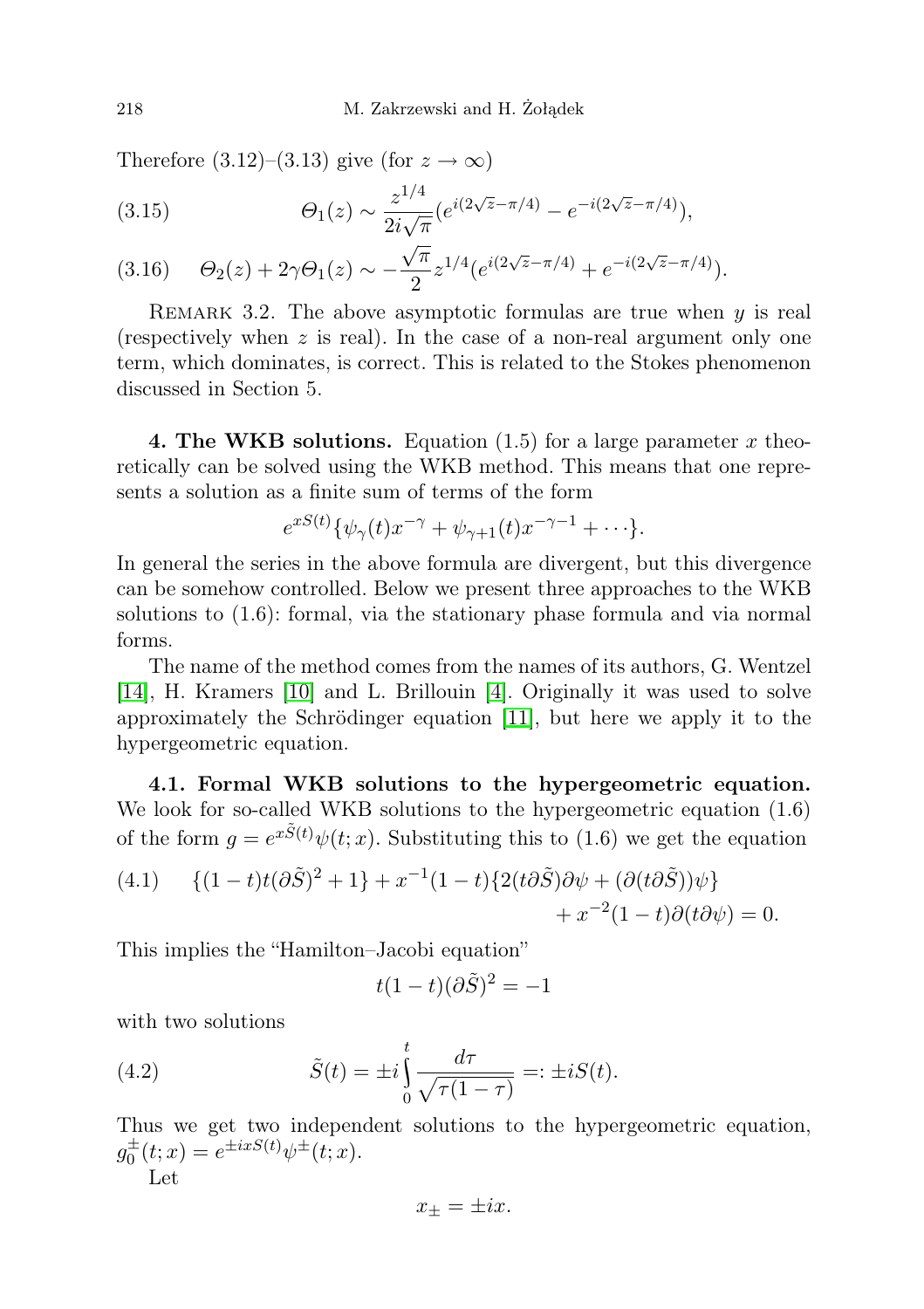Then we can take the following asymptotic expansion (valid for both solutions):

$$
(4.3) \quad g_0^{\pm}(t;x) = e^{x \pm S(t)} \{ \psi_{1/2}(t) x_{\pm}^{-1/2} - \psi_{3/2}(t) x_{\pm}^{-3/2} + \psi_{5/2}(t) x_{\pm}^{-5/2} + \cdots \},
$$

where

(4.4) 
$$
x_{\pm}^{1/2} = e^{\pm i\pi/4} \sqrt{x} \quad (\text{for } x > 0)
$$

and the functions  $\psi_j$  satisfy the "transport equations"

(4.5) 
$$
2(t\partial S)\partial \psi_{1/2} + (\partial (t\partial S_2))\psi_{1/2} = 0,
$$

(4.6) 
$$
2(t\partial S)\partial \psi_j + (\partial(t\partial S_2))\psi_j = \partial(t\partial \psi_{j-1}), \quad j > 1/2.
$$

We choose a solution to (4.5) in the form

(4.7) 
$$
\psi_{1/2}(t) = (t \partial S)^{-1/2} = \sqrt[4]{\frac{1-t}{t}}.
$$

To solve the other equations we introduce the new variable

$$
(4.8)\qquad \qquad u = \sqrt[4]{\frac{t}{1-t}};
$$

thus

$$
t = \frac{u^4}{1 + u^4}
$$
,  $\partial = \partial_t = \frac{(1 + u^4)^2}{4u^3} \partial_u$ 

and

(4.9) 
$$
\psi_{1/2}(t) = \tilde{\psi}_{1/2}(u) = 1/u.
$$

The functions  $\psi_j(t) = \tilde{\psi}_j(u), j > 1/2$ , satisfy the equations

(4.10) 
$$
\tilde{\psi}'_j + \frac{1}{u}\tilde{\psi}_j = \frac{1}{8u^2}(u(1+u^4)\tilde{\psi}'_{j-1})',
$$

where the prime denotes  $\partial_u$ . The recursive solutions to (4.10) have the form

(4.11) 
$$
\tilde{\psi}_j = T\tilde{\psi}_{j-1}, \quad (T\varphi)(u) = \frac{1}{8u} \int_0^u \frac{1}{w} (w(1+w^4)\varphi'(w))' dw.
$$

We find

(4.12) 
$$
\tilde{\psi}_{3/2} = \frac{-1}{2 \cdot 8} (u^{-3} + 3u), \quad \tilde{\psi}_{5/2} = \frac{3}{8^3} (3u^{-5} - 5u^3)
$$

and  $\tilde{\psi}_{7/2} = -\frac{3.5}{2.84}$  $\frac{3\cdot 5}{2\cdot 8^4} (5u^{-7} + 7u^5) - \frac{9\cdot 5}{2\cdot 8^4}$  $\frac{9.5}{2.8^4}(u^{-3}+3u), \tilde{\psi}_{9/2} = \frac{3.5^2.7}{2.8^6}$  $\frac{3.5^2 \cdot 7}{2.8^6} (7u^{-9} - 9u^7) +$  $3.5.11$  $\frac{3.5 \cdot 11}{2.8^5} (3u^{-5} - 5u^3).$ 

These formulas suggest introduction of the functions

$$
\omega_n(u) = (n-2)u^{-n} + (-1)^{n(n+1)/2}n \cdot u^{n-2}, \quad n = 3, 5, 7, \dots.
$$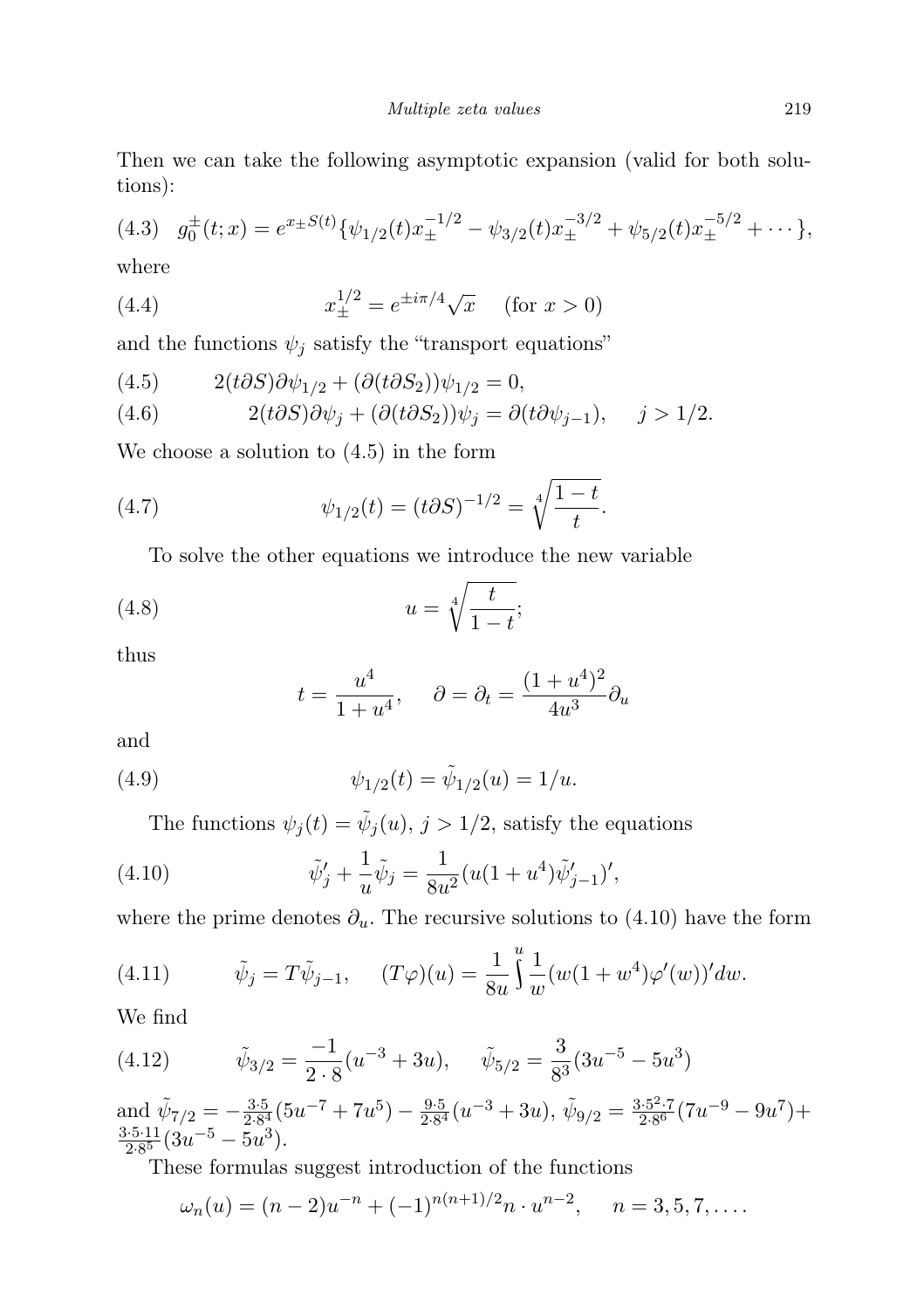One easily verifies the following recurrent relations:

$$
T\omega_3 = -\frac{3 \cdot 1}{8 \cdot 4} \omega_5,
$$
  
\n
$$
T\omega_n = -\frac{n(n-2)}{8(n+1)} \omega_{n+2} - \frac{n(n-2)}{8(n-3)} \omega_{n-2}, \quad n = 5, 7, ....
$$

It follows that

(4.13) 
$$
\psi_{n/2}(t) = \tilde{\psi}_{n/2}(u)
$$

$$
= a_{n,n}\omega_n(u) + a_{n,n-4}\omega_{n-4}(u) + \cdots, \quad n = 3, 5, \dots,
$$

for some coefficients  $a_{n,m}$  which are calculated inductively and grow very fast with *n*; for instance,  $a_{n,n} = (n-2)(-1/8)^{(n-3)/2}((n-4)!!)^2/(n-3)!!$ .

The solution  $(4.11)$  to  $(4.10)$  is only a particular solution; a general solution would contain the term const $u^{-1}$ . But the Laurent polynomials  $\tilde{\psi}_{n/2}(u)$ ,  $n = 3, 5, \ldots$ , in (4.13) do not contain the term with  $u^{-1}$  proportional to  $\tilde{\psi}_{1/2}$ .

Recall that the hypergeometric equation is related to some Bessel type equations. Therefore these Bessel type equations should also admit solutions of WKB type. Indeed, the Bessel type equations (1.12) and (1.13) have  $y = \infty$  (respectively  $z = \infty$ ) as an irregular singular point (see [\[19\]](#page-35-2)). As suggested by the asymptotic formulas  $(3.12)$ – $(3.15)$  they admit formal asymptotic solutions

$$
(4.14) \quad G^{\pm}(y) = e^{\pm 2i\sqrt{y}} y^{-1/4} \left\{ 1 - \frac{a_1}{\pm iy^{1/2}} + \frac{a_2}{(\pm iy^{1/2})^2} - \frac{a_3}{(\pm iy^{1/2})^3} + \cdots \right\}
$$

and

$$
(4.15) \tH^{\pm}(z) = e^{\pm 2i\sqrt{z}} z^{1/4} \left\{ 1 - \frac{b_1}{\pm iz^{1/2}} + \frac{b_2}{(\pm iz^{1/2})} - \frac{b_3}{(\pm iz^{1/2})^3} + \cdots \right\},\,
$$

where the coefficients  $a_j$  and  $b_j$  are defined recursively (compare (1.15)–  $(1.16)$ .

DEFINITION 4.1. We define the *testing WKB solutions*  $g_0^{\pm}(t; x)$  by the right hand side of (4.3) where  $\psi_j$  are defined by (4.9) and (4.11) with the condition that  $\psi_j$ ,  $j > 1/2$ , do not contain the monomial  $u^{-1}$ . In other words,  $\psi_i$  are defined as in (4.13).

The (formal) function  $G^{\pm}(y)$  and  $H^{\pm}(z)$  are called the WKB solutions for the Bessel type equations (1.12) and (1.13) respectively.

4.2. Integral representations and a stationary phase formula. The solutions to the hypergeometric equation admit integral formulas given in the lemmas below.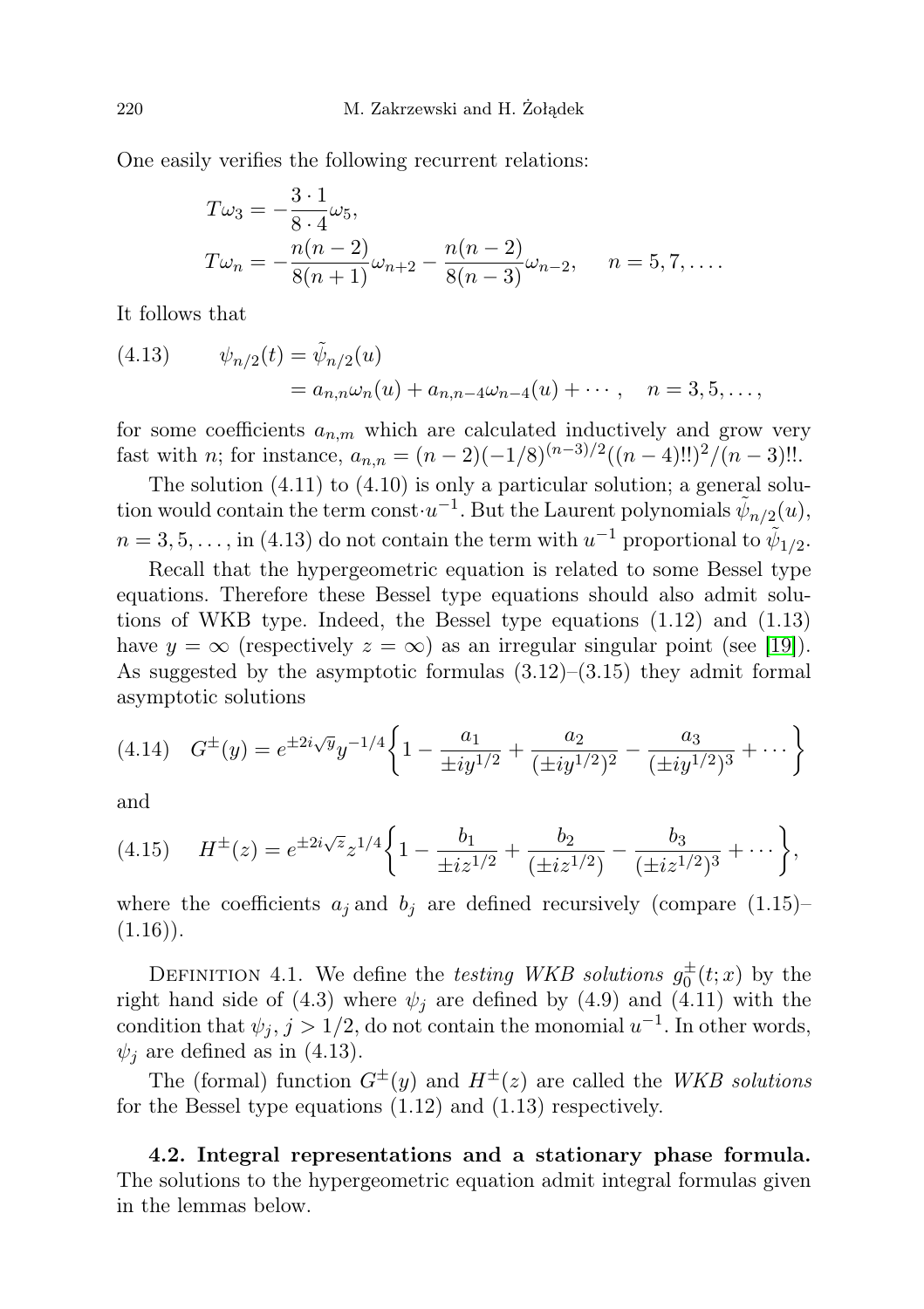Lemma 4.1. We have

(4.16) 
$$
\varphi_1 = F(x, -x; 1; t) = \frac{1}{2\pi i} \oint_{|v|=1} \left( \frac{1 + \sqrt{t}v}{1 + \sqrt{t}/v} \right)^x \frac{dv}{v}.
$$

Proof. This follows from the residue formula and the expansions

$$
(1 + \sqrt{t}v)^x = 1 - x(-\sqrt{t}v) + \frac{x(x-1)}{2!}(-\sqrt{t}v)^2 + \cdots,
$$
  

$$
(1 + \sqrt{t}/v)^{-x} = 1 + x(-\sqrt{t}/v) + \frac{x(x+1)}{2!}(-\sqrt{t}/v)^2 + \cdots.
$$

(This representation is slightly different from the standard Euler integral.)

The next lemma is a *generalization of the Schläfli formula*.

LEMMA 4.2. For  $\text{Re}(\gamma - \beta) > 0$  and  $0 < t < 1$  we have

(4.17) 
$$
\frac{\Gamma(\gamma - \beta)}{\Gamma(1 - \beta)\Gamma(\gamma)} \cdot t^{(\gamma - 1)/2} \cdot F(\alpha, \beta; \gamma; t)
$$
  

$$
= \frac{1}{2\pi} \int_{-\pi}^{\pi} (1 + \sqrt{t}e^{i\varphi})^{\gamma - \beta - 1} (1 + \sqrt{t}e^{-i\varphi})^{-\alpha} e^{i(1 - \gamma)\varphi} d\varphi
$$
  

$$
+ \frac{\sin \pi(\gamma + \alpha)}{\pi} \int_{1}^{1/\sqrt{t}} (1 - \sqrt{t}w)^{\gamma - \beta - 1} (1 - \sqrt{t}/w)^{-\alpha} \frac{dw}{w^{\gamma}}.
$$

Proof. We have the following analogue of the Euler integral:

(4.18) 
$$
\frac{\Gamma(\gamma - \beta)t^{(\gamma - 1)/2}}{\Gamma(1 - \beta)\Gamma(\gamma)}F(\alpha, \beta; \gamma; t)
$$

$$
= \frac{1}{2\pi i} \int_{\gamma} (1 + \sqrt{t}v)^{\gamma - \beta - 1} (1 + \sqrt{t}/v)^{-\alpha} \frac{dv}{v^{\gamma}},
$$

where  $\Upsilon$  is a contour in the complex v-plane which begins and ends at  $v =$  $-1/\sqrt{t}$  and surrounds the point  $v = 0$  in the counterclockwise direction.

To prove (4.18) we expand the factor  $(1+\sqrt{t}/v)^{-\alpha} = \sum_{r} \frac{\Gamma(\alpha+n)}{\Gamma(\alpha)n!} t^{n/2}(-v)^{-n}$ and then we use the Euler Beta function relation

$$
(-1)^n \int_{\Upsilon} (1 + \sqrt{t}v)^{\gamma - \beta - 1} v^{-n - \gamma} dv
$$
  
= 
$$
(e^{i\pi\gamma} - e^{-i\pi\gamma}) \int_{-1/\sqrt{t}}^{0} (1 + \sqrt{t}v)^{\gamma - \beta - 1} (-v)^{-n - \gamma} dv
$$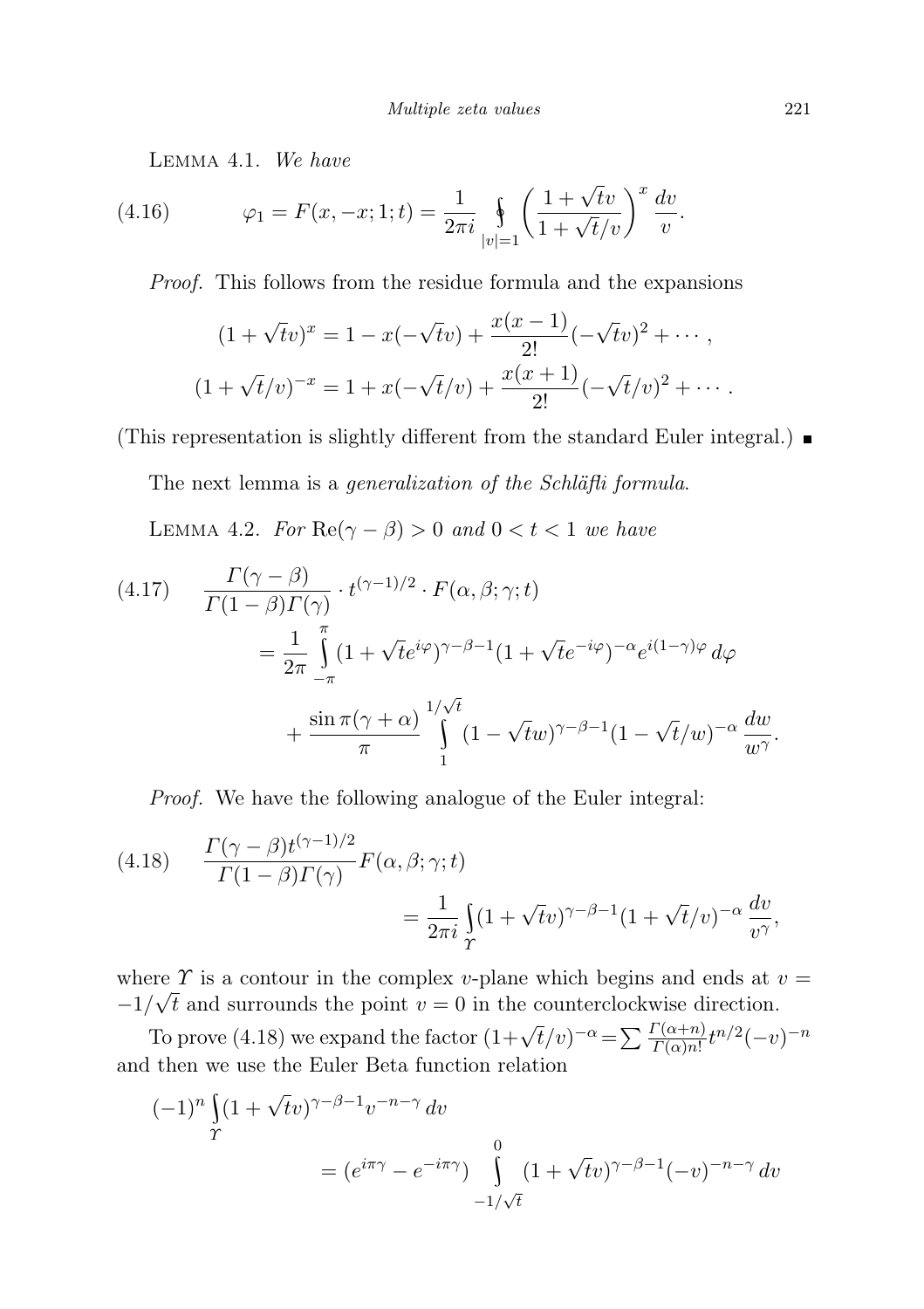$$
= 2i \sin \pi \gamma \cdot t^{(n+\gamma-1)/2} \frac{\Gamma(\gamma-\beta)\Gamma(-n-\gamma+1)}{\Gamma(-n-\beta+1)}
$$
  
=  $2i \sin \pi \gamma \cdot t^{(n+\gamma-1)/2} \cdot \Gamma(\gamma-\beta) \cdot \frac{\Gamma(\beta+n) \sin \pi \beta}{\Gamma(\gamma+n) \sin \pi \gamma}$ ,

where  $\sin \pi \beta = \pi / \Gamma(1 - \beta) \Gamma(\beta)$ .

Finally one deforms the contour  $\Upsilon$  to the unit circle  $\{v = e^{i\varphi} : -\pi < \varphi\}$  $\langle \pi \rangle$  and two straight line segments along  $\{v = -w : 1 \le w \le 1/\sqrt{t}\}.$ 

LEMMA 4.3. The second basic solution near  $t = 0$  to the hypergeometric equation (1.6) (for  $\text{Re}\,x > 0$ ) can be taken in the form

(4.19) 
$$
\hat{\varphi}_2 = \frac{1}{2\pi i} \int_{|v|=1} \left( \frac{1+\sqrt{t}v}{1+\sqrt{t}/v} \right)^x \ln\left(\frac{1+\sqrt{t}v}{v^2(1+\sqrt{t}/v)}\right) \frac{dv}{v} - \int_{1}^{1/\sqrt{t}} \left( \frac{1-\sqrt{t}v}{1-\sqrt{t}/v} \right)^x \left\{ \frac{\sin \pi x}{\pi} \ln\left(\frac{1-\sqrt{t}v}{v^2(1-\sqrt{t}/v)}\right) + 3\cos \pi x \right\} \frac{dv}{v}.
$$

*Proof.* We take the family of Riemann equations  $t\{(1-t)\partial t\partial g + x^2g\}$  –  $\mu^2 g = 0$ ,  $\mu \approx 0$ ; it is a perturbation of (1.6). It has the solutions  $\eta_{\mu}(t; x)$  and  $\eta_{-\mu}(t; x)$ , where

$$
\eta_{\mu} = \frac{\Gamma(1+x+\mu)}{\Gamma(1+x-\mu)\Gamma(1+2\mu)} \cdot t^{\mu} \cdot F(\mu+x, \mu-x; 1+2\mu; t) \n= \varphi_1 + \mu \{2\Psi(1+x) - 2\Psi(1) + \ln t\} \cdot \varphi_1 \n+ \mu \frac{\partial}{\partial \mu} \bigg|_{\mu=0} F(\mu+x, \mu-x; 1+2\mu; t) + O(\mu^2)
$$

and  $\Psi$  denotes the Euler Psi-function. It follows that  $\hat{\varphi}_2 = \lim_{\mu \to 0} \frac{1}{2a}$  $\frac{1}{2\mu }\{\eta _{\mu } \eta_{-\mu}$ } is a solution to (1.6) with the logarithmic term. Now, using the generalized Schläfli formula (4.17) with  $\alpha = \mu + x$ ,  $\beta = \mu - x$  and  $\gamma = 1 + 2\mu$ , we get

$$
\eta_{\mu} = \frac{1}{2\pi i} \int \left( \frac{1 + \sqrt{t}v}{1 + \sqrt{t}/v} \right)^{x+\mu} \frac{dv}{v^{1+2\mu}} - \frac{\sin \pi (x+3\mu)}{\pi} \int \left( \frac{1 - \sqrt{t}v}{1 - \sqrt{t}/v} \right)^{x+\mu} \frac{dv}{v^{1+2\mu}},
$$

where the path of integration in the first integral is  $\{v = e^{i\alpha} : 0 < \alpha < 2\pi\}$ and the corresponding path in the second integral is the interval  $[1, 1/\sqrt{t}]$ .

REMARK 4.1. Since

$$
F(\mu + x, \mu - x; 1 + 2\mu; t) = 1 + \frac{\mu^2 - x^2}{1 + 2\mu}t + \cdots,
$$

it follows that the analytic part  $\varphi_3(t) = O(t)$  of the solution  $\tilde{\varphi}_2 = \varphi_1 \ln t + \varphi_3$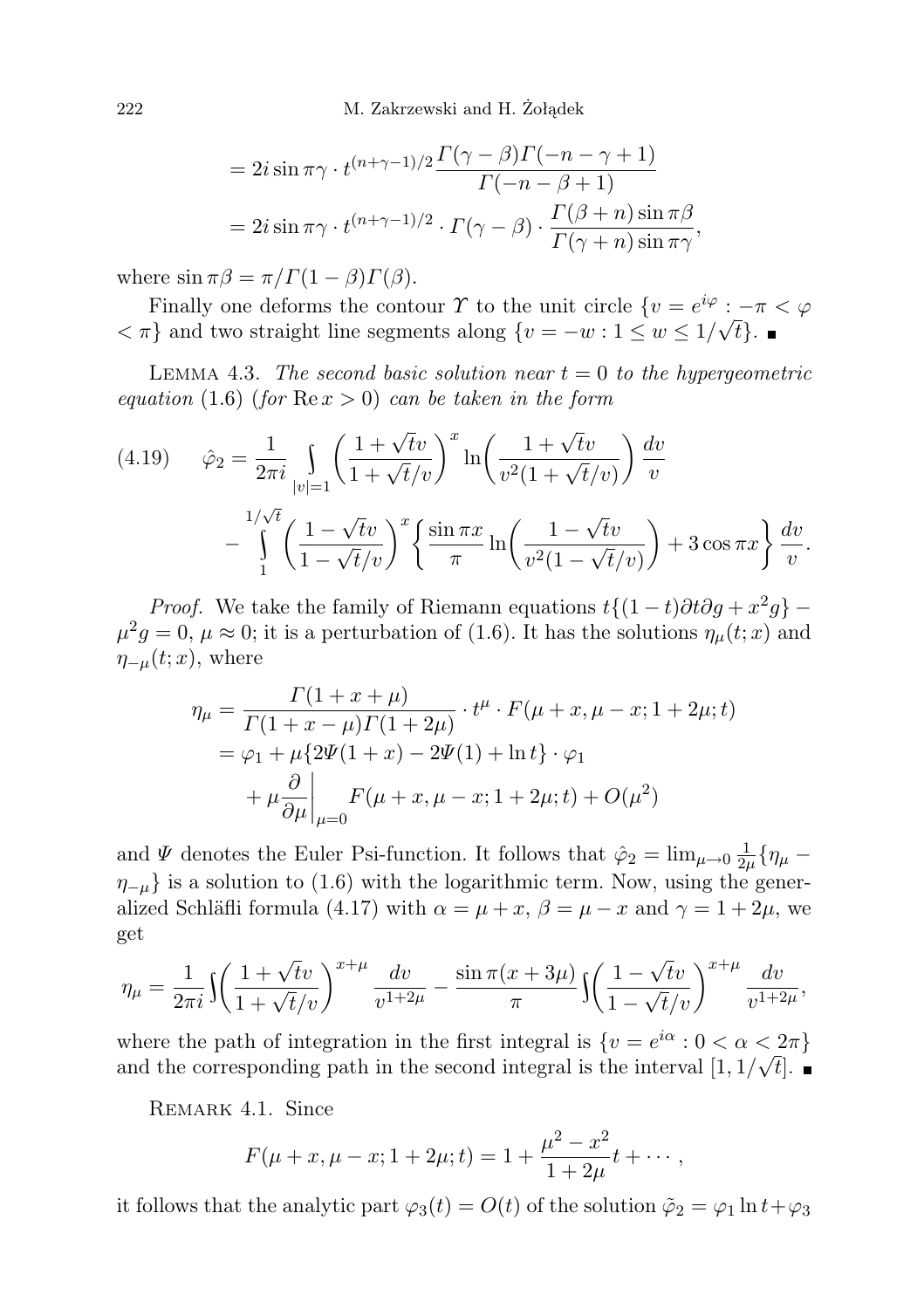from (2.2) equals

$$
\varphi_3(t) = \frac{\partial}{\partial \mu} F(\mu + x, \mu - x; 1 + 2\mu; t) \bigg|_{\mu=0} = 2x^2 t + O(t^2).
$$

Moreover, from the expansion  $\Psi(1+x) = -\gamma + \zeta(2)x - \zeta(3)x^2 + \zeta(4)x^3 - \cdots$ (see  $[1, Eq. 1.17(5)]$  $[1, Eq. 1.17(5)]$ ) and  $(2.6)$  in Remark 2.1 we get

(4.20) 
$$
\hat{\varphi}_2 = \tilde{\varphi}_2 + (2\Psi(1+x) - 2\Psi(1)) \cdot \varphi_1
$$

and

$$
\hat{\varphi}_2(1;x) = f_2(x)\{2\zeta(2)x + 2\zeta(4)x^3 + 2\zeta(6)x^5 + \cdots\}.
$$

But  $\frac{\pi}{\tan \pi x} = \frac{1}{x} - 2\zeta(2)x - 2\zeta(4)x^3 - \cdots$  (compare [\[1,](#page-34-1) Eq. 1.21(3)]). Therefore  $\hat{\varphi}_2(1; x) = -\frac{\cos \pi x}{x} + x^{-1}f_2(x)$ . This implies that the function

(4.21) 
$$
\check{\varphi}_2(t;x) := \hat{\varphi}_2(t;x) - x^{-1} \cdot \varphi_1(t;x)
$$

is a solution to (1.6) independent of  $\varphi_1$  and such that

(4.22) 
$$
\check{\varphi}_2(1;x) = -\frac{\cos \pi x}{x}.
$$

There is also a natural relation between the solution  $\hat{\varphi}_2$  and the solution  $\varphi_2 = \tilde{\varphi}_2 + \varphi_1 \ln x^2$  (see (2.7)). Indeed, from the Stirling formula it follows that  $\Psi(1+x) \sim \ln x + \frac{1}{2x} + O(x^{-2})$  as  $x \to \infty$ . Therefore, as  $x \to \infty$ , we have

(4.23) 
$$
\hat{\varphi}_2 \simeq \varphi_2 + (2\gamma + O(x^{-1}))\varphi_1
$$

(compare (3.9) above).

Anyway, we have found four candidates for the second solution to (1.6):  $\tilde{\varphi}_2$ ,  $\varphi_2$ ,  $\hat{\varphi}_2$  and  $\tilde{\varphi}_2$ . All are natural and reasonable.

Having integral formulas for solutions to our equation (1.6) we can use the stationary phase formula. We begin with (4.16).

The integral in (4.16), with  $v = e^{i\alpha}$  and large  $x > 0$ , is an oscillatory integral (see (3.10)) with the "phase"

(4.24) 
$$
\phi = \frac{1}{i} \{ \ln(1 + \sqrt{t}v) - \ln(1 + \sqrt{t}/v) \}.
$$

The stationary phase formula states that the leading contribution to the integral in  $(4.16)$  comes from neighborhoods of critical points of the phase. There are two critical points  $\alpha_{\pm}$  which correspond to  $v_{\pm} = e^{i\alpha_{\pm}} = -\sqrt{t} \mp i\sqrt{t}$  $i\sqrt{1-t}$ . The corresponding critical values of the phase are

$$
\phi_{\pm} = \mp \frac{1}{i} \ln \frac{1 - iu^2}{1 + iu^2} = \pm S(t), \quad u = \sqrt[4]{\frac{t}{1 - t}},
$$

where  $S(t) = \int_0^t (\tau (1 - \tau))^{-1/2} d\tau$  is the same as in (4.2) above.

The critical points  $\alpha_+$  are non-degenerate. We can see this by putting  $v = v_{\pm}e^{ia}$  into (4.24) and expanding  $\phi$  in powers of (small) a. We find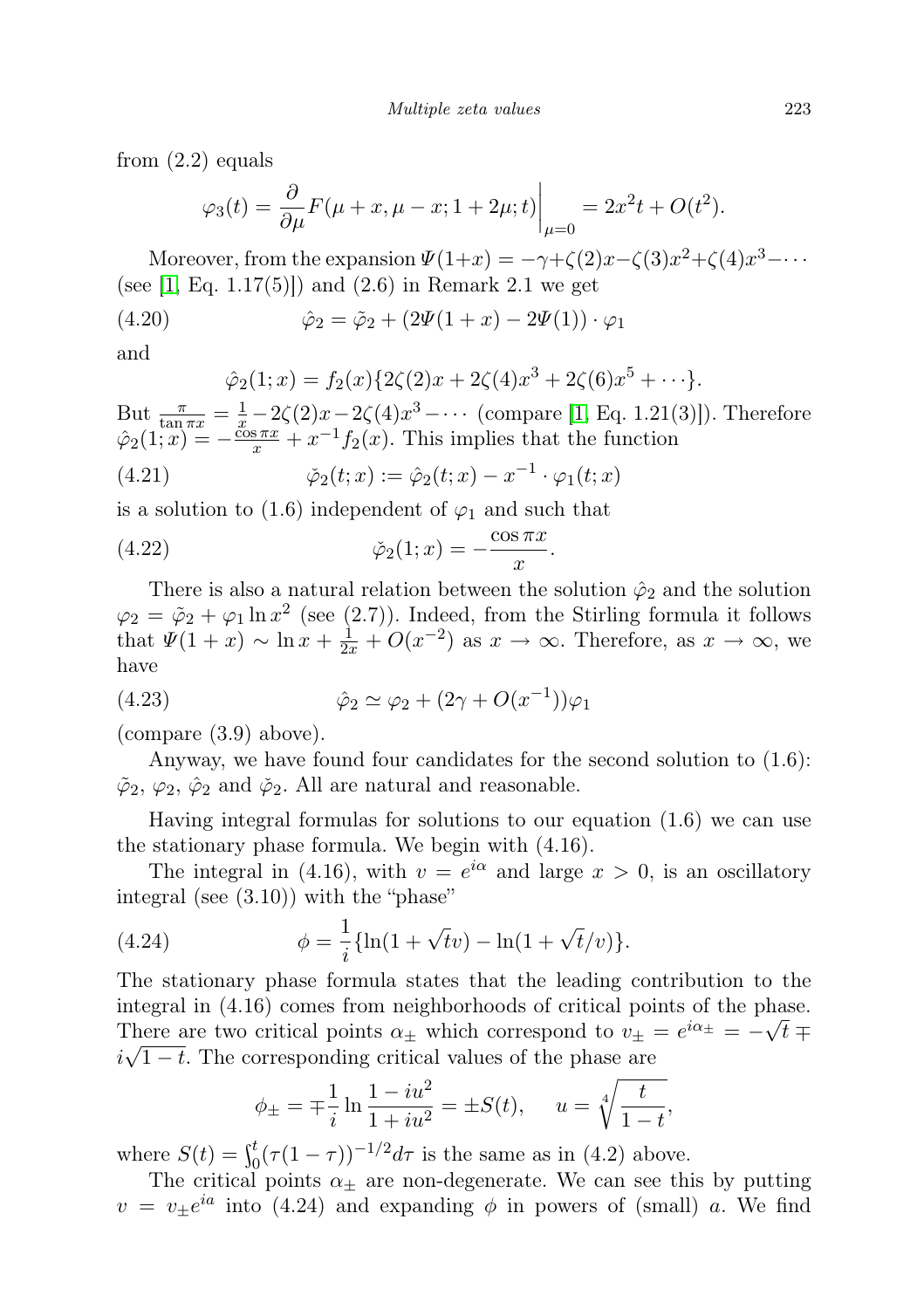$\phi(\alpha) = \phi_{\pm} \mp u^2 a^2 + \cdots$ , or  $ix\phi = x_{\pm} S(t) - x_{\pm} u^2 a^2 + \cdots$ ,  $x_{\pm} = \pm ix$ . Therefore the leading term of the oscillatory integral corresponding to the critical point  $\alpha_{\pm}$  equals

$$
e^{x \pm S(t)} \cdot \frac{1}{2\pi} \int \exp(-x \pm u^2 a^2) da \sim \frac{1}{2u\sqrt{\pi x \pm}} e^{x \pm S(t)}.
$$

Let us now look at the further terms of the integral in (4.16). For this we put  $a = A/(u\sqrt{x_{\pm}})$  and expand

$$
ix\Delta_{\pm}\phi := ix(\phi - \phi_{\pm})
$$

in powers of  $x_{\pm}^{-1/2}$ . We get

(4.25) 
$$
ix\Delta_{\pm}\phi = \pm ix_{\pm}\ln(1 \mp i u^{2}(e^{iA/u\sqrt{x_{\pm}}} - 1)) \mp ix_{\pm}\ln(1 \mp i u^{2}(e^{-iA/u\sqrt{x_{\pm}}} - 1)).
$$

The  $x_{\pm}^0$ -term of this expression equals  $-A^2$ , and the other terms, denoted by  $\Omega(A)$ , can be grouped as follows:

(4.26) 
$$
x_{\pm}u^2 \left[ \sum_{m \ge 0, n \ge 2} c_{m,n} u^{4m} \left( \frac{A^2}{u^2 x_{\pm}} \right)^n \right] + (\pm i \sqrt{x_{\pm}} u^3 A) \left[ \sum_{m \ge 0, n \ge 1} d_{m,n} u^{4m} \left( \frac{A^2}{u^2 x_{\pm}} \right)^n \right]
$$

for some real coefficients  $c_{m,n}$  and  $d_{m,n}$  (which do not depend on the sign  $\pm$ ). We get an integral of the form

$$
\frac{1}{2\pi u\sqrt{x_{\pm}}} \int e^{-A^2} \times e^{\Omega} dA,
$$

where  $e^{\Omega(A)}$  is expanded in powers of A and integrated. By analogy with the Gaussian integrals we can assume that

$$
\langle A^n \rangle := \frac{1}{\sqrt{\pi}} \Big\{ e^{-A^2} A^n dA = (n-1)!! \cdot \left(\frac{1}{2}\right)^{n/2}
$$

if  $n$  is even, and zero otherwise.

We have computed a few initial terms in the expansion of  $\varphi_1(t; x)$  and we have found that it is a sum of two asymptotic series  $\frac{1}{2}(\pi x_{\pm})^{-1/2}e^{x_{\pm}S(t)}\left\{\frac{1}{u}+\frac{1}{16}x_{\pm}^{-1}(u^{-3}+3u)-2\cdot8^{-3}x_{\pm}^{-2}(\frac{10}{u}-3(3u^{-5}-5u^{3}))+\cdots\right\}$ , i.e.  $\frac{1}{2}\pi^{-1/2}e^{x_{\pm}S(t)}$ times

$$
\left\{\tilde{\psi}_{1/2}(u)x_{\pm}^{-1/2} - \tilde{\psi}_{3/2}(u)x_{\pm}^{-3/2} + \left(\frac{5}{256}\tilde{\psi}_{1/2}(u) + \tilde{\psi}_{5/2}(u)\right)x_{\pm}^{-5/2} + \cdots\right\}
$$

(compare (4.12)); we do not present these rather tedious calculations here. Anyway, we can state the following result.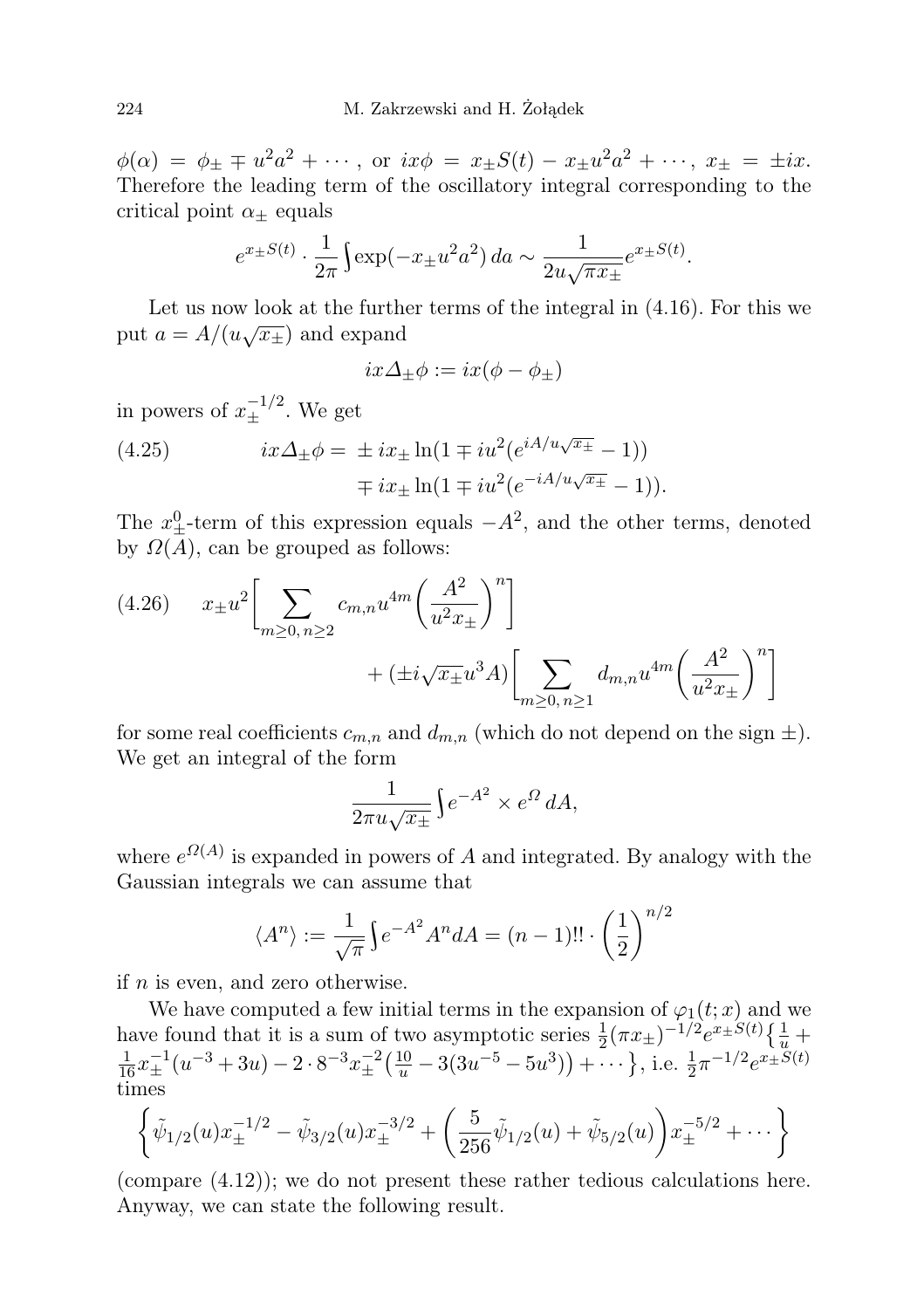Lemma 4.4. We have

(4.27) 
$$
\varphi_1 \sim \frac{1}{2\sqrt{\pi}} C(x^{-2}) (g_0^+ + g_0^-) =: \frac{1}{2\sqrt{\pi}} (g^+ + g^-),
$$

where  $C(x^{-2})$  is a formal series with real coefficients such that

(4.28) 
$$
C(x^{-2}) = 1 + \frac{5}{256x^2} + \dots \neq 1.
$$

*Proof.* We prove only the formula (4.27). The expansion of  $e^{\Omega}$ , with  $\Omega$ given in (4.26), gives a sum of the following monomials in u and  $x_{+}$ :

$$
u^{4\sum k_j m_j + 4\sum k'_j m'_j - 2\sum k_j (n_j - 1) - \sum k'_j (2n'_j - 3)} \cdot x_{\pm}^{-\sum k_j (n_j - 1) - \sum k'_j (n'_j - 1/2)}
$$
  
= 
$$
u^{4M + 4M' - 2N + 2K - 2N' + 3K'} \cdot x_{\pm}^{-N + K - N' + K'/2},
$$

where  $M = \sum k_j m_j$ ,  $M' = \sum k'_j m'_j$ ,  $N = \sum k_j n_j$ ,  $N' = \sum k'_j n'_j$ ,  $K = \sum k_j$ ,  $K' = \sum k'_j$  (and the primes are related to the expansion of the exponent of the second sum in (4.26)). We are interested in the monomials involving  $u^0$ .

Since there are no terms with half-integer powers of  $x_{\pm}$  (as  $\langle A^{2n+1} \rangle = 0$ ), we see that  $K' = 2K''$  is an even integer. Therefore the condition  $4M+4M' 2N - 2N' + 2K + 6K'' = 0$  implies  $N + N' - K - K'' = 2(M + M' + K'')$ , i.e. an even power of  $x_{\pm}$ .

DEFINITION 4.2. The formal functions

$$
(4.29) \t\t\t g^{\sigma} = C(x^{-2}) \cdot g_0^{\sigma}
$$

are called the principal WKB solutions to (1.6).

Consider now the solution  $\hat{\varphi}_2$  defined by (4.19). The right hand side of (4.19) consists of two integrals, of which only the first, along  $\{v = e^{i\alpha} : 0 \leq$  $\alpha < 2\pi$ , is essential when applying the stationary phase formula.

We have an oscillatory integral  $I = \int e^{ix\phi(\alpha)} \chi(\alpha) d\alpha$  with the same phase as in (4.21) but with different amplitude  $\chi(\alpha) = \frac{i}{2\pi}(\phi(\alpha) - 2\alpha)$ . We write

(4.30) 
$$
\hat{\varphi}_2 \sim I = I_+ + I_-,
$$

where  $I_{\pm}$  are contributions from neighborhoods of the critical points  $\alpha_{\pm}$  of the phase. Since

(4.31) 
$$
\chi(\alpha_{\pm} + a) = \frac{\mp i}{2} + \frac{i}{2\pi} \Delta_{\pm}(a) - \frac{i}{\pi} a,
$$

we get

(4.32) 
$$
I_{\pm} = J_{\pm} + K_{\pm} + L_{\pm},
$$

where the integrals  $J_{\pm}, K_{\pm}, L_{\pm}$  correspond to the three summands in  $\chi$ .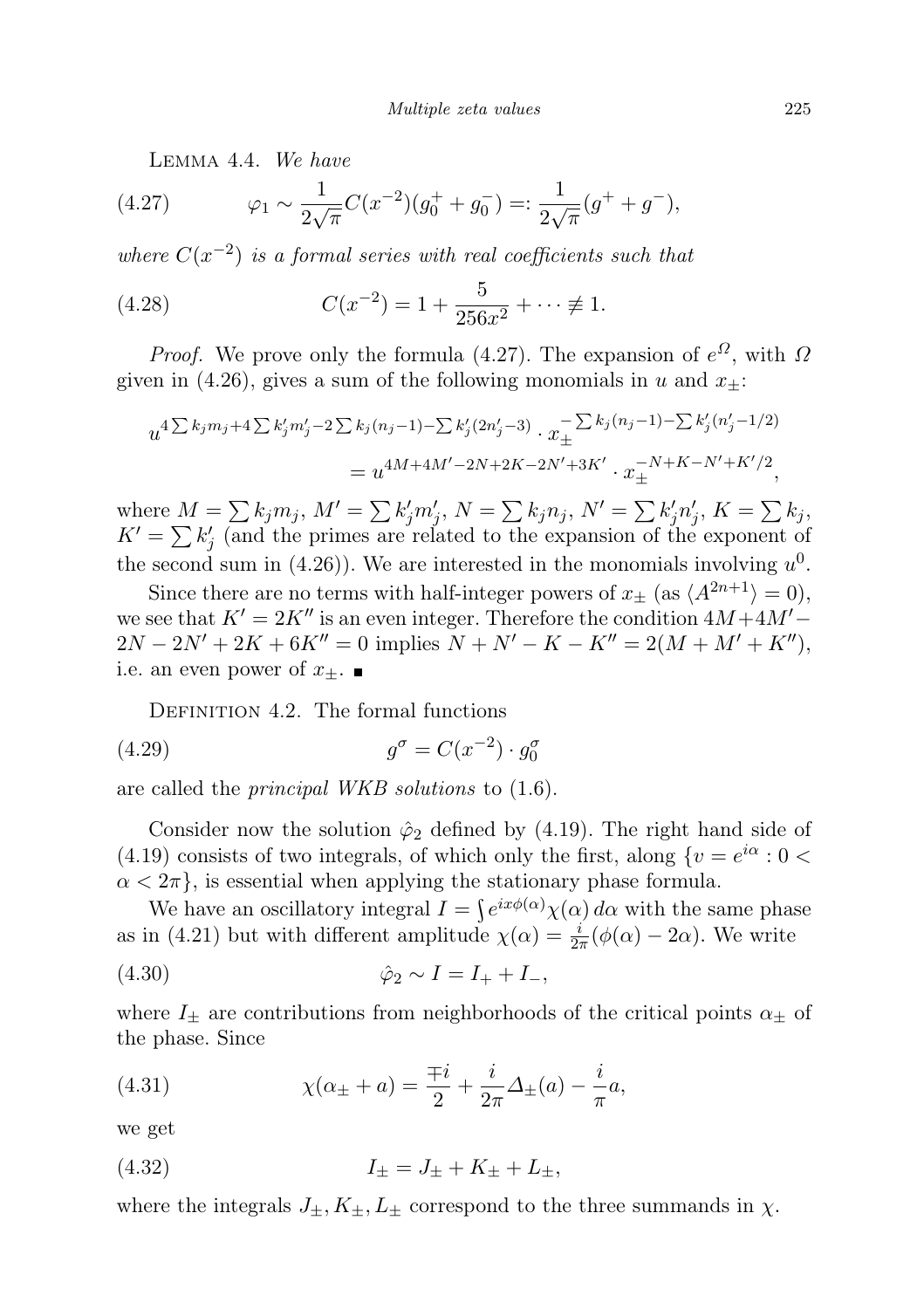Lemma 4.5. We have

(4.33) 
$$
\hat{\varphi}_2 \sim \frac{\sqrt{\pi}}{2i} \{ D_+(x^{-1}) g_0^+ - D_-(x^{-1}) g_0^- \},
$$

where  $D_{\pm}(x^{-1})$  are formal series satisfying

(4.34) 
$$
D_{+}(x^{-1}) + D_{-}(x^{-1}) = 2C(x^{-2}).
$$

*Proof.* Of course,  $J_{\pm} = \pm i\pi \cdot C(x^{-2})g_0^{\pm}$ .

We shall prove that the integrals  $K_+ + K_-$  and  $L_+ + L_-$  (from (4.32)) are both proportional to  $g_0^+ + g_0^-$ ; this is sufficient. For this it is enough to show that the Gauss type integrals  $\int e^{ix\Delta_{\pm}} \Delta_{\pm}$  (in  $K_{\pm}$ ) and  $\frac{1}{u} x_{\pm}^{-1/2}$  $\pm^{-1/2}$ ∫ $Ae^{-A^2}e^{\Omega}dA$ (in  $L_{\pm}$ ) have "correct" coefficients of  $u^{-1}$ .

Consider first the integral related to  $L_{\pm}$ . Repeating the expansion of  $e^{\Omega}$ from the proof of Lemma 4.4 we find monomials of the form

$$
\pm i \cdot u^{4M+4M'-2N+2K-2N'+3K'-1} \cdot x_{\pm}^{-N+K-N'+K'/2-1/2},
$$

where  $K' = 2K'' + 1$  must be odd. The condition  $4M + 4M' - 2N + 2K - 2N' + 1$  $6K'' + 2 = 0$  implies that the latter monomial equals  $\pm i \cdot x_{\pm}^{2(M+M'+K'')+1}$  =

 $(-1)^{M+M'+K''+1} \cdot x^{2(M+M'+K'')+1}$ , i.e. it does not depend on the sign  $\pm$ . Note that

$$
e^{-x \pm S} K_{\pm} = \frac{i}{2\pi} \int e^{ix\Delta_{\pm}\phi} \Delta_{\pm} \phi \, da = \frac{\partial}{\partial x} \frac{1}{2\pi} \int e^{ix\Delta_{\pm}\phi} \, da
$$

$$
= \frac{1}{2\sqrt{\pi}} \frac{\partial}{\partial x} C(x^{-2}) \{u^{-1} x_{\pm}^{-1/2} + \cdots\}
$$

(compare above). The coefficient of  $u^{-1}x_{\pm}^{-1/2}$  on the right hand side equals (compare above). The coefficient of  $u^2 + 1$  on the right hand side equals  $(1/2\sqrt{\pi})\{-2x^{-3}C'(x^{-2}) - \frac{1}{2}C(x^{-2})x^{-1}\} = -1/4\sqrt{\pi}x$  and does not depend on the sign  $\pm$ .

More precise calculations show that  $K_+ + K_- + L_+ + L_- = (1/2x\sqrt{\pi})$  $+ \cdots \} \{g_0^+ + g_0^-\}.$ 

**4.3. Reduction to a normal form.** Putting  $h = \dot{g}/x$  we rewrite (1.6) as the first order system

(4.35) 
$$
\begin{pmatrix} \dot{g} \\ \dot{h} \end{pmatrix} = A(t; x) \begin{pmatrix} g \\ h \end{pmatrix},
$$

where

$$
A = xA_1(t) + A_0(t), \quad A_1 = \begin{pmatrix} 0 & 1 \\ 1/t(t-1) & 0 \end{pmatrix}, \quad A_0 = \begin{pmatrix} 0 & 0 \\ 0 & -1/t \end{pmatrix}.
$$

The normal form of such a system is a diagonal (or independent) system obtained by means of a formal linear change which depends on t.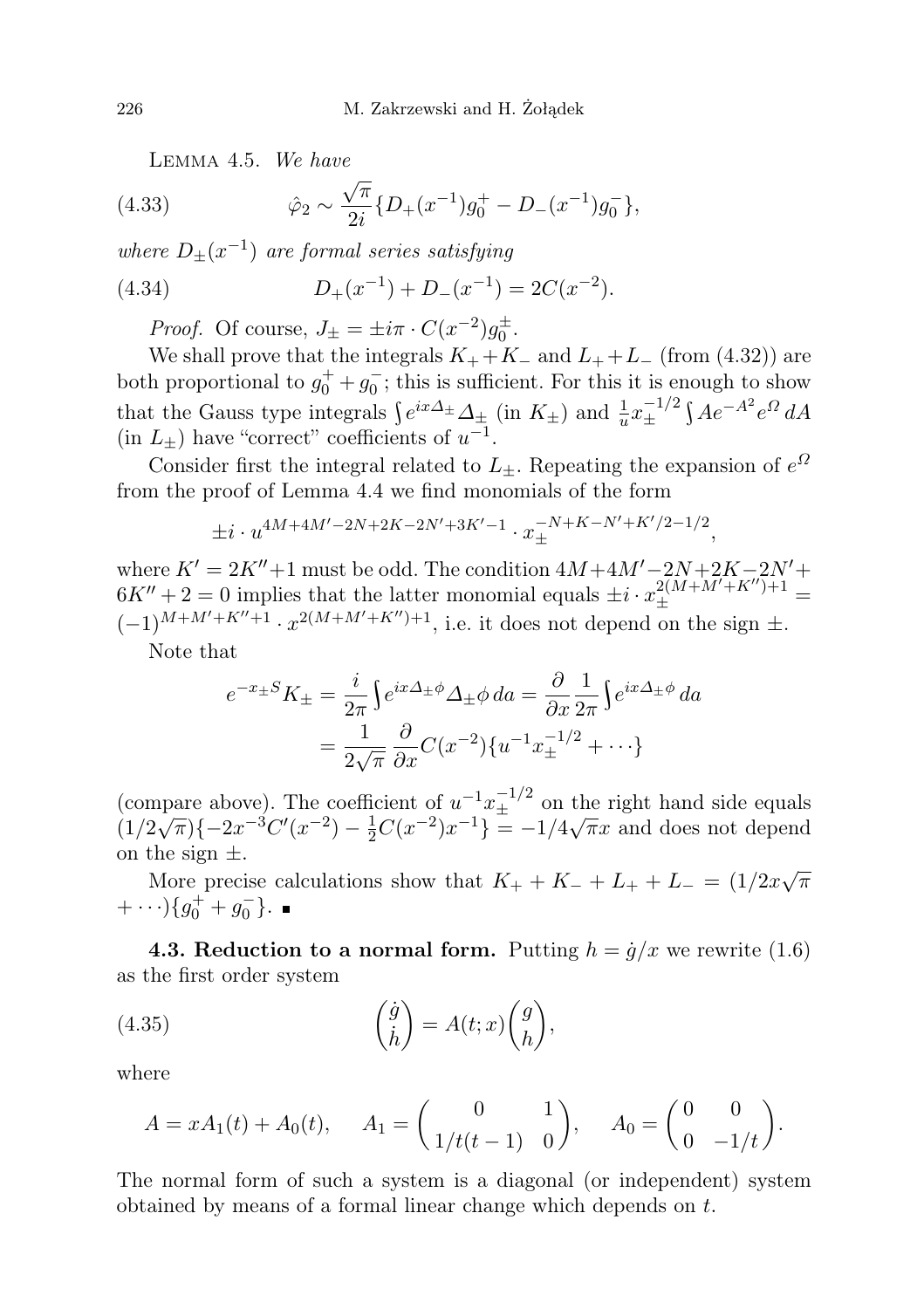The first step is the diagonalization of the matrix  $A_1(t)$  with the eigenvalues  $\pm \lambda(t)$ ,

$$
\lambda(t) = i/\sqrt{t(1-t)}.
$$

We put

(4.36) 
$$
X = \lambda(t)g + h, \quad Y = -\lambda(t)g + h
$$

and we get

(4.37) 
$$
\dot{X} = \lambda(t)xX - \frac{1}{4}\left(\frac{3}{t} - \frac{1}{1-t}\right)X - \frac{1}{4}\left(\frac{1}{t} + \frac{1}{1-t}\right)Y,
$$

$$
\dot{Y} = -\lambda(t)xY - \frac{1}{4}\left(\frac{1}{t} + \frac{1}{1-t}\right)X - \frac{1}{4}\left(\frac{3}{t} - \frac{1}{1-t}\right)Y.
$$

The general theory says that such a system can be diagonalized by means of an infinite series of "shearing" transformations (see [\[5,](#page-34-13) [7\]](#page-34-8)). Let us apply some initial transformations, in order to compare the (partial) normal form obtained with the results of the previous and next subsections. We put

(4.38) 
$$
X = X_1 + \left(\frac{b_1(t)}{x} + \frac{b_2(t)}{x^2} + \cdots\right) Y_1,
$$

$$
Y = \left(\frac{c_1(t)}{x} + \frac{c_2(t)}{x^2} + \cdots\right) X_1 + Y_1,
$$

and we expect to obtain the following separated system:

(4.39)  

$$
\dot{X}_1 = \left(\lambda(t)x + \lambda_0(t) + \frac{\lambda_1(t)}{x} + \cdots\right)X_1,
$$

$$
\dot{Y}_1 = \left(-\lambda(t)x + \mu_0(t) + \frac{\mu_1(t)}{x} + \cdots\right)Y_1.
$$

The resulting system of equations in  $b_j$ ,  $c_j$ ,  $\lambda_j$  and  $\mu_j$  is easily solved. Using the variable  $u = (t/(1-t))^{1/4}$  (see (4.8)) we get

$$
b_1 = -c_1 = \frac{-i}{8(t(1-t))^{1/2}} = -i\frac{1+u^4}{8u^2},
$$
  

$$
b_2 = c_2 = \frac{1-2t}{32t(1-t)} = \frac{1-u^8}{32u^4}
$$

and

$$
\lambda_0 = \mu_0 = -\frac{1}{4} \left( \frac{3}{t} - \frac{1}{1-t} \right),
$$
  
\n
$$
\lambda_1 = -\mu_1 = -\frac{i}{32(t(1-t))^{3/2}} = \frac{-i}{32} \frac{(1+u^4)^3}{u^6},
$$
  
\n
$$
\lambda_2 = \mu_2 = \frac{-1}{128} \frac{1-2t}{t^2(1-t)^2} = \frac{(u^4-1)(1+u^4)^4}{128u^8}.
$$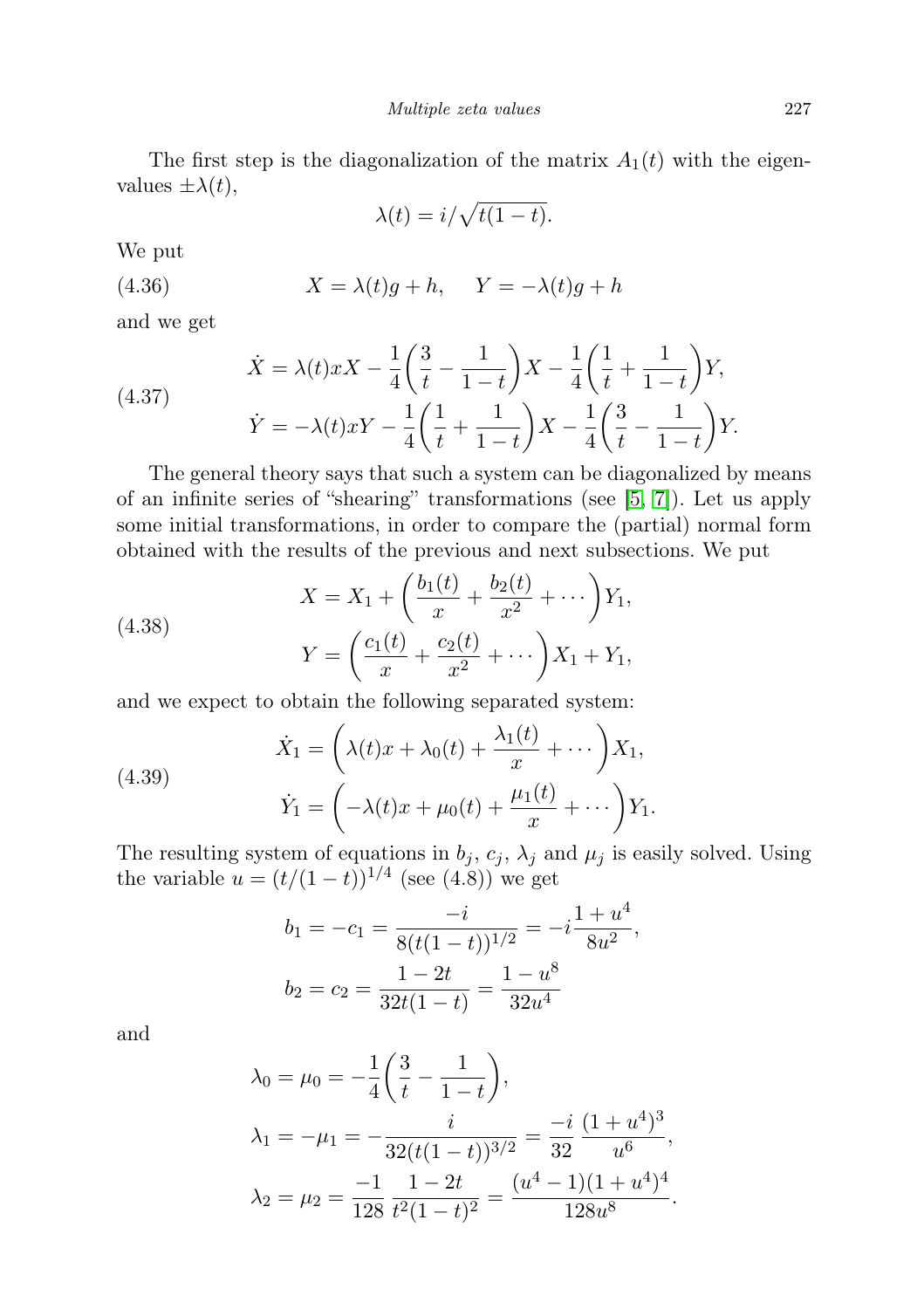General solutions to the system (4.39) are of the form

$$
X_1 = K_1 \cdot \frac{e^{ixS(t)}}{t^{3/4} (1-t)^{1/4}}
$$
  
\n
$$
\times \exp\left\{\frac{-i}{16x} \left(u^2 - \frac{1}{u^2}\right) - \frac{1}{512x^2} \left(u^4 + 2 + \frac{1}{u^4}\right) + \cdots\right\},\
$$
  
\n(4.40)  
\n
$$
Y_1 = K_2 \cdot \frac{e^{-ixS(t)}}{t^{3/4} (1-t)^{1/4}}
$$
  
\n
$$
\times \exp\left\{\frac{i}{16x} \left(u^2 - \frac{1}{u^2}\right) - \frac{1}{512x^2} \left(u^4 + 2 + \frac{1}{u^4}\right) + \cdots\right\},\
$$

with arbitrary constants  $K_{1,2}$  (which may depend on x). Substituting this to (4.36) and then to  $g=\frac{1}{2}$  $\frac{1}{2\lambda}(X-Y)$  (see (4.35)) one finds a general solution to (1.6) in the form

(4.41) 
$$
g = K_1 \tilde{g}^+(t; x) + K_2 \tilde{g}^-(t; x),
$$

where

(4.42) 
$$
\tilde{g}^{\pm}(t;x) = \left(1 + \frac{5}{256x^2} + \cdots\right)g_0^{\pm}(t;x)
$$

and  $g_0^{\pm}$  are the testing WKB solutions (see Definition 4.1).

REMARK 4.2. The solutions  $\tilde{g}^{\pm}$  are also WKB solutions. They seem to be more important than the testing WKB solutions  $g_0^{\pm}$ , because they are represented by analytic functions in some sectorial domains (due to a theorem of Birkhoff discussed below).

In fact the relation between  $\tilde{g}^{\pm}$  and  $g_0^{\pm}$  is of the form

$$
\tilde{g}^{\pm}(t;x) = \tilde{C}(x^{-2}) \cdot g_0^{\pm}(t;x),
$$

where  $\tilde{C}(x^{-2})$  is a formal series. This can be seen by a closer look at the above reduction to the normal form, i.e.  $b_{2i+1} = -c_{2i+1}, \lambda_{2i+1} = -\mu_{2i+1}$ and  $b_{2j} = c_{2j}, \lambda_{2j} = \mu_{2j}$ .

This and the coincidence of (4.42) with (4.28) above suggest that the functions  $\tilde{g}^{\pm}$  coincide with the principal WKB solutions  $g^{\pm}$  from Definition 4.2. We do not know how to prove this. Anyway, we have the relation  $\tilde{g}^{\pm} = (\tilde{C}/C)g^{\pm}.$ 

Note also that the normal form system (4.39) is more natural than the WKB solutions  $\tilde{g}^{\pm}$ , because the latter involve the initial condition  $S(0) = 0$ .

The reduction (4.38) is divergent (as a power series in  $x^{-1}$ ) and the WKB solutions  $\tilde{g}^{\pm}$  are only formal solutions. G. Birkhoff [\[3\]](#page-34-14) was the first to prove that such a system can be diagonalized analytically in some sectorial domains. Below we present a scheme of Birkhoff's proof.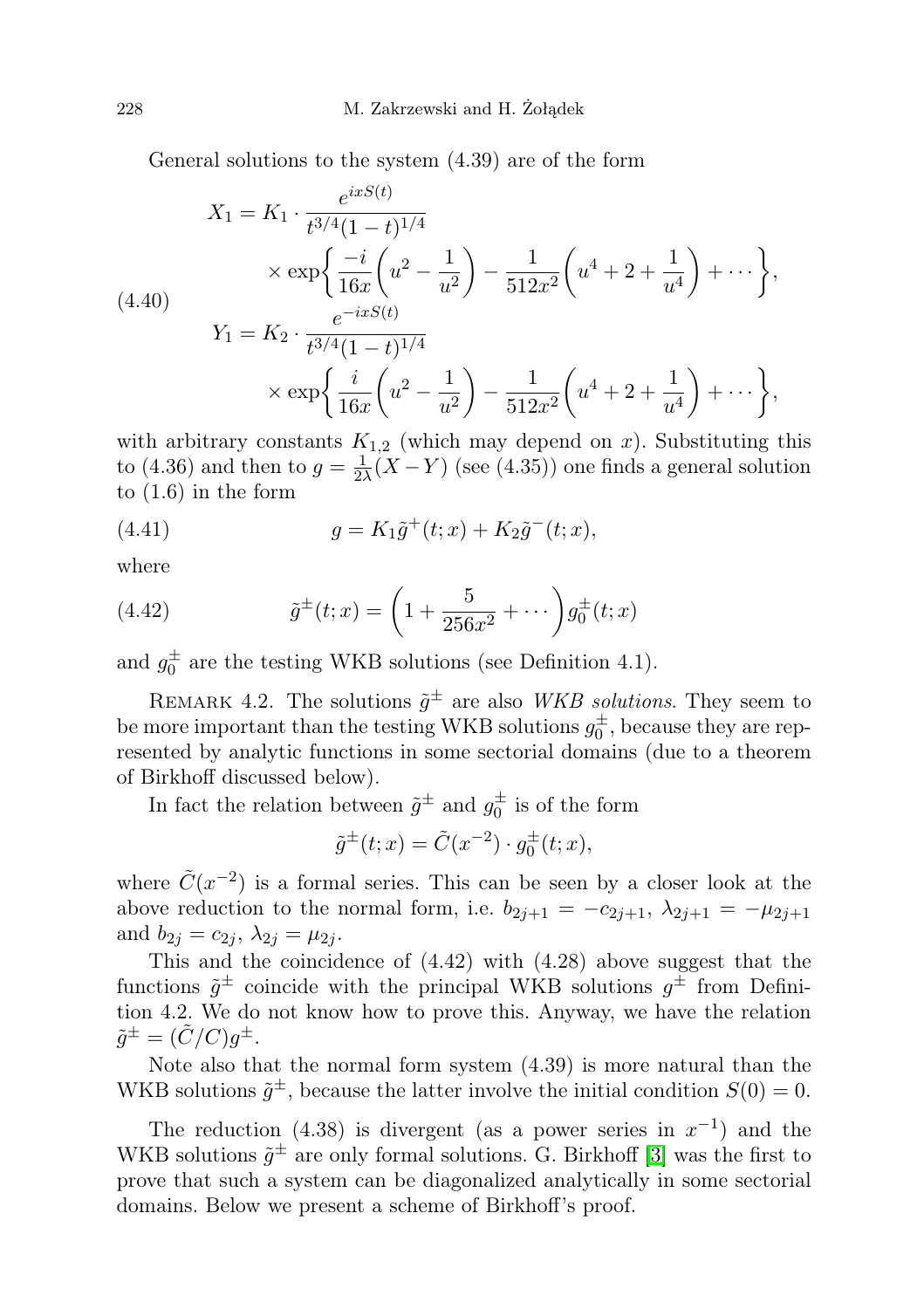In the first step we apply a change of variables

(4.43) 
$$
X = X_1 + U(t)Y_1, \quad Y = V(t)X_1 + Y_1
$$

which should transform the system (4.20), i.e.

$$
\begin{pmatrix} \dot{X} \\ \dot{Y} \end{pmatrix} = \begin{pmatrix} A^{11} & A^{12} \\ A^{21} & A^{22} \end{pmatrix} \begin{pmatrix} X \\ Y \end{pmatrix},
$$

to the diagonal form

(4.44) 
$$
\dot{X}_1 = B_1(t)X_1, \quad \dot{Y}_1 = B_2(t)Y_1.
$$

We get  $B_1 = A^{11} - VA^{21}$ ,  $B_2 = A^{21}U + A^{22}$  and two independent Riccati equations

(4.45) 
$$
\dot{U} = A^{11}U - UA^{22} + A^{12} - UA^{21}U,
$$

(4.46) 
$$
\dot{V} = A^{22}V - VA^{11} + A^{21} - VA^{12}V.
$$

The latter differential equations can be rewritten in the form of the integral equations

(4.47) 
$$
U(t) = \int_{\Gamma_1(t)} e^{P(t) - P(\tau)} \{A^{12}(\tau) - U(\tau)A^{21}(\tau)U(\tau)\} d\tau,
$$
  
(4.48) 
$$
V(t) = \int_{\Gamma_2(t)} e^{P(\tau) - P(t)} \{A^{21}(\tau) - V(\tau)A^{12}(\tau)V(\tau)\} d\tau,
$$

where  $P(t) = \int_0^t (A^{11}(t) - A^{22}(t)) dt = 2ixS(t) + \cdots$ . Here  $\Gamma_1(t)$  and  $\Gamma_2(t)$ are suitable paths in the  $\tau$ -plane.

We shall consider two domains

$$
\begin{aligned} \text{(4.49)} \quad & \mathcal{D}_u = \{ \text{Im}\, xS(t) > -\alpha, \, \text{Im}\, x(\pi - S(t)) > -\alpha, \, |x| > 1/\varepsilon, \, t \in \mathcal{W} \}, \\ & \mathcal{D}_d = \{ \text{Im}\, xS(t) < \alpha, \, \text{Im}\, x(\pi - S(t)) < \alpha, \, |x| > 1/\varepsilon, \, t \in \mathcal{W} \}, \end{aligned}
$$

where  $\alpha > 0$  is a fixed constant and

$$
\mathcal{W} = \{t = t_1 + it_2 : \varepsilon < t_1 < 1 - \varepsilon, \, |t_2| < \varepsilon t_1 (1 - t_1) \}
$$

is a small neighborhood of the segment  $(\varepsilon, 1 - \varepsilon) \subset \mathbb{R} \subset \mathbb{C}$  and  $\varepsilon > 0$  is a small constant.

If  $(t, x) \in \mathcal{D}_u$  (from "up"), then the contour  $\Gamma_1(t)$  begins at  $\tau = \tau_0 > 0$ (where  $\tau_0 \ll \varepsilon$ ) and ends at  $\tau = t$  and is such that  $\text{Im } x(S(t) - S(\tau)) > 0$ along  $\Gamma_1(t)$ , and the path  $\Gamma_2(t)$  begins at  $\tau = 1 - \tau_0$  and ends at  $\tau = t$ and has  $\text{Im } x(S(t) - S(\tau)) < 0$ . In this case (4.47)–(4.48) can be solved by using the contraction principle, because the factor  $\exp(P(t) - P(\tau))$  in (4.4) is uniformly bounded (respectively the factor  $\exp(P(\tau) - P(t))$  in (4.48) is uniformly bounded). Moreover, the solutions are analytic in the variables  $t$ and x in the domain  $\mathcal{D}_u$  and satisfy  $U \sim O(1/x)$  and  $V \sim O(1/x)$ . We refer the reader to [\[13,](#page-34-5) [19\]](#page-35-2) for details.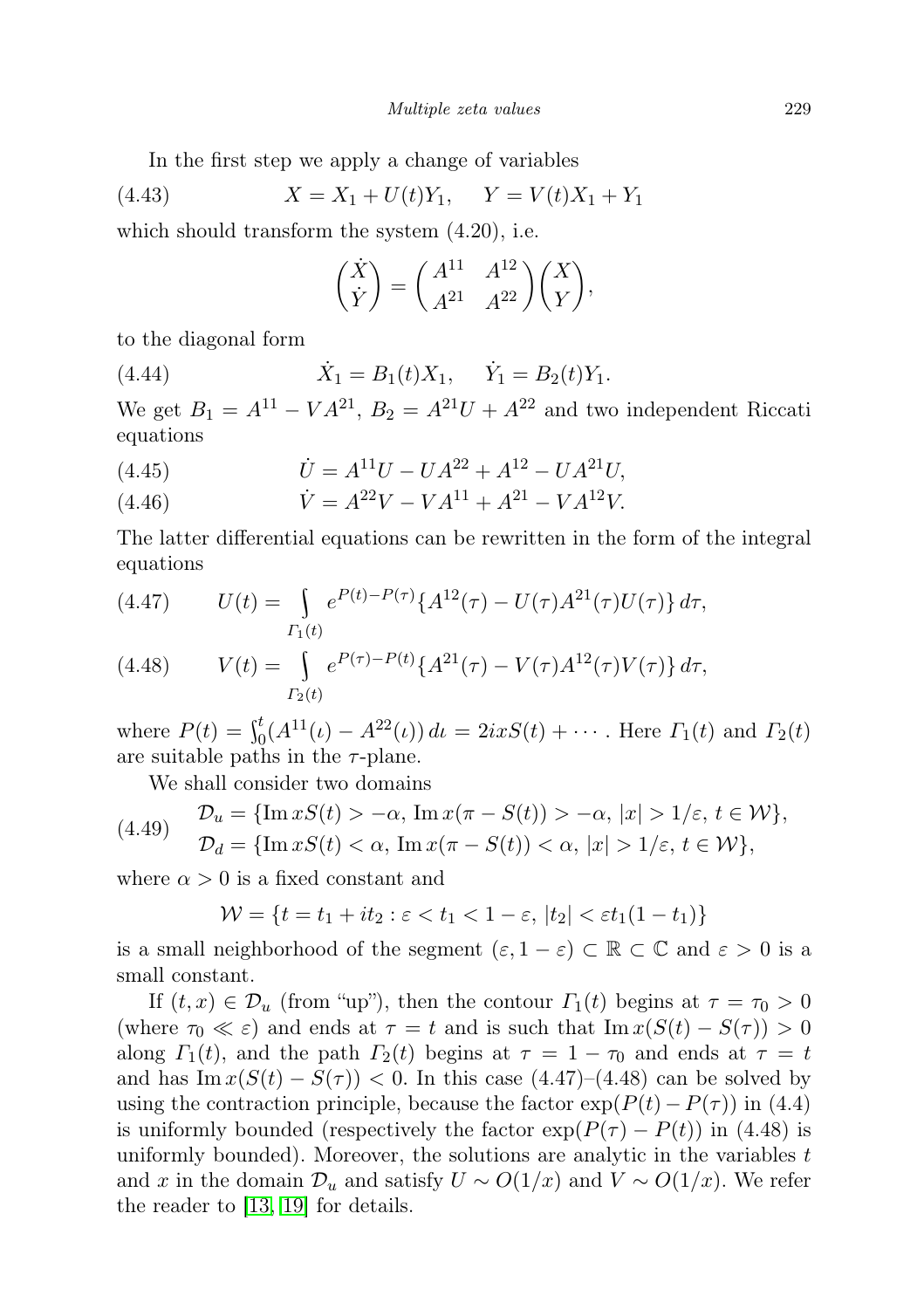Solving the diagonal system (4.44), substituting the solution to (4.43) (with U and V just obtained) and then inserting X and Y into  $g =$  $(X - Y)/2\lambda$  we get the following analogue of (4.41):

(4.50) 
$$
g = K_1 g_u^+(t; x) + K_2 g_u^-(t; x), \quad (t, x) \in \mathcal{D}_u.
$$

For  $(t, x) \in \mathcal{D}_d$  (from "down") the path  $\Gamma_1(t)$  is the same as  $\Gamma_2(t)$  defined above, and  $\Gamma_2(t)$  becomes the old  $\Gamma_1(t)$ . Here also (4.47)–(4.48) have unique solutions which are analytic in  $\mathcal{D}_d$ . We get the following analogue of (4.50):

(4.51) 
$$
g = K_1 g_d^+(t; x) + K_2 g_d^-(t; x), \quad (t, x) \in \mathcal{D}_d.
$$

We note the conjugation symmetry of the above construction:

(4.52) 
$$
\overline{g_u^+(t;x)} = g_d^-(\bar{t};\bar{x}), \quad \overline{g_u^-(t;x)} = g_d^+(\bar{t};\bar{x}).
$$

Of course, the solutions  $g_{u,d}^{\pm}$  are defined modulo multiplication by functions of x, i.e. the constants  $K_{1,2}$  above can be functions of x (analytic in suitable domains). We normalize the solutions  $g_{u,d}^{\pm}$  by the condition

(4.53) 
$$
\varphi_1 = \frac{1}{2\sqrt{\pi}} (g_u^+ + g_u^-) = \frac{1}{2\sqrt{\pi}} (g_d^+ + g_d^-), \quad x > 0, \, 0 < t < 1,
$$

in agreement with Lemma 4.4 above (see (4.27)) and with Definition 4.2.

Let us summarize the results of this subsection in the following

PROPOSITION 4.1. There exist analytic WKB solutions  $(g_u^+, g_u^-)$ , analytic and continuous in  $\mathcal{D}_u$ , and  $(g_d^+$  $\overline{d}_d^+, \overline{g}_d^-$ ), analytic and continuous in  $\mathcal{D}_d$ , whose formal expansions are the same as for the formal WKB solutions  $(g^+, g^-)$  from Definition 4.2. They satisfy the relations (4.52) and (4.53).

REMARK 4.3. One can choose another way to diagonalize the system (4.37). One can first use the transformation  $X = X_1 + U(t)Y$ , which leads to the triangular system  $\dot{X}_1 = B_1 X_1, \dot{Y} = B_{21} X_1 + B_2 Y$ . This leads to the same Riccati equation for  $U$  as  $(4.45)$ , which is solved in the same way. Then one applies the transformation  $Y = Y_1 + V(t)X_1$  to diagonalize the triangular system. But the equation for  $V$  is simpler than  $(4.46)$ , it is a linear equation with an explicit solution of the form  $V(t) = \int_{\Gamma_2(t)} e^{Q(\tau) - Q(t)} B_{21}(\tau) d\tau$  (for a suitable function Q). But it turns out that the composition of the latter triangular changes of variable is different from (4.43). The difference is of the same type as in the Stokes phenomenon. Moreover, this approach spoils the conjugation symmetry (4.52).

The paths  $\Gamma_i(t)$  do not begin at  $\tau = 0$  or at  $\tau = 1$  due to the poles of the functions  $A^{ij}(t)$  at  $t = 0$  and at  $t = 1$ . The different choices of  $\tau_0$ also result in the Stokes phenomenon. Probably this can be avoided by some regularization of the divergent integrals in (4.47)–(4.48).

Recall that Riccati equations are related to second order linear differential equations. A natural question is which linear equation appears and how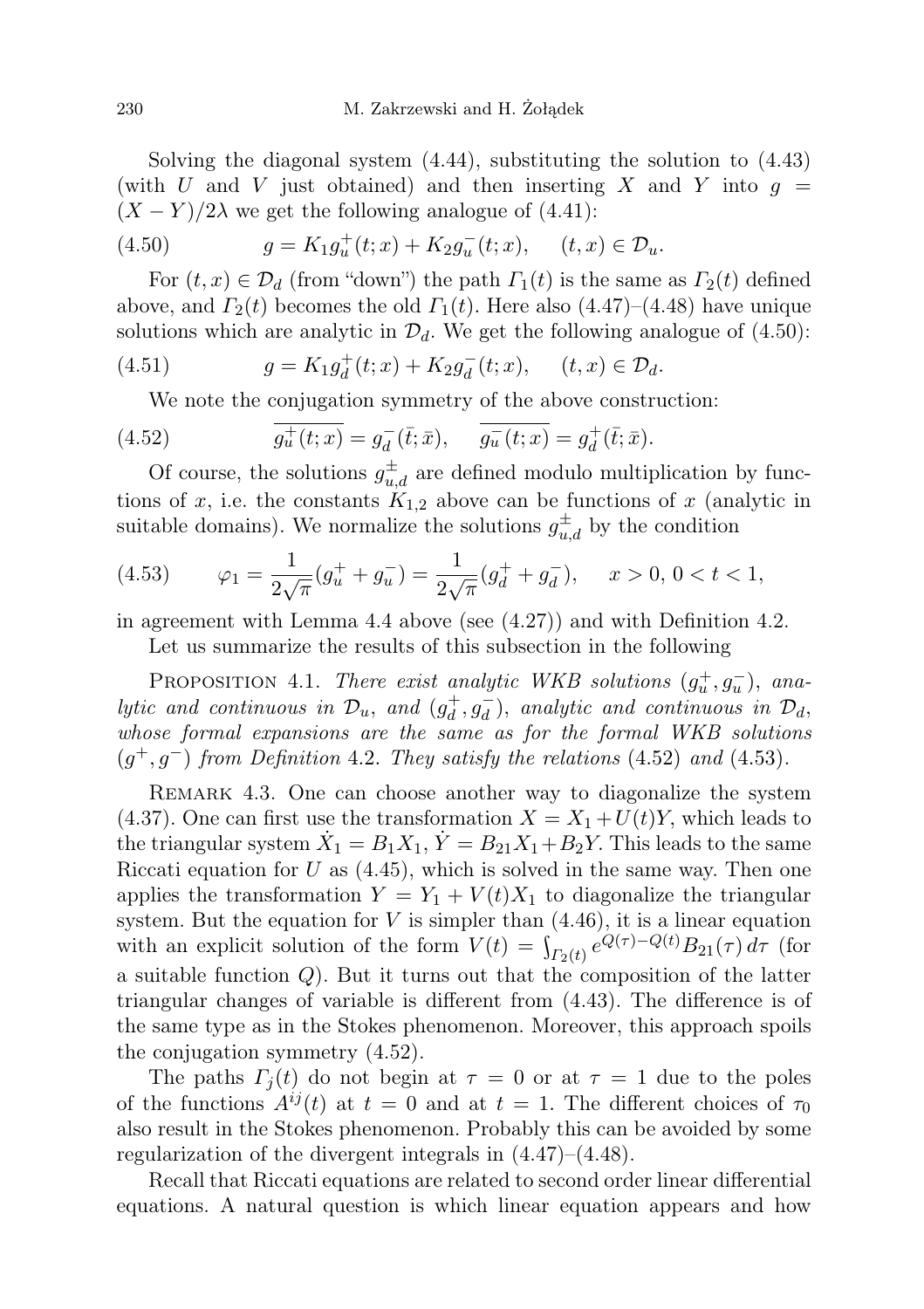it relates to the original hypergeometric equation. But calculations show that the coefficients of the linear equation are multivalued, expressed via  $\sqrt{t(1-t)}$ , and we do not see anything interesting here.

REMARK 4.4. An analogue of analytic diagonalization in the domains  $\mathcal{D}_u$ and  $\mathcal{D}_d$  of the hypergeometric system (4.35) is the sectorial normalization theorem for systems related to the Bessel type equation (1.12).

First one applies the ramified change of the "time" variable  $y = v^2$ , which leads to the equation

(4.54) 
$$
\partial_v v \partial_v \tilde{G} + 4v \tilde{G} = 0
$$

(for  $\tilde{G} = G \circ v^2$ ), or to the system

$$
\frac{d}{dv}G_1 = G_2, \quad \frac{d}{dv}G_2 = -4G_1 - \frac{1}{v}G_2.
$$

Using the variables  $X = 2G_1 - iG_2$ ,  $Y = 2G_1 + iG_2$  we get the system

$$
\frac{dX}{dv} = 2iX - \frac{1}{2v}(X - Y), \quad \frac{dY}{dv} = -2iY + \frac{1}{2v}(X - Y)
$$

which should be diagonalized. The analytic diagonalization uses the transformation  $(4.44)$  with the Riccati equations  $(4.45)-(4.46)$ , equivalent to the integral equations  $(4.47)$ – $(4.48)$ . However, in  $(4.47)$ – $(4.48)$  the integration paths  $\Gamma_1 = \Gamma_1(v)$  and  $\Gamma_2 = \Gamma_2(v)$  are different. They end up at  $\tau = v$ , are parallel to the real axis and, depending on the sector considered, they begin either at  $\tau = +\infty$  or at  $\tau = -\infty$ . The sectors about  $v = \infty$  are

(4.55) 
$$
\mathcal{S}_r = \{-\pi + \delta < \arg v < \pi - \delta\}, \quad \mathcal{S}_l = \{\delta < \arg v < 2\pi - \delta\}
$$

for a small constant  $\delta > 0$ . Therefore there exist two reductions to the normal (diagonal) form, one analytic in the sector  $S_r$  ("right") and one analytic in the sector  $S_l$  ("left").

Analogously the Bessel type equation  $(1.13)$  rewritten as a system with new time  $w = \sqrt{z}$ , i.e.

(4.56) 
$$
w \partial_w w^{-1} \partial_w \tilde{H} + 4\tilde{H} = 0,
$$

is transformed to the diagonal form by means of two transformations which are analytic in the sectors (4.55) about  $w = \infty$ .

4.4. WKB solutions associated with  $t = 1$ . The testing WKB solutions  $g_0^{\pm}$  from Definition 4.1 have the exponential term  $e^{\pm ixS(t)}$  which equals 1 for  $t = 0$  (and  $e^{\pm ix\pi}$  for  $t = 1$ ). Therefore introduction of the following functions seems natural; they will be explored in the next section.

DEFINITION 4.3. Together with the solutions  $g_0^{\pm}$  (from Definition 4.1) and  $g^{\pm}$  (from Definition 4.2) we have the following WKB solutions (associ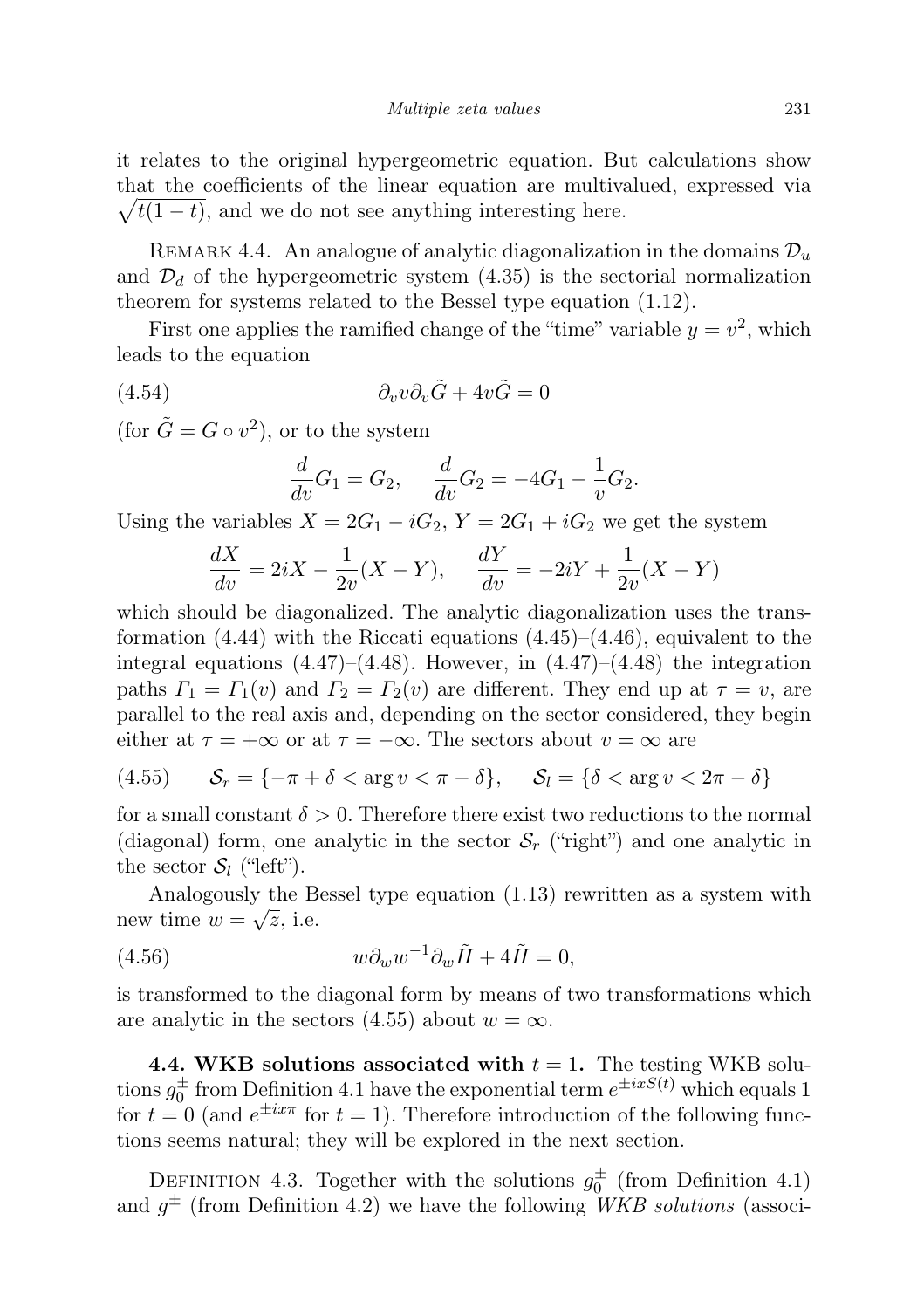ated with the point  $s = 1 - t = 0$ :

(4.57) 
$$
h_0^{\pm}(s; x) = x_{\pm} e^{-ix_{\pm}S(1)} g_0^{\pm}(1-s; x),
$$

$$
h^{\pm}(s; x) = \pm ix e^{\mp ix\pi} g^{\pm}(1-s; x).
$$

By Proposition 2.1 and Lemmas 4.4 and 4.5 we have

$$
\theta_1(s;x) = -\frac{C(x^{-2})}{2\sqrt{\pi}} \{s\partial_s g_0^+(s;x) + s\partial_s g_0^-(s;x)\}
$$

and a second solution can be taken in the form

$$
\hat{\theta}_2(s;x) = -s\partial_s \hat{\varphi}_2(s;x) \n\sim -\frac{\sqrt{\pi}}{2i} \{D_+(x^{-1})s\partial_s g_0^+(s;x) - D_-(x^{-1})s\partial_s g_0^-(s;x)\}.
$$

Since  $\hat{\varphi}_2 = \varphi_2 + \text{const} \cdot \varphi_1$ , also  $\hat{\theta}_2 = \theta_2 + \text{const} \cdot \theta_1$ , and hence (2.9) gives  $\theta_2(0; x) = \theta_2(0; x) = -1.$ 

We have

(4.58) 
$$
s\partial_s[e^{x \pm S(s)}\psi^{\pm}(s;x)] = \left\{x \pm \sqrt{\frac{s}{1-s}}\psi^{\pm} + s\partial_s\psi^{\pm}\right\}e^{x \pm S}.
$$

Using  $u = \sqrt[4]{t/(1-t)} = \sqrt[4]{(1-s)/s}$  and  $s\partial_s = -((1+u^4)/4u^3)\partial_u$ , we find that  $\psi^{\pm}(s;x) = ux_{\pm}^{-1/2} + \cdots$  is expanded into a series of  $\omega_n(1/u) =$  $(n-2)u^{n} + (-1)^{n(n+1)/2}nu^{2-n}$  with coefficients depending on x. We have  $((1+u^4)/4u^3)\partial_u u = \frac{1}{4}$  $\frac{1}{4}(u^{-3}+u)$  and

$$
\frac{1+u^4}{4u^3}\partial_u\omega_n(1/u)
$$
  
=  $\frac{n(n-2)}{4}\frac{(1+u^4)((-1)^{n(n+1)/2}+u^{2n-2})}{u^3}$ , n = 3,5,...

We see that the first term (with  $x^{1/2}$ ) in the expansion of the right hand side of (4.59) equals  $x_{\pm}^{1/2}/u$  (is proportional to  $1/u$ ) and the other terms (with  $x^j$ ,  $j < 1/2$ ) in  $x_{\pm} \sqrt{s/(1-s)} \psi^{\pm}$  and in  $s \partial_s \psi^{\pm}$  do not contain the monomial  $u^{-1}$ .

Next,

$$
S(s) = S(1) - S(t) = \pi - S_2(t).
$$

This, together with the above, implies the following important identity:

(4.59) 
$$
s\partial_s g_0^{\pm}(s; x) = x e^{\pm i\pi x} g_0^{\mp}(t; x) = \mp i h_0^{\mp}(s; x), \quad t = 1 - s.
$$

This, together with the results of the previous subsection, yields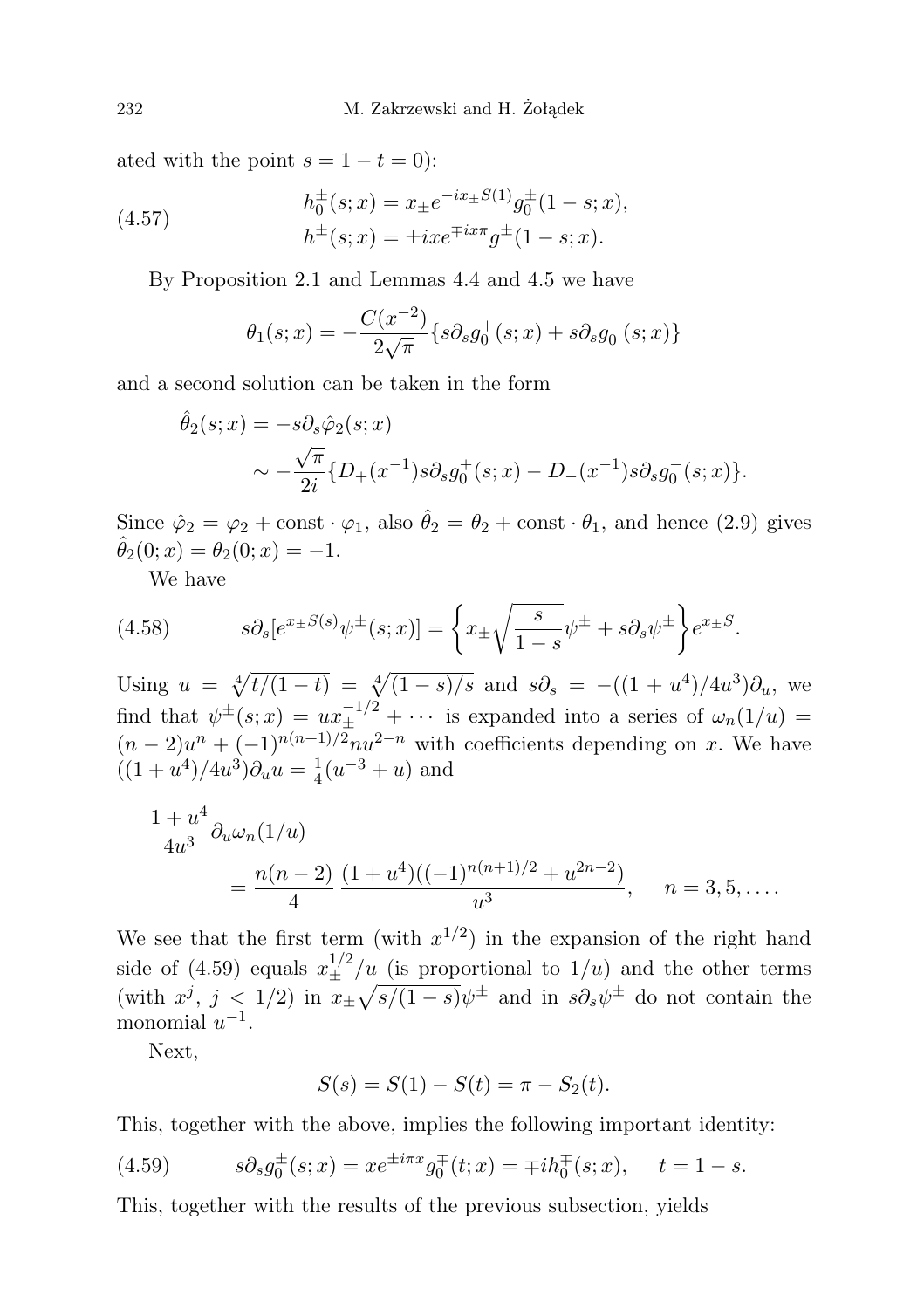Lemma 4.6. We have

$$
\theta_1(s;x) \sim -x \frac{C}{2\sqrt{\pi}} \{e^{i\pi x} g_0^-(t;x) + e^{-i\pi x} g_0^+(t;x) \},
$$
  

$$
\hat{\theta}_2(s;x) \sim x \frac{\sqrt{\pi}}{2i} \{-D_+ e^{i\pi x} g_0^-(t;x) + D_- e^{-i\pi x} g_0^+(t;x) \}.
$$

This implies the formulas

$$
\varphi_1(t;x) = -\frac{D_+e^{i\pi x} + D_-e^{-i\pi x}}{x(D_+ + D_-)}\theta_1(s;x) - \frac{2C}{D_+ + D_-}\frac{\sin \pi x}{\pi x}\hat{\theta}_2(s;x),
$$
  

$$
\hat{\varphi}_2(t;x) = \frac{\pi i}{x}\frac{D_+^2e^{i\pi x} - D_-^2e^{-i\pi x}}{C(D_+ + D_-)}\theta_1(s;x) + \frac{D_+e^{i\pi x} + D_-e^{-i\pi x}}{x(D_+ + D_-)}\hat{\theta}_2(s;x).
$$

This lemma, the equalities  $\theta_1(0; x) = 0$  and  $\hat{\theta}_2(0; x) = -1$  and (4.34) (in Lemma 4.5) imply

COROLLARY 4.1. We have  $f_2(x) = -B(x) = \sin \pi x / \pi x$ .

REMARK 4.5. The above proof of the formula for the generating function  $f_2(x)$ , although looking natural, is not of the sort which could be generalized to other generating functions.

Moreover, it seems that the series  $g_0^{\pm}(t; x)$ ,  $C(x^{-2})$  and  $D_{\pm}(x^{-1})$  do not correspond to concrete functions analytic in any domains. One should rather use functions  $g^{\pm}(t;x)$  (instead of  $g_0^{\pm}$ ) and  $D_{\pm}/C$  (instead of  $D_{\pm}$ ) which correspond to functions analytic in the domains  $\mathcal{D}_{u,d}$  (see Proposition 4.1). This point of view is assumed in the next section.

5. Stokes operators. Usually the Stokes phenomenon [\[12\]](#page-34-15) is related to normalization of a linear system  $\dot{z} = A(t)z$  in a neighborhood of an irregular singular point, say at  $t = 0$ . The neighborhood of  $t = 0$  is divided into sectors  $\mathcal{S}_j$  such that there exist transformations  $z = \mathcal{B}_j(t)y$  holomorphic with respect to  $t \in S_j$  which lead to a diagonal system  $\dot{y} = \text{diag}(d_1(t), \ldots, d_n(t))y$ . But the matrix-valued functions  $H_j$  are different in different sectors. The difference between  $\mathcal{B}_j$  and  $\mathcal{B}_{j+1}$  is measured via so-called Stokes matrices (see [\[19\]](#page-35-2)).

In the context of WKB solutions, e.g. for  $t \in (0,1)$  and x large, usually the Stokes matrices are related to solutions near one of the endpoints of the time interval,  $t = 0$  or  $t = 1$  (see [\[7\]](#page-34-8)). One would like to define analogues of the Stokes operators for the WKB solutions, but when the time  $t \in (0,1)$ is real and x varies in some sectors near  $x = \infty$ , i.e. in  $(\mathbb{C}, \infty)$ . However, a rather detailed analysis performed in [\[16\]](#page-34-4) demonstrates that it is not possible to do this in a uniform way with respect to t. Moreover, calculations of the Stokes operators associated with the third order hypergeometric equation (1.18) demonstrate that the Stokes operators at the two endpoints of the interval (0, 1) are essentially different.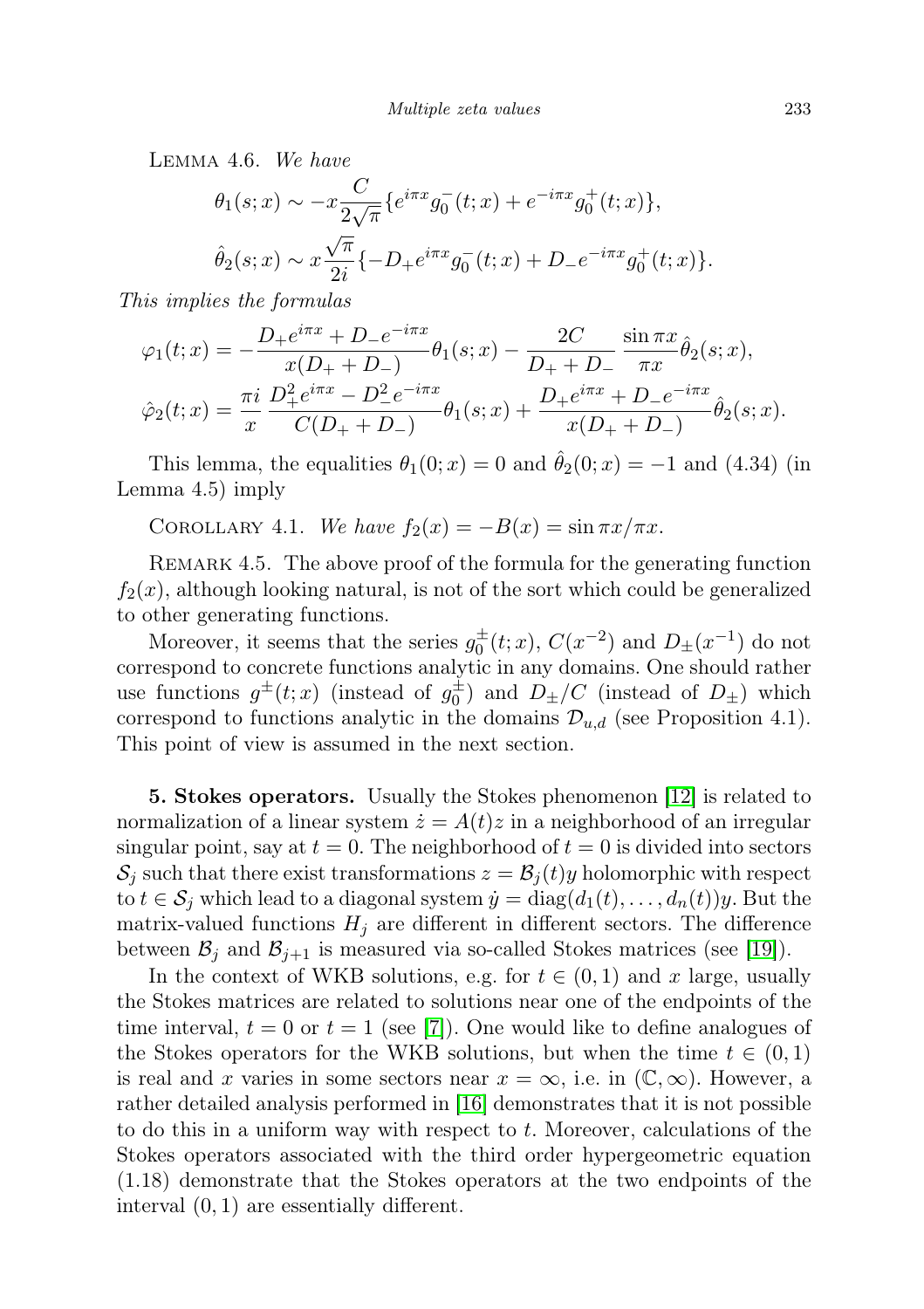When studying the Stokes phenomenon in [\[7\]](#page-34-8) and [\[5\]](#page-34-13) greater attention is focused on analytic properties of the WKB solutions with respect to the time t, while the parameter  $x \approx +\infty$  is usually real. The so called Stokes lines are drawn in the complex t-plane near the "turning points"  $t = 0$  and  $t = 1$ . In this section we focus our attention on the parameter x, which will vary in whole sectors near infinity, and the time  $t$  will vary in a small neighborhood of the interval  $(\varepsilon, 1 - \varepsilon) \subset \mathbb{C}$  (as in Subsection 4.3).

5.1. Stokes operators for Bessel type equations. We begin with equation (1.12). It has (uniquely defined) formal WKB solutions  $G^+(y) \sim$  $y^{-1/4}e^{2i\sqrt{y}}$  and  $G^-(y) \sim y^{-1/4}e^{-2i\sqrt{y}}$  near  $y = \infty$  (see (4.14)). In order to avoid the root in the exponents we use the following formal function:

(5.1) 
$$
\tilde{G}^{\pm}(v) = \frac{1}{\pm i} G^{\pm}(v^2) = \frac{e^{2v_{\pm}}}{\sqrt{v_{\pm}}} \left\{ 1 - \frac{a_1}{v_{\pm}} + \frac{a_2}{v_{\pm}^2} - \cdots \right\}
$$

(where  $v_{\pm} = \pm iv$  and  $\sqrt{v_{\pm}} = e^{\pm i\pi/4}\sqrt{v}$  for  $v > 0$ ), which are solutions to the Bessel type equation  $\partial_v v \partial_v \tilde{G} + 4v \tilde{G} = 0$ , i.e. (4.54) considered in Remark 4.4.

By a sectorial normalization theorem (see [\[13,](#page-34-5) [19\]](#page-35-2) and Remark 4.4) the solutions  $\tilde{G}^{\pm}$  represent asymptotic series for solutions which are analytic in some sectors about  $v = \infty$  (in the complex v-plane). In the present case there are two such sectors:  $S_r$  (right) and  $S_l$  (left) with vertex at  $\infty$  of angle  $2\pi - 2\delta$  ( $\delta > 0$  small) and with the rays arg  $v = 0$  and arg  $v = \pi$  as their bisectors (see (4.56)). The latter rays are called the *rays of division*. Then the sectors  $S_u = S_r \cap S_l \cap \{\text{Im } v > 0\}$  and  $S_d = S_r \cap S_l \cap \{\text{Im } v < 0\}$  have angle  $\pi - 2\delta$ . The sectors  $\mathcal{S}_u$  and  $\mathcal{S}_d$  are "transitional" sectors; their bisectors are called the Stokes lines.

We denote by  $\tilde{G}_r^{\pm}$  and  $\tilde{G}_l^{\pm}$  the corresponding solutions in the sectors  $\mathcal{S}_r$ and  $S_l$  respectively obtained from the sectorial normalization theorem (see Remark 4.4).

We note the following relations, where  $f \prec h$  means that the function f is much smaller than the function h:

(5.2) 
$$
\tilde{G}_{r,l}^+ \prec \tilde{G}_{r,l}^- \text{ in } \mathcal{S}_u, \quad \tilde{G}_{r,l}^- \prec \tilde{G}_{r,l}^+ \text{ in } \mathcal{S}_d.
$$

The solutions  $\tilde{G}_r^{\pm}$  (respectively  $\tilde{G}_l^{\pm}$ ) are analytic in the adjacent sectors  $\mathcal{S}_u$ (up) and  $S_d$  (down). Therefore they are expressed as linear combinations of the corresponding solutions  $\tilde{G}_l^{\pm}$  (respectively  $\tilde{G}_r^{\pm}$ ). The corresponding matrices  $C_u$  and  $C_d$  of transformations between the basic solutions are called the Stokes matrices.

Each Stokes matrix is triangular with 1's on the diagonal. We have

(5.3) 
$$
C_u = \begin{pmatrix} 1 & c_{12} \\ 0 & 1 \end{pmatrix}, C_d = \begin{pmatrix} 1 & 0 \\ c_{21} & 1 \end{pmatrix}.
$$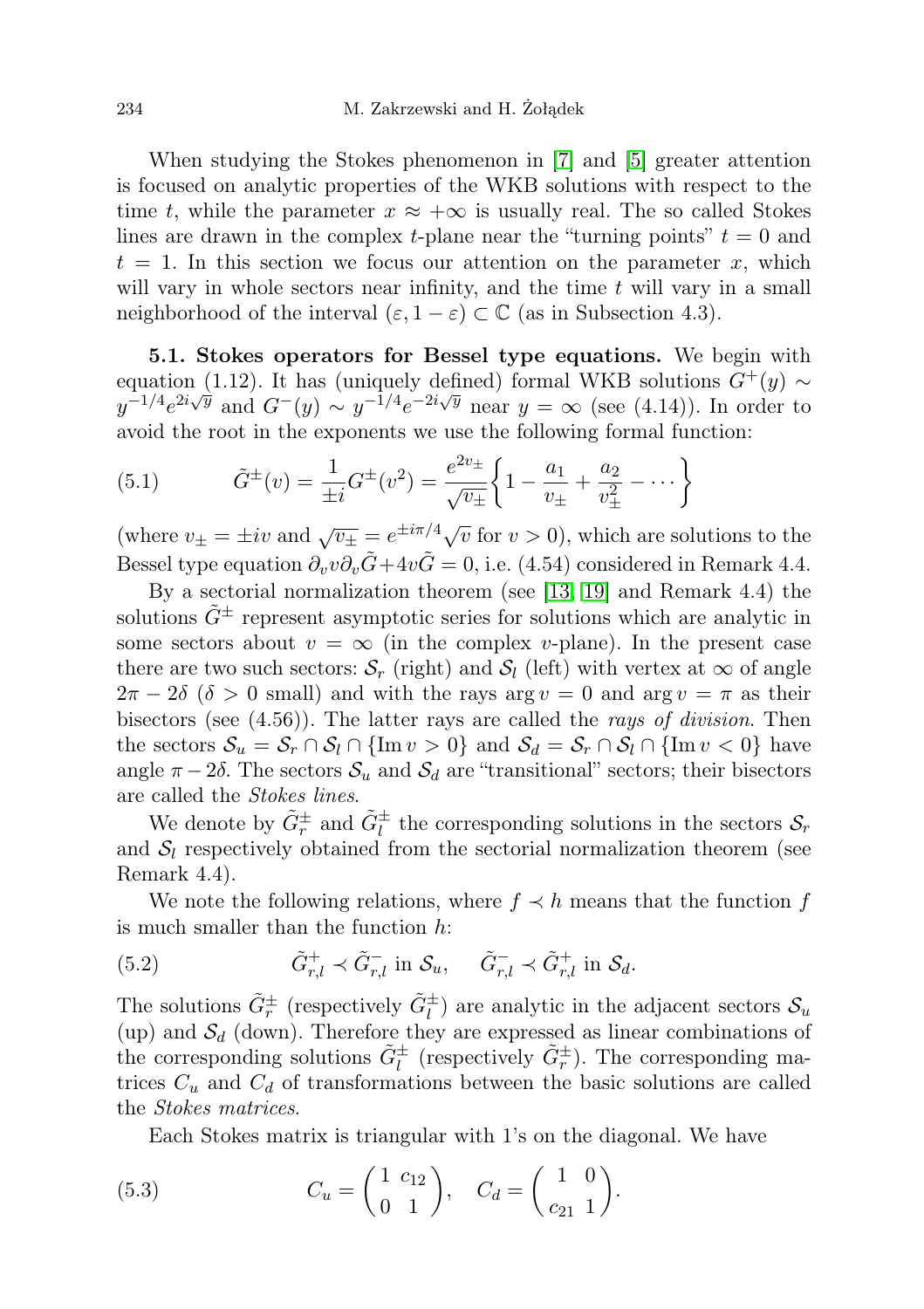This means that, after passing from the sector  $S_r$  to the sector  $S_l$ , the basic solutions undergo the following changes:

(5.4) 
$$
\tilde{G}_r^+ = \tilde{G}_l^+, \quad \tilde{G}_r^- = \tilde{G}_l^- + c_{12}\tilde{G}_l^+ \quad (\text{in } \mathcal{S}_u), \n\tilde{G}_l^- = \tilde{G}_r^-, \quad \tilde{G}_l^+ = \tilde{G}_r^+ + c_{21}\tilde{G}_l^- \quad (\text{in } \mathcal{S}_d).
$$

The rule is that to a given solution one can add a solution with smaller asymptotics at infinity. We shall calculate the coefficients  $c_{12}$  and  $c_{21}$  using a method from [\[7\]](#page-34-8), where Stokes matrices associated with the Bessel equation were computed (see also [\[19\]](#page-35-2)).

We also note the following *substitution property* of the functions  $(5.1)$ . We also note the following *substitution property* of the functions (3.1).<br>Due to the fact that  $\sqrt{v_{\pm}} = e^{\pm i\pi/4}\sqrt{v}$  for  $v > 0$ , the independence of the coefficients  $a_j$  from the sign in (5.1), and the construction in Remark 4.4, we can write

(5.5) 
$$
\tilde{G}_l^+(e^{i\pi}v) = -\tilde{G}_r^-(v), \quad \tilde{G}_l^-(e^{i\pi}v) = \tilde{G}_r^+(v), \quad v > 0.
$$

Let  $\tilde{G}_r^+(v)$  on the ray  $\arg v = 0$  (in the sector  $\mathcal{S}_r$ ) be represented by the following combination of the basic solutions  $\tilde{\Phi}_1(v) = \Phi_2 \circ v^2 = 1 - vx^2 + \cdots$ and  $\tilde{\Phi}_2(v) = \Phi_2 \circ v^2 = \tilde{\Phi}_1(v) \cdot \ln v^2 + \Phi_3 \circ v^2 + \cdots$ 

(5.6) 
$$
\tilde{G}_r^+(v) = K_1 \tilde{\Phi}_1(v) + K_2 \tilde{\Phi}_2(v), \quad v > 0,
$$

for some coefficients  $K_1$  and  $K_2$ . After passing to the ray arg  $v = \pi$  (in  $\mathcal{S}_l$ ) and the substitution  $v \mapsto -v$  (using (5.5) and the logarithmic singularity of  $\tilde{\Phi}_2$ ) we get

(5.7) 
$$
-\tilde{G}_r^-(v) = (K_1 + 2\pi i K_2)\tilde{\Phi}_1(v) + K_2\tilde{\Phi}_2(v), \quad v > 0.
$$

Analogously, after passing to the ray  $\arg x = 2\pi$  and using an analogue of the relations (5.5), we get

(5.8) 
$$
-\tilde{G}_r^+(v) - c_{21}\tilde{G}_r^-(v) = (K_1 + 4\pi i K_2)\tilde{\Phi}_1(v) + K_2\tilde{\Phi}_2(v), \quad v > 0.
$$

Equations (5.6)–(5.8) imply the representation (on arg  $v = 0$ )

$$
\tilde{\Phi}_1(v) = \frac{i}{2\pi K_2} (\tilde{G}_r^+ + \tilde{G}_r^-), \quad \tilde{\Phi}_2(v) = \left(\frac{1}{K_2} - \frac{iK_1}{2\pi K_2^2}\right) \tilde{G}^+ - \frac{iK_1}{2\pi K_2^2} \tilde{G}^-,
$$

and the fact that

 $c_{21} = 2.$ 

Moreover, the asymptotic formula (3.12) implies that  $K_2 = i/\sqrt{\pi}$ . Since the solution  $\tilde{\Phi}_2$  depends on its definition, i.e. modulo  $\tilde{\Phi}_1$ , we find that  $\tilde{\Phi}_2(v) =$  $-i\sqrt{\pi}\tilde{G}^+(v) \pmod{\tilde{\Phi}_1}$  for  $v > 0$ .

In the same way one proves that  $c_{12} = -2$  and obtains the representation

$$
\tilde{\Phi}_1(v) = \frac{1}{2\sqrt{\pi}} (\tilde{G}_l^- - \tilde{G}_l^+), \quad \text{arg } v = \pi;
$$

taking into account the square root of v in  $\tilde{G}^{\pm}$ , this agrees with (3.12). We summarize this in the following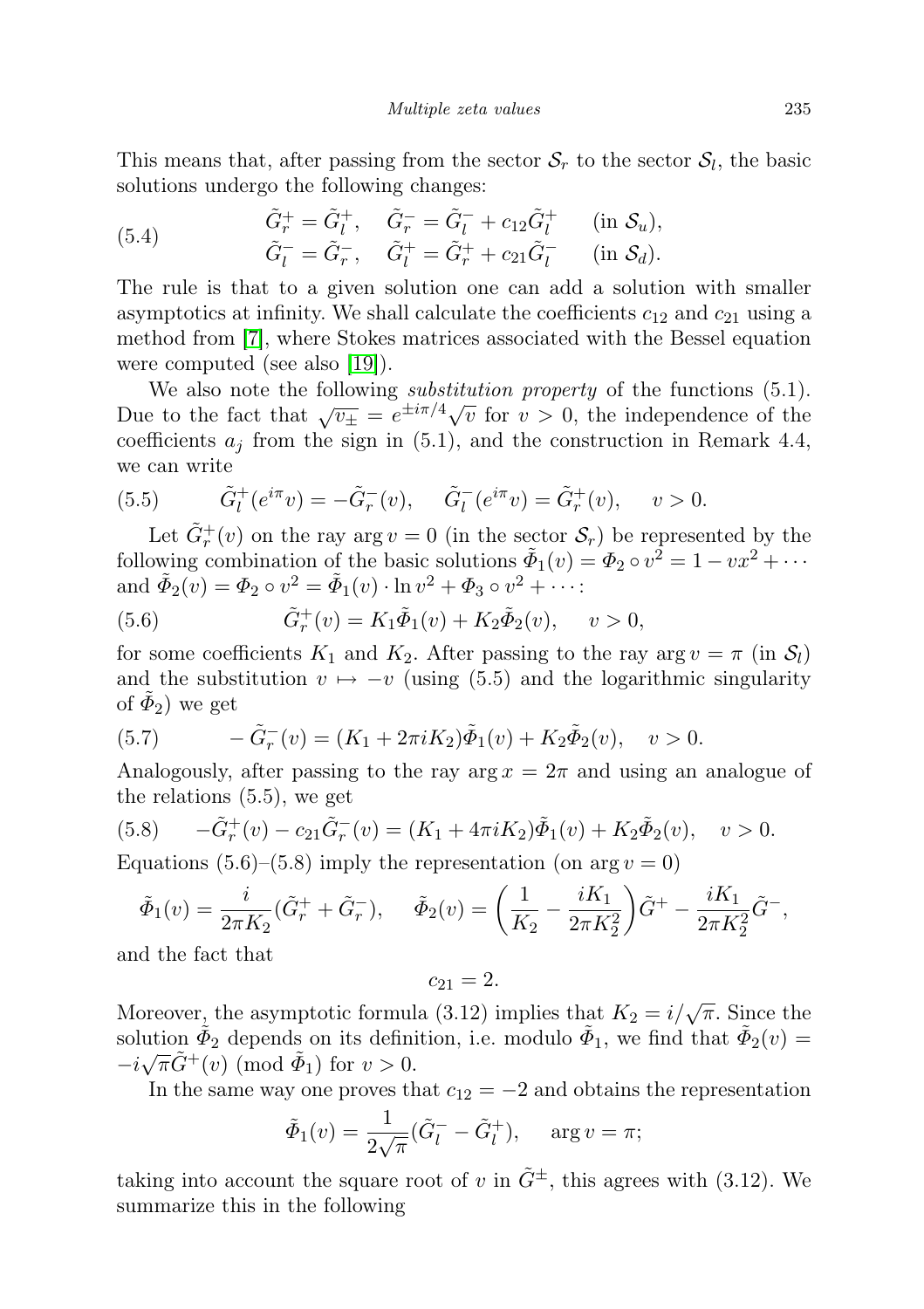PROPOSITION 5.1. We have  $c_{12} = -2$  and  $c_{21} = 2$  in (5.3). Moreover,

(5.9) 
$$
\tilde{\Phi}_1(v) = \frac{1}{2\sqrt{\pi}} (\tilde{G}_r^+ + \tilde{G}_r^-), \quad \tilde{\Phi}_2 = -i\sqrt{\pi} \cdot \tilde{G}_r^+ \text{ (mod } \tilde{\Phi}_1), \quad \text{arg } v = 0;
$$

(5.10) 
$$
\tilde{\Phi}_1(v) = \frac{1}{2\sqrt{\pi}} (\tilde{G}_l^- - \tilde{G}_l^+), \quad \tilde{\Phi}_2 = -i\sqrt{\pi} \cdot \tilde{G}_l^+ \text{ (mod } \tilde{\Phi}_1), \quad \text{arg } v = \pi.
$$

In (5.9)–(5.10) we give the representation of the function  $\tilde{\Phi}(v)$  for v on the two rays of division. But, in fact, these formulas hold true in the whole sector  $S_{r,l}$  which contains the corresponding ray of division. The same remark applies in other expansions which are given below.

Calculation of the Stokes matrices associated with the Bessel type equation  $(1.13)$  runs practically in the same way as in the proof of Proposition 5.1. One has the formal solution  $H^{\pm}(z) \sim z^{1/4} e^{\mp 2i\sqrt{z}}$  (see (4.15)). After the transformation  $z = w^2$  we can define the following functions:

(5.11) 
$$
\tilde{H}^{\pm}(w) = \sqrt{w_{\pm}}e^{-2w_{\pm}}\bigg\{1-\frac{b_1}{w_{\pm}}+\frac{b_2}{w_{\pm}^2}-\cdots\bigg\}.
$$

They satisfy the Bessel type equation (4.56) with another pair of solutions

$$
\tilde{\Theta}_1(w) = w - \frac{1}{2}w^2 + \cdots, \quad \tilde{\Theta}_2(w) = \tilde{\Theta}_1(w) \cdot \ln w + \tilde{\Theta}_3(w)
$$

(with analytic  $\tilde{\Theta}_1$  and  $\tilde{\Theta}_3$ ).

Now we have the same sectors  $\mathcal{S}_{r,l}$ , with analytic solutions  $\tilde{H}_{r,l}^{\pm}$ , and  $\mathcal{S}_{u,d}$  about  $w = \infty$ , but with domination relations different than in (5.2). Therefore the corresponding Stokes matrices take the form

(5.12) 
$$
D_u = \begin{pmatrix} 1 & 0 \\ d_{21} & 1 \end{pmatrix}, \quad D_d = \begin{pmatrix} 1 & d_{12} \\ 0 & 1 \end{pmatrix}.
$$

Anyway (using also (3.15) and (3.16)) we arrive at the following result, where (5.17) is a consequence of the factor  $\sqrt{w_{\pm}}$  in the definition of  $\tilde{H}^{\pm}$  $(\tilde{H}_l^{\pm}(e^{2\pi i}w) = -\tilde{H}_l^{\pm}(w)).$ 

PROPOSITION 5.2. We have  $d_{12} = -2$  and  $d_{21} = 2$  in (5.12). Moreover,

(5.13)  
\n
$$
\tilde{\Theta}_1(w) = \frac{1}{2i\sqrt{\pi}} (\tilde{H}_r^- - \tilde{H}_r^+),
$$
\n
$$
\tilde{\Theta}_2(v) = -\sqrt{\pi} \cdot \tilde{H}_r^+ \text{ (mod } \tilde{\Theta}_1), \text{ arg } w = 0;
$$
\n
$$
\tilde{\Theta}_1(w) = \frac{-1}{2i\sqrt{\pi}} (\tilde{H}_l^- + \tilde{H}_l^+),
$$

$$
\tilde{\Theta}_2(v) = -\sqrt{\pi} \cdot \tilde{H}_l^- \; (\text{mod } \tilde{\Theta}_1), \quad \text{arg } w = \pi.
$$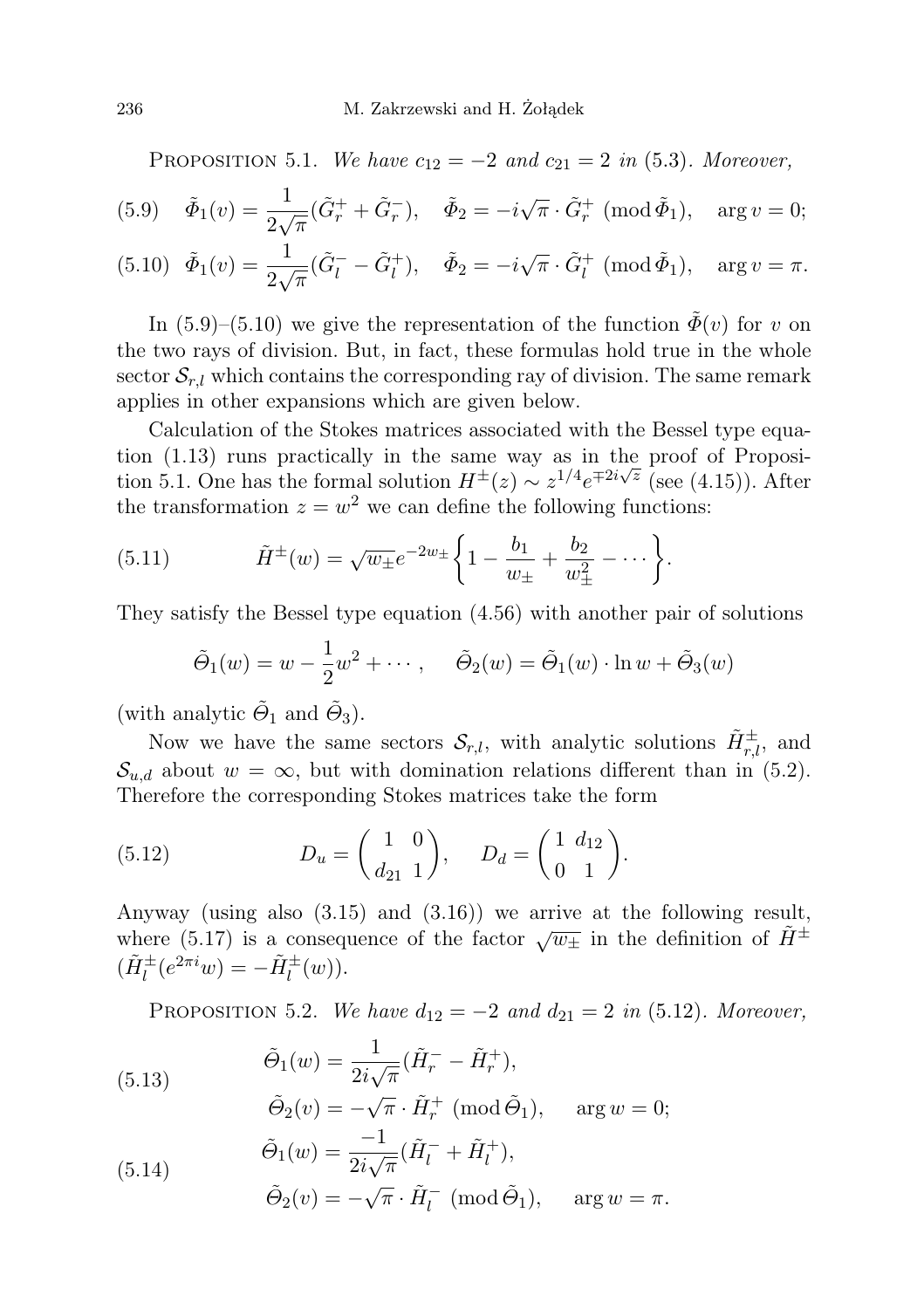In particular, we get

(5.15) 
$$
\tilde{H}_r^+(w) = \tilde{H}_r^-(w) = (-1/\sqrt{\pi}) \cdot \tilde{\Theta}_2 \pmod{\tilde{\Theta}_1}, \text{ arg } w = 0;
$$
  
\n(5.16)  $\tilde{H}_l^+(w) = -\tilde{H}_l^-(w) = (1/\sqrt{\pi}) \cdot \tilde{\Theta}_2 \pmod{\tilde{\Theta}_1}, \text{ arg } w = \pi;$   
\n(5.17)  $\tilde{H}_l^+(w) = -\tilde{H}_l^-(w) = (-1/\sqrt{\pi}) \cdot \tilde{\Theta}_2 \pmod{\tilde{\Theta}_1}, \text{ arg } w = -\pi.$ 

5.2. Stokes operators for the hypergeometric equation. This subsection is the core of the whole paper. Here we prove that the connection coefficient  $B(x)$  from the equation  $\varphi_1 = A(x)\theta_1 + B(x)\theta_2$  (see (1.9)), which is related to the generating function  $f_2(x)$ , admits for large x a representation via WKB type functions which are subject to the Stokes phenomenon which is trivial.

Recall that the hypergeometric equation (1.6) is equivalent to the Bessel type equation (1.12) near the point  $t = 0$  and to the Bessel type equation  $(1.13)$  near the point  $t = 1$  (compare Proposition 3.1). Application of the matrix  $\mathcal{H}_0$  (which realizes the equivalence near  $t = 0$ ) from the right to the row vector  $(\tilde{G}_r^+(x\sqrt{t}), \tilde{G}_r^-(x\sqrt{t}))$  gives two row vectors of WKB solutions

(5.18) 
$$
(M_r^+(x)g_u^+, M_r^-(x)g_u^- + M_r(x)g_u^+),
$$

(5.19) 
$$
(N_r^+(x)g_d^+ + N_r(x)g_d^-, N_r^-(x)g_d^-).
$$

Here  $g_{u,d}^{\pm}$  are the WKB solutions from Proposition 4.1 and  $M(x)$ ,  $M_+(x)$ ,  $M_-(x)$ ,  $N(x)$ ,  $N_+(x)$ ,  $N_-(x)$  are functions of x holomorphic in suitable domains.

Formula (5.18) holds in the domain

(5.20) 
$$
\mathcal{D}_u \cap \{x\sqrt{t} \in \mathcal{S}_r\} \cap \{|t| < \gamma\},
$$

where  $\mathcal{D}_u$  is defined in (4.49) (recall that in  $\mathcal{D}_u$  the parameter t is in W and is close to the segment  $(0, 1)$  and  $\gamma$  is a small constant, but  $\gamma > \varepsilon$  where  $\varepsilon$ appears in the definition of W. Note that the domain  $(5.20)$  contains points  $(t, x)$  with Im  $x \geq 0$  (which is clear) but also with Im  $x < 0$  (although small); this can be seen from the definitions of  $\mathcal{D}_u$  in (4.49) and of  $\mathcal{S}_r$  in (4.55).

The functions  $M_r$ ,  $M_r^{\pm}$  are analytic in the domain (5.20). But they are functions of  $x$  only. So they are analytic in a rather large domain  $\{\text{Im }x > -\alpha', |x| > 1/\varepsilon\}$  for some  $\alpha' > 0$ .

Analogously, (5.19) holds in the domain

(5.21) 
$$
\mathcal{D}_d \cap \{x\sqrt{t} \in \mathcal{S}_r\} \cap \{\gamma_1 < |t| < \gamma_2\}
$$

and the functions  $N_r$ ,  $N_r^{\pm}$  are analytic in the domain  $\{\text{Im } x < \alpha', |x| > 1/\varepsilon\}.$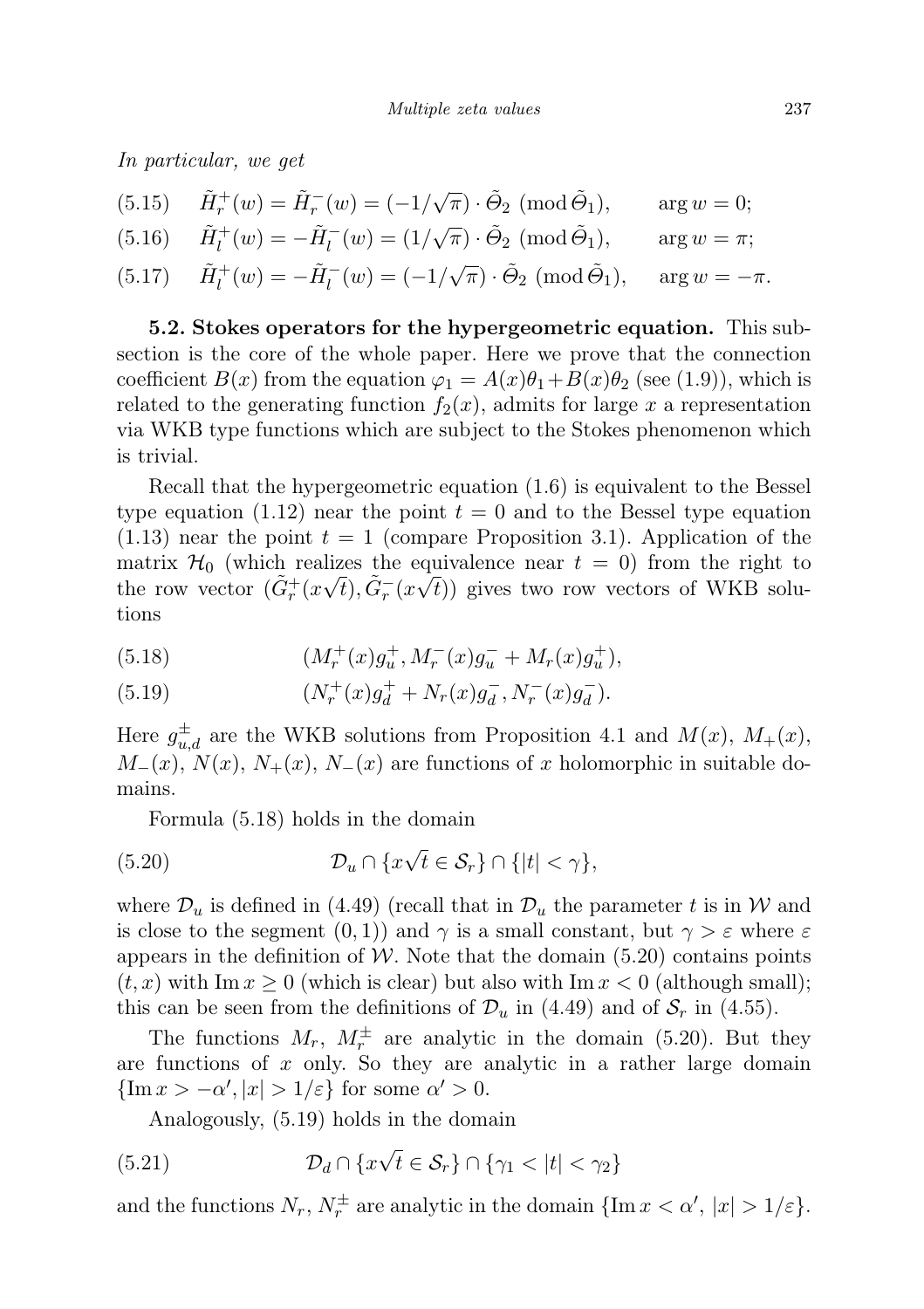Application (from the right) of the matrix  $\mathcal{H}_0$  to the vector  $(\tilde{G}_l^+(x))$ √ pplication (from the right) of the matrix  $\mathcal{H}_0$  to the vector  $(G_l^+(x\sqrt{t}), \vec{\theta})$  $\tilde{G}^-_l(x\sqrt{t})$  gives the following analogue of (5.18)–(5.19):

(5.22) 
$$
(M_l^+(x)g_u^+, M_l^-(x)g_u^- + M_l(x)g_u^+),
$$

(5.23) 
$$
(N_l^+(x)g_d^+ + N_l(x)g_d^-, N_l^-(x)g_d^-),
$$

which hold in respective domains analogous to the domains  $(5.20)$  and  $(5.21)$ (where  $S_r$  is replaced with  $S_l$ ). Here also the functions  $M_l$ ,  $M_l^{\pm}$  are analytic in the domain  $\{\text{Im }x > -\alpha', |x| > 1/\varepsilon\}$  and the functions  $N_r$ ,  $N_r^{\pm}$  are analytic in the domain  $\{\text{Im }x < \alpha', |x| > 1/\varepsilon\}.$ 

The Stokes phenomenon for the solutions  $\tilde{G}^{\pm}_{r,l}$  means some relations between their images under  $H_0$ . From Proposition 5.1 and equations (5.18) and (5.22) we get  $M_r^+ g_u^+ = M_l^+ g_u^+$  and  $M_r^- g_u^- + M_r g_u^+ = M_l^- g_u^- + M_l g^+ 2(M_l^+g_u^+),$  i.e.

(5.24) 
$$
M_r^+ = M_l^+, \quad M_r^- = M_l^-, \quad M_r = M_l - 2M_l^+.
$$

Similarly  $(5.19)$  and  $(5.23)$  give

(5.25) 
$$
N_r^+ = N_l^+, \quad N_r^- = N_l^-, \quad N_r = N_l - 2N_l^-.
$$

Moreover, the matrix  $\mathcal{H}_0(t, x^{-1})$  is invariant with respect to conjugation (it has real "coefficients"). Also the solutions  $\tilde{G}^{\pm}_{r,l}$  and  $g^{\pm}_{u,d}$  have some conjugation symmetry properties. For instance,  $\tilde{G}_r^+(v) = \tilde{G}_r^-(\bar{v})$  and analogous properties for  $g_{u,d}^{\pm}$  are given in (4.52). This implies additionally to (5.24) and (5.25) the relations

(5.26) 
$$
\overline{M_r^+(x)} = N_r^-(\bar{x}), \quad \overline{M_r^-(x)} = N_r^-(\bar{x}), \quad \overline{M(x)} = N(\bar{x}).
$$

Finally, the normalization condition  $2\sqrt{\pi}\varphi_1 = g_u^+ + g_u^- = g_d^+ + g_d^ \overline{d}$  for  $t, x > 0$ (see  $(4.53)$ ) means that

(5.27) 
$$
M_r^- = 1, \quad M_r^+ + M_r = 1, \quad N_r^+ = 1, \quad N_r^- + N_r = 1.
$$

It follows that there remains only one "free" coefficient, which can be chosen as  $M_r^+(x)$ .

Now we analogously calculate the relations between the WKB solutions  $\tilde{r}$ .  $\tilde{H}_{r,l}^{\pm} = \tilde{H}_{r,l}^{\pm}(x\sqrt{s})$  and

(5.28) 
$$
h_{u,d}^{\pm} = \pm ix e^{\mp i\pi x} g_{u,d}^{\pm} (1-s; x)
$$

(compare (4.57) in Definition 4.3). Recall that  $h_u^- \prec h_u^+$  in  $\mathcal{D}_u$  and  $h_d^+ \prec h_d^$ d in  $\mathcal{D}_d$ . The (right) action of the matrix  $\mathcal{H}_1^{-1}$  from Proposition 3.1 on the WKB solutions (5.28) is the following: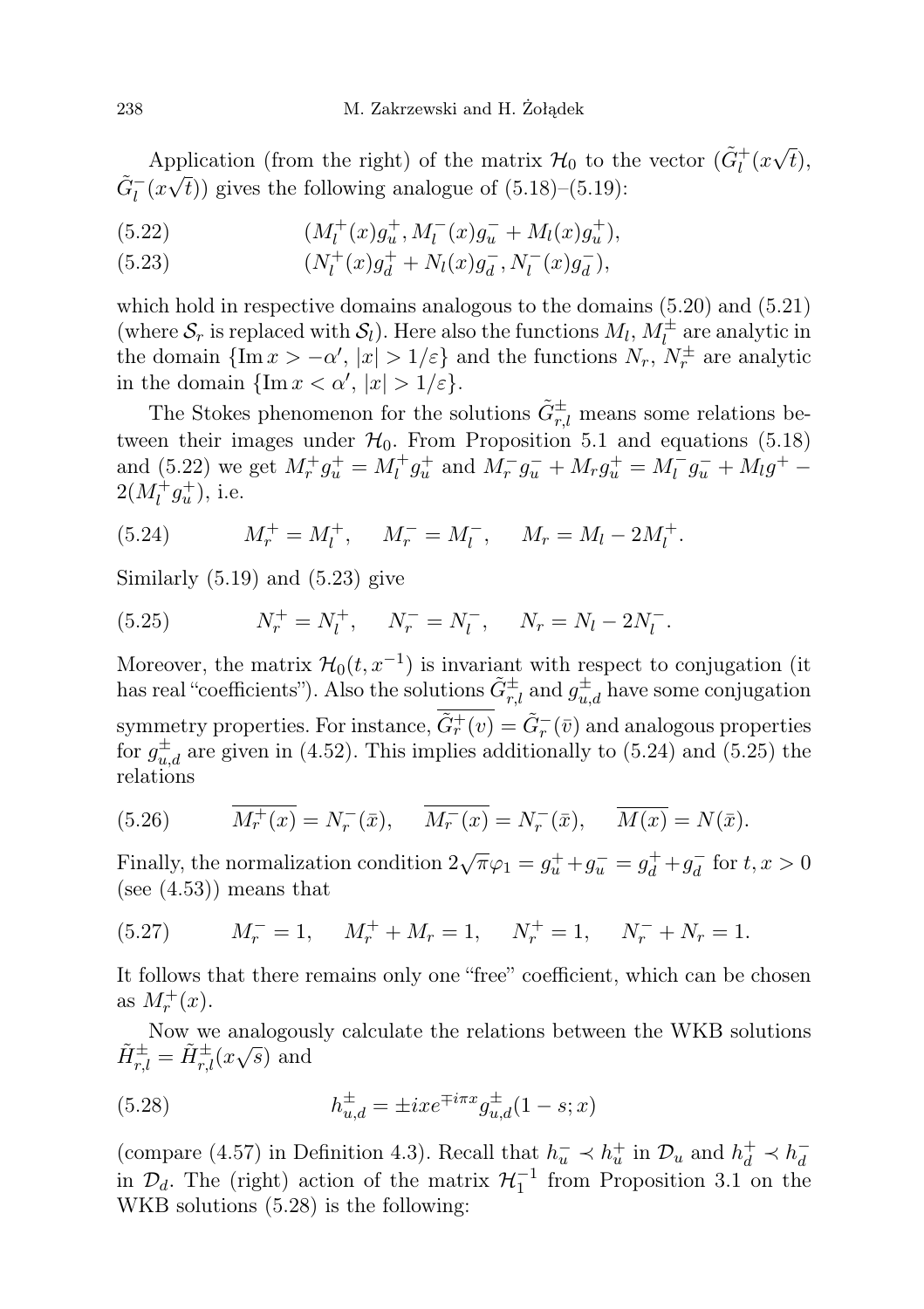Multiple zeta values 239

(5.29)  
\n
$$
h_u^+ \mapsto m_r^+(x)\tilde{H}_r^+ + m_r(x)\tilde{H}_r^- = m_l^+(x)\tilde{H}_l^+ + m_l(x)\tilde{H}_l^-
$$
\n
$$
h_u^- \mapsto m_r^-(x)\tilde{H}_r^- = m_l^-\tilde{H}_l^-,
$$
\n
$$
h_d^+ \mapsto n_r^+(x)\tilde{H}_r^+ = n_l^+(x)\tilde{H}_l^+,
$$
\n
$$
h_d^- \mapsto n_r^-(x)\tilde{H}_r^- + n_r(x)\tilde{H}_r^+ = n_l^-\tilde{H}_l^- + n_l(x)\tilde{H}_l^+.
$$

Here the coefficients are analytic in the corresponding domains  $\{\pm \text{Im} x >$  $-\alpha'$ ,  $|x| > 1/\varepsilon$  and satisfy the relations

(5.30) 
$$
m_r^+ = m_l^+, \qquad m_r^- = m_l^-, \qquad m_l = m_r + 2m_r^+, \n m_r^+ = n_l^+, \qquad n_r^- = n_l^-, \qquad n_l = n_r + 2n_r^-, \n m_r^+(x) = n_r^-(\bar{x}), \qquad \overline{m_r^-(x)} = n^+(\bar{x}), \qquad \overline{m(x)} = n(\bar{x}).
$$

The latter relations mean that the coefficients are analytic and single-valued functions in the whole neighborhood of  $x = \infty$ . But at this moment we cannot claim normalization relations like those in (5.27).

But we can now express the solution  $\varphi_1 = 2(g_u^+ + g_u^-)/\sqrt{\pi} = 2(g_d^+ + g_u^-)/\sqrt{\pi} = 2(g_u^+ + g_u^-)/\sqrt{\pi} = 2(g_u^+ + g_u^-)/\sqrt{\pi} = 2(g_u^+ + g_u^-)/\sqrt{\pi} = 2(g_u^+ + g_u^-)/\sqrt{\pi} = 2(g_u^+ + g_u^-)/\sqrt{\pi} = 2(g_u^+ + g_u^-)/\sqrt{\pi} = 2(g_u^+ + g_u^-)/\sqrt{\pi} = 2(g_u^+ + g_u^-)/\sqrt{\pi} = 2(g_u^+ + g$  $g_d^ \frac{1}{d}$   $\frac{1}{\sqrt{\pi}}$  as  $B(x)\theta_1$  (mod  $\theta_1$ ). By Propositions 4.1 and 5.2 and (5.28)–(5.29) we have

$$
(5.31) \quad \varphi_1 = \frac{1}{2\sqrt{\pi}}(g_u^+ + g_u^-) = \frac{1}{2ix\sqrt{\pi}}\{e^{i\pi x}h_u^+ - e^{-i\pi x}h_u^-\}
$$
\n
$$
\mapsto \frac{1}{2ix\sqrt{\pi}}\{e^{i\pi x}(m_r^+(x)\tilde{H}_r^+ + m_r(x)\tilde{H}_r^-) - e^{-i\pi x}m_r^-(x)\tilde{H}_r^-\}
$$
\n
$$
= \frac{-1}{2\pi ix}\{e^{i\pi x}(m_r^+(x) + m_r(x)) - e^{-i\pi x}m_r^-(x)\} \cdot \tilde{\Theta}_2 \text{ (mod } \tilde{\Theta}_1)
$$
\n
$$
\mapsto \frac{-1}{2\pi ix}\{e^{i\pi x}(m_r^+(x) + m_r(x)) - e^{-i\pi x}m_r^-(x)\} \cdot \theta_2 \text{ (mod } \theta_1),
$$

where the first arrow denotes the map defined by  $\mathcal{H}_1^{-1}$  and the second arrow corresponds to the matrix  $\mathcal{H}_1$ . Analogously we find the following relations:

$$
(5.32) \quad \varphi_1 = \frac{-1}{2\pi ix} \{ e^{i\pi x} (-m_l^+(x) + m_l(x)) - e^{-i\pi x} m_l^-(x) \} \cdot \theta_2 \; (\text{mod } \theta_1),
$$

$$
(5.33) \quad \varphi_1 = \frac{-1}{2\pi ix} \{ e^{i\pi x} n_r^+(x) - e^{-i\pi x} (n_r^-(x) + n_r(x)) \} \cdot \theta_2 \; (\text{mod } \theta_1),
$$

(5.34) 
$$
\varphi_1 = \frac{-1}{2\pi ix} \{ e^{i\pi x} n_l^+(x) - e^{-i\pi x} (-n_l^-(x) + n_l(x)) \} \cdot \theta_2 \; (\text{mod } \theta_1).
$$

Subtracting the right hand side of (5.32) from the right hand side of  $(5.31)$  we get  $-1/2\pi ix$  times

$$
e^{i\pi x}\{m_r^+(x) + m_l^+(x) + m_r(x) - m_l(x)\} - e^{-i\pi x}(m_r^-(x) - m_l^-)
$$

times  $\theta_2 \pmod{\theta_1}$ ; this is zero due to (5.30). The same argument shows that the right hand sides of  $(5.33)$ – $(5.34)$  coincide on the intersection of their domains.

,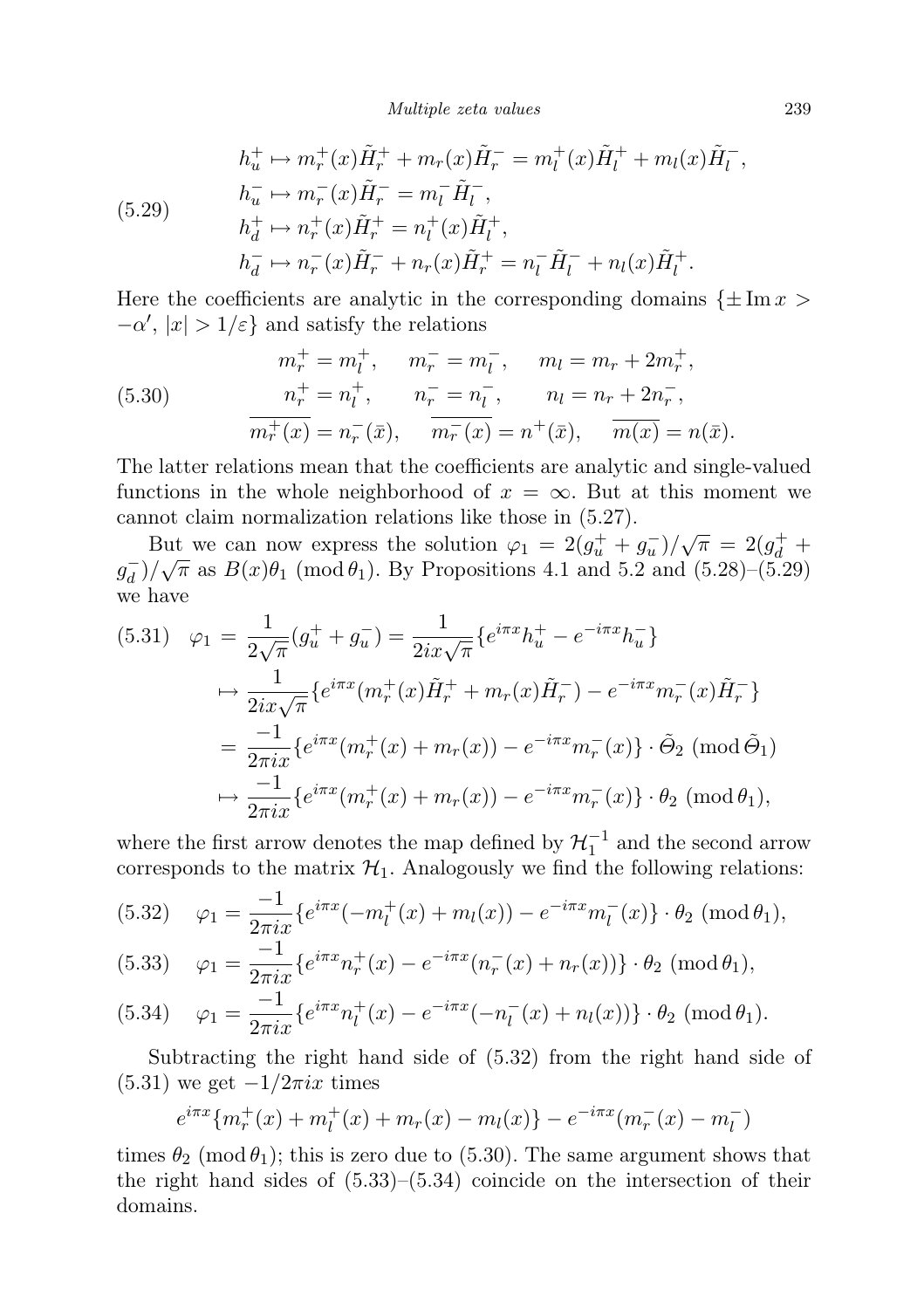The above implies that the connection coefficient  $B(x)$  is represented via the WKB type functions

(5.35) 
$$
F^{\pm}(x) = \frac{\exp(\pm i\pi x)}{x} \cdot \omega^{\pm}(x^{-1})
$$

which are subject to the trivial Stokes phenomenon in the sense that the functions  $\omega^{\pm}(x^{-1})$  are analytic and single-valued near  $x^{-1} = 0$ . We regard this as the fundamental result of the paper.

THEOREM 5.1. The generating function  $(1.3)$  for multiple zeta values  $\zeta(2,\ldots,2)$  has a representation

$$
f_2(x) = F^+(x) + F^-(x), \quad x \to \infty,
$$

where  $F^{\pm}(x)$  are single-valued functions of the form (5.35). This implies that  $f_2(s) = \sin \pi x / \pi x$ .

Proof. The first statement of the theorem was proved above. To prove the second statement we note that the function  $f_2(x)$  vanishes at the points  $x = \pm 1, \pm 2, \ldots$  Since the function  $\sin \pi x/x$  has simple zeroes at those points, we find that the function

$$
f_2(x)/(\sin \pi x/x)
$$

is entire on C. By the first part of Theorem 5.1 it is bounded at infinity. Therefore it is a constant function equal to  $1/\pi$ , since  $f(0) = 1$ .

REMARK 5.1. Potential importance of this theorem relies upon the fact that in its proof we do not use Proposition 2.1 about the fundamental relation between solutions near  $t = 0$  and  $t = 1$ .

Moreover, the coefficients in the expansions of  $\omega^{\pm}$  from (5.35) in powers of  $x^{-1}$  can be derived without knowing the function  $f_2(x)$ . Namely, first we use the formal expansion of  $\varphi_1$  from Lemma 4.4 (via the testing WKB solutions  $g_0^{\pm}$  and the series  $C(x^{-2})$ , next we express the solutions  $g_0^{\pm}$  via the WKB solutions  $h_0^{\pm}$  from Definition 4.3 and, finally, using the integral formulas for  $\theta_1$  and  $\hat{\theta}_2$  and the stationary phase formula we are able to rewrite  $h_0^{\pm}$  in terms of  $\theta_1, \hat{\theta}_2$ . Also the triviality of the Stokes phenomenon can be deduced at the formal level in this way.

We hope that the approach to the hypergeometric equation  $(1.6)$  developed in this paper is novel and can be applied to other hypergeometric type equations of the form (1.5).

REMARK 5.2. One could consider the second order differential equation satisfied by the summands  $F^+(x)$  and  $F^-(x)$ , i.e.

$$
\det \left[ \begin{array}{cc} f & \partial_x f & \partial_x^2 f \\ F^+ & \partial_x F^+ & \partial_x^2 F^+ \\ F^- & \partial_x F^- & \partial_x^2 F^- \end{array} \right] = 0.
$$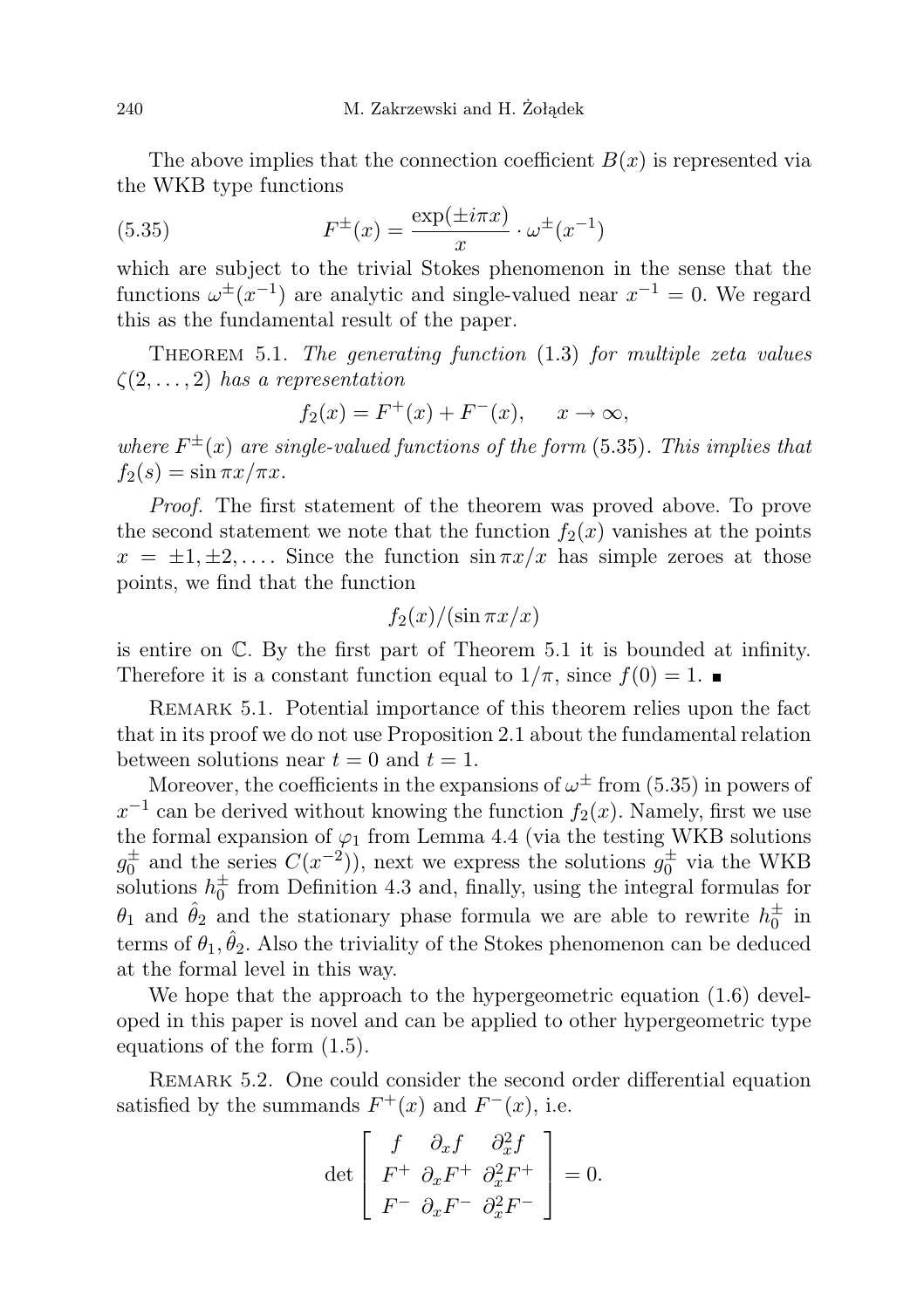By definition it is an equation defined near  $x = \infty$ , with meromorphic and irregular singularity at infinity. But when one assumes that it extends to a Bessel type equation in  $\mathbb C$  with regular singularity at  $x = 0$ , then one arrives at the equation

$$
\partial_x^2 f + (2/x)\partial_x f + \pi^2 f = 0,
$$

with the solutions  $\sin \pi x/x$  and  $\cos \pi x/x$ .

Unfortunately, it seems that this argument fails in the case of higher order hypergeometric type equations, like (1.18).

Acknowledgments. We would like to thank Grzegorz Łysik for his careful reading of an initial version of the work and for his remarks.

This research was supported by Polish MNiSzW Grants No N N201 271035, 1 P03A 015 29 and N N201 397937.

#### References

- <span id="page-34-1"></span>[1] H. Bateman et al., Higher Transcendental Functions, Vol. 1, McGraw-Hill, New York, 1953.
- <span id="page-34-6"></span>[2] —, Higher Transcendental Functions, Vol. 2, McGraw-Hill, New York, 1953.
- <span id="page-34-14"></span>[3] G. D. Birkhoff, On the asymptotic character of the solutions of certain differential equations containing a parameter, Trans. Amer. Math. Soc. 9 (1908), 219–230.
- <span id="page-34-11"></span>[4] L. Brillouin, La mécanique ondulatoire de Schrödinger: une méthode générale de résolution par approximations successives, C. R. Acad. Sci. Paris 183 (1926), 24–26.
- <span id="page-34-13"></span>[5] M. B. Fedoryuk, Asymptotic Analysis. Linear Ordinary Differential Equations, Springer, Berlin, 1993 [Russian original: Nauka, Moscow, 1983].
- <span id="page-34-7"></span>[6] A. Gray and G. B. Mathews, A Treatise on Bessel Functions and Their Applications to Physics, McMillan, London, 1931.
- <span id="page-34-8"></span>[7] J. M. A. Heading, An Introduction to Phase-Integral Methods, Wiley, New York, 1977.
- <span id="page-34-2"></span>[8] Hoang Ngoc Minh, M. Petitot and J. van der Hoeven, Shuffle algebra and polylogarithms, in: Formal Power Series and Algebraic Combinatorics (Toronto, 1998), Discrete Mah. 225 (2000), 217–230.
- <span id="page-34-3"></span>[9] M. Kontsevich and D. Zagier, Periods, in: Mathematics Unlimited—2001 and beyond, Springer, Berlin, 2001, 771–808.
- <span id="page-34-10"></span>[\[10\]](http://dx.doi.org/10.1007/BF01451751) H. A. Kramers, Wellenmechanik und halbzählige Quantisierung, Z. Physik 39 (1926), 828–840.
- <span id="page-34-12"></span>[11] L. Schiff, Quantum Mechanics, McGraw-Hill, New York, 1968.
- <span id="page-34-15"></span>[\[12\]](http://dx.doi.org/10.1007/BF02415503) G. G. Stokes, On the discontinuity of arbitrary constants that appear as multipliers of semi-convergent series, Acta Math. 26 (1902), 393–397.
- <span id="page-34-5"></span>[13] W. Wasow, Asymptotic Expansions for Ordinary Differential Equations, Wiley, New York, 1965.
- <span id="page-34-9"></span>[\[14\]](http://dx.doi.org/10.1007/BF01397171) G. Wentzel, Eine Verallgemeinerung der Quantenbedingungen für die Zwecke der Wellenmechanik, Z. Physik 38 (1926), 518–529.
- <span id="page-34-0"></span>[15] D. Zagier, Values of zeta functions and their applications, in: First European Congress of Mathematicians, Vol. 2, Progr. Math. 120, Birkhäuser, Basel, 1994, 497–512.
- <span id="page-34-4"></span>[16] M. Zakrzewski and H. Żołądek, Linear differential equations and multiple zeta values. II. A generalization of the WKB method, preprint, Univ. of Warsaw, 2010.